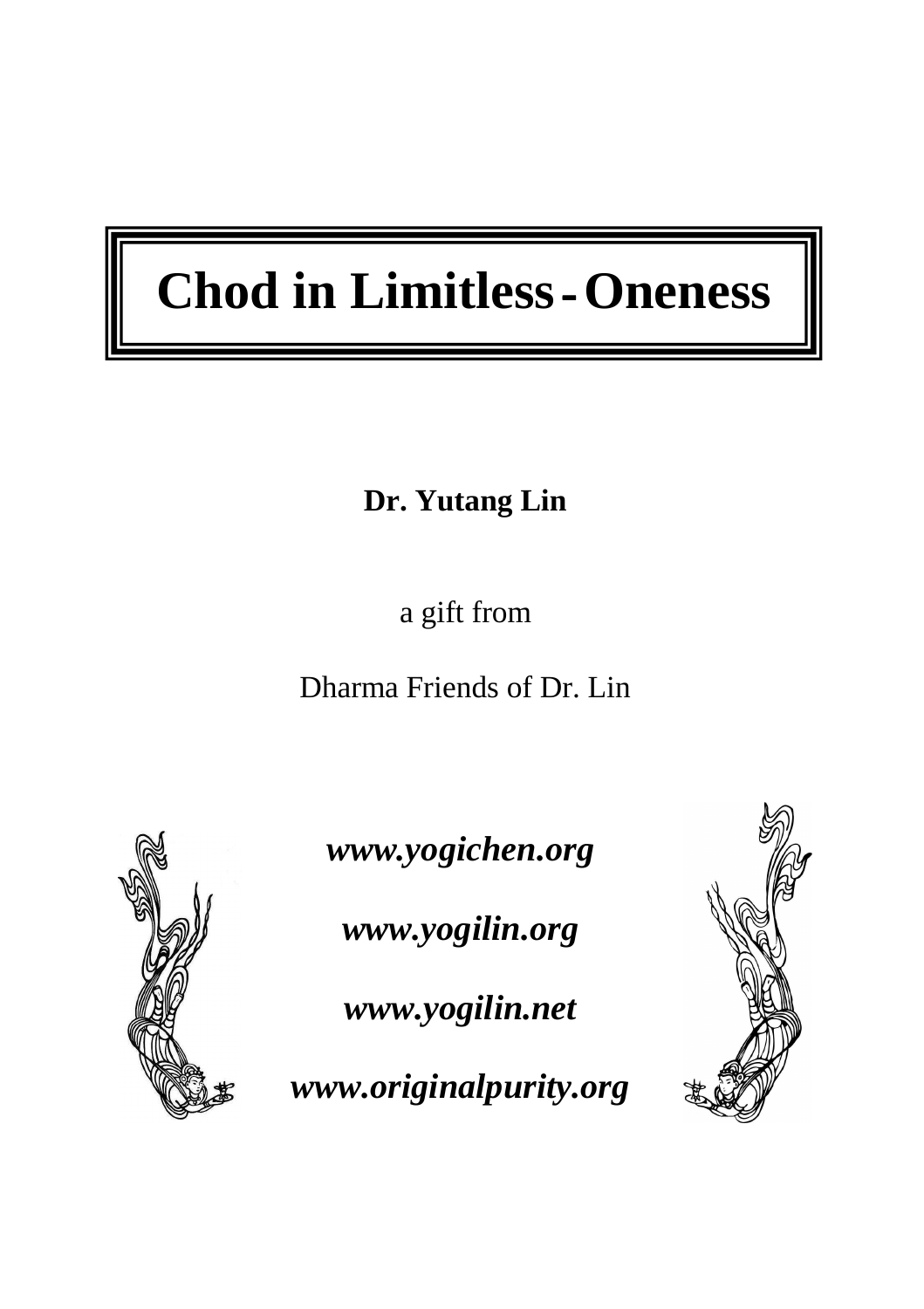# Chod in Limitless-Oneness

### Dr. Yutang Lin

#### **Table of Contents**

| II. Chod—the Tantric Practice of Cutting through Attachment15 |  |
|---------------------------------------------------------------|--|
|                                                               |  |
|                                                               |  |
|                                                               |  |
|                                                               |  |
|                                                               |  |
|                                                               |  |
|                                                               |  |
|                                                               |  |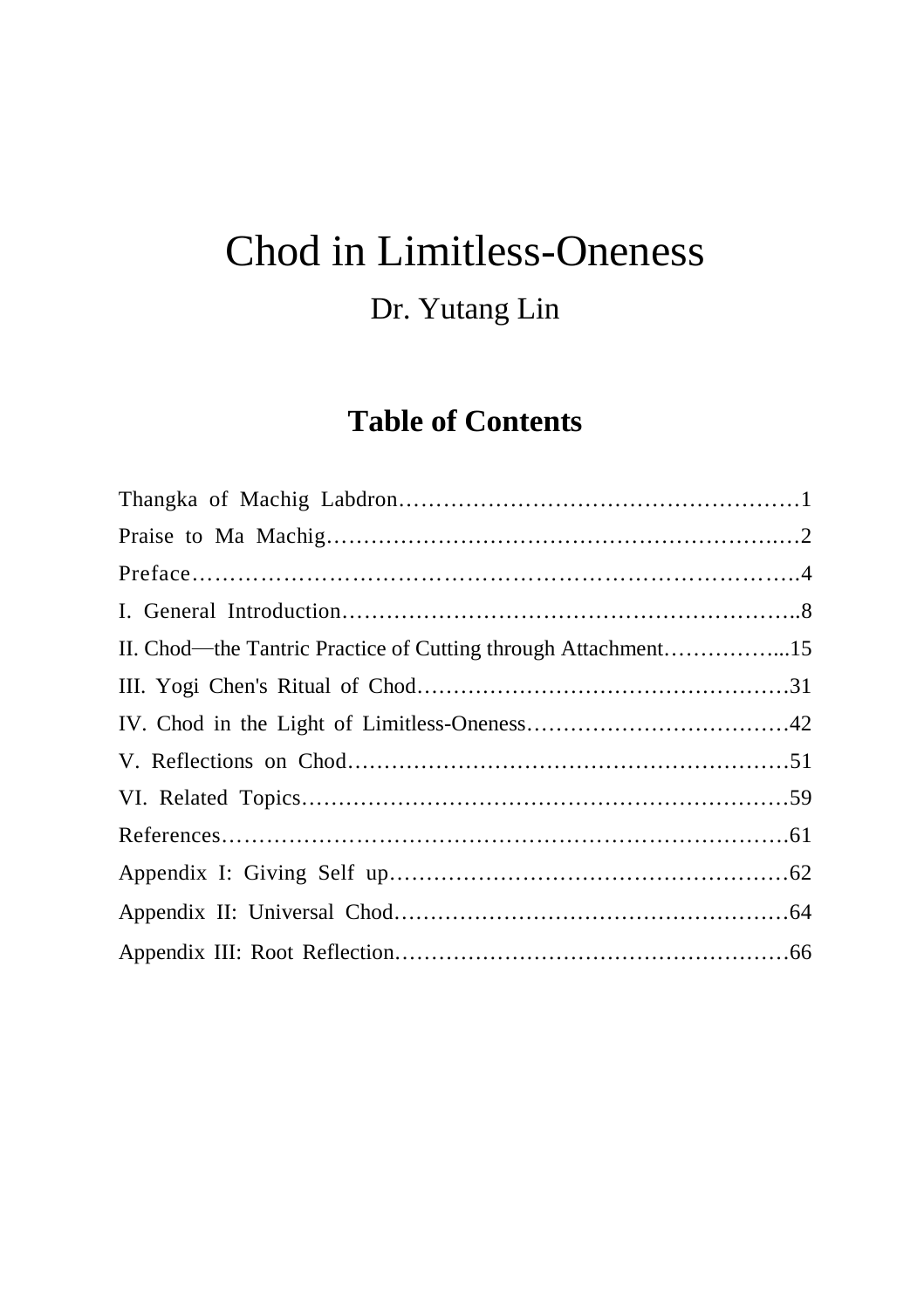

Thangka of Machig Labdron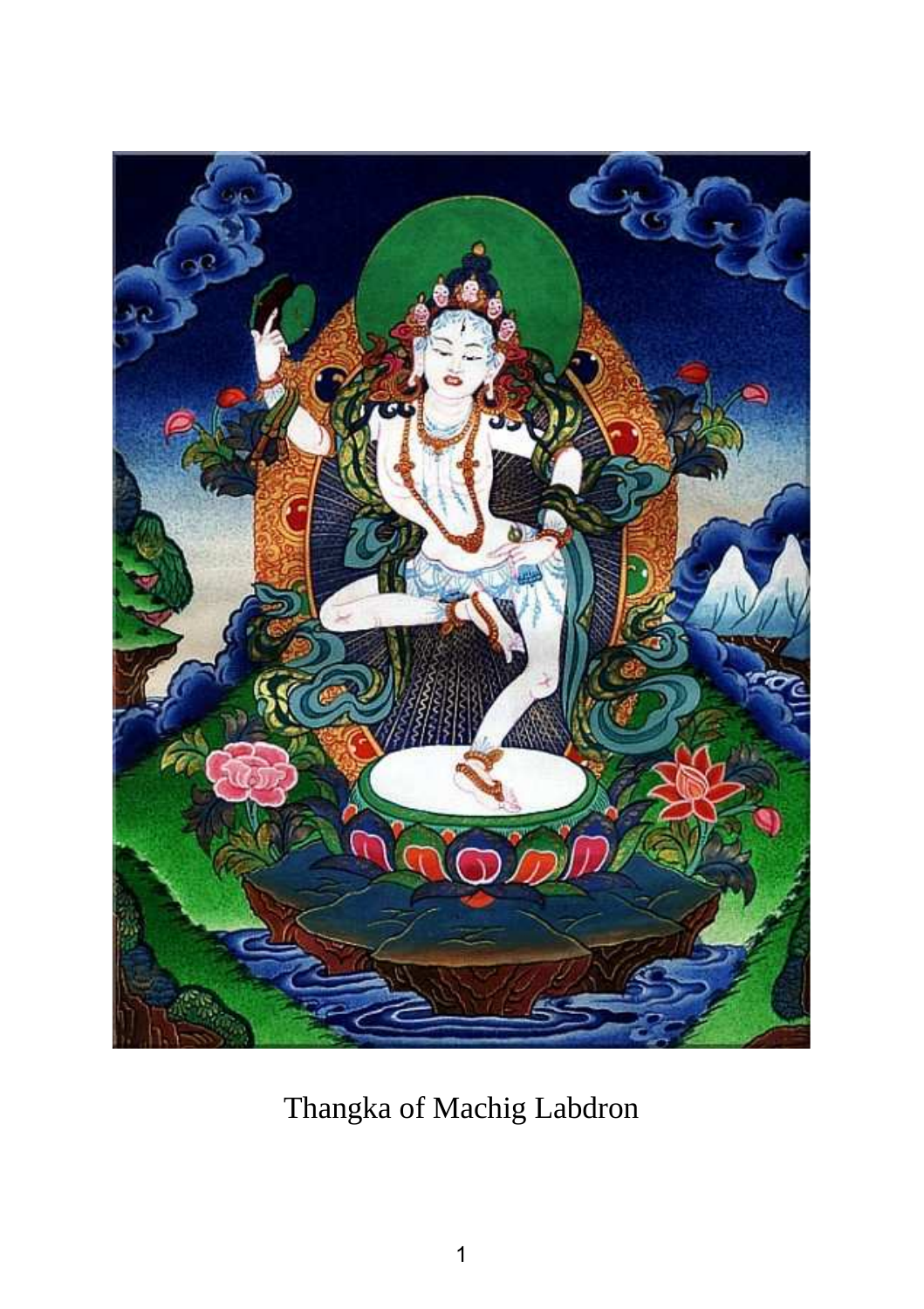# Praise to Ma Machig

Tantric Disciple Yutang Lin

*Cutting through attachment to body to offer compassionate sacrifice,* 

*In wondrous application of wisdom and compassion all things unite.* 

*Intangible non-self, though hard to grasp, is given a practical shortcut.* 

*Originating a Tantric path to feed back India, none other than Machig!* 

Comment:

Tibetan lady patriarch Machig Labdron originated the tantric practice of Chod, and thereby enabled the practice and attainment of intangible non-self through cutting down the attachment to body. (See my work, "Chod in Limitless-Oneness.") This is the only tantric Buddhist practice that was originated in Tibet, widely spread to neighboring regions, and even fed back to India. From her profound wisdom was revealed the teaching that, while cutting through the root of self-grasping, the attachment to body, it can be simultaneously utilized as a compassionate and universal offering so as to achieve paying off of karmic debts, accumulation of merits and cultivation of compassion. Such wondrous application of unified wisdom and compassion is fully integrated in this practice. Consequently, the practitioners can rely solely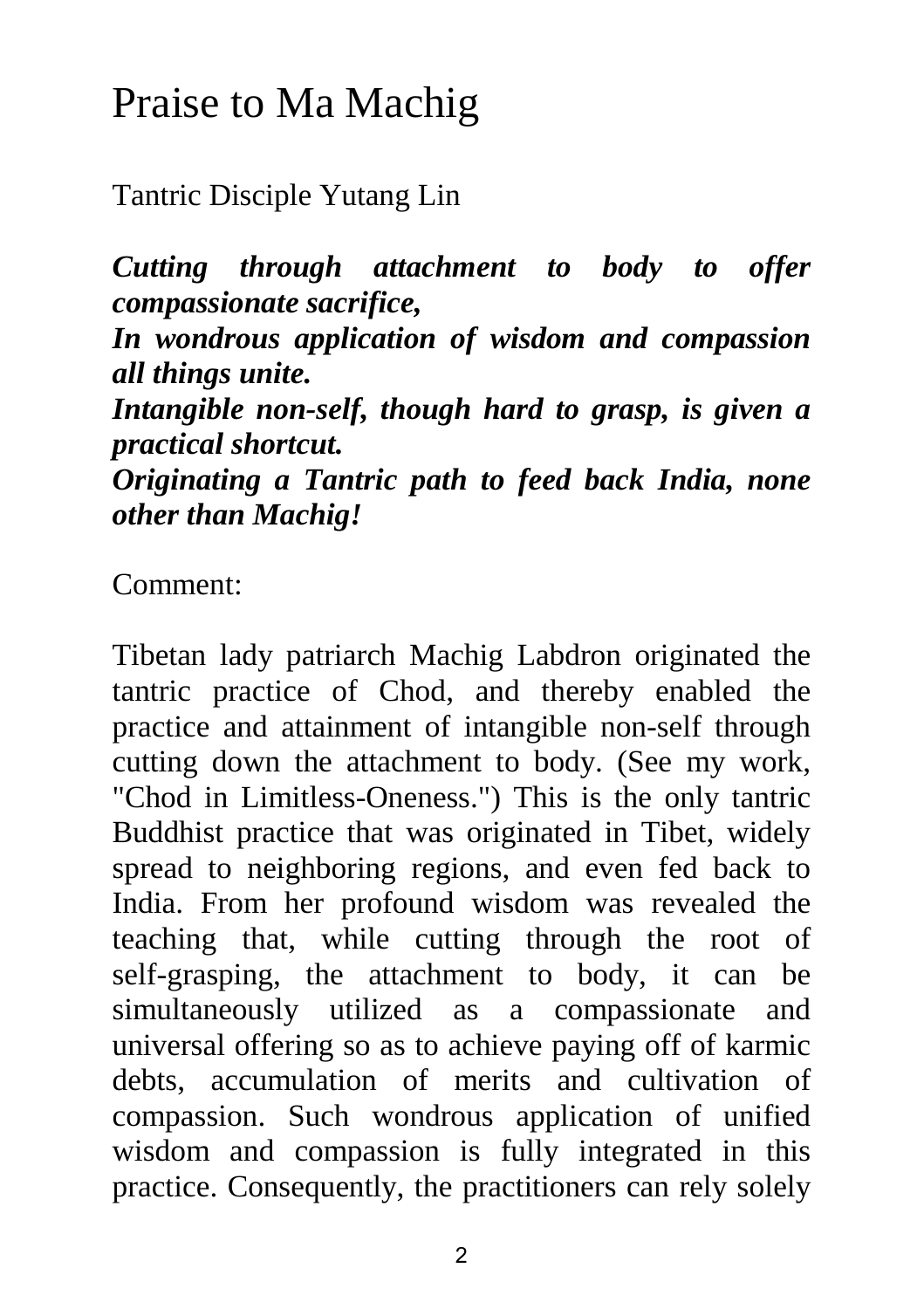on cultivation of Chod practice to gradually realize the Dharmakaya. Magnificent indeed, the skillful wisdom of Ma Machig!

Written in Chinese on April 4, 2001 Translated on April 5, 2001 El Cerrito, California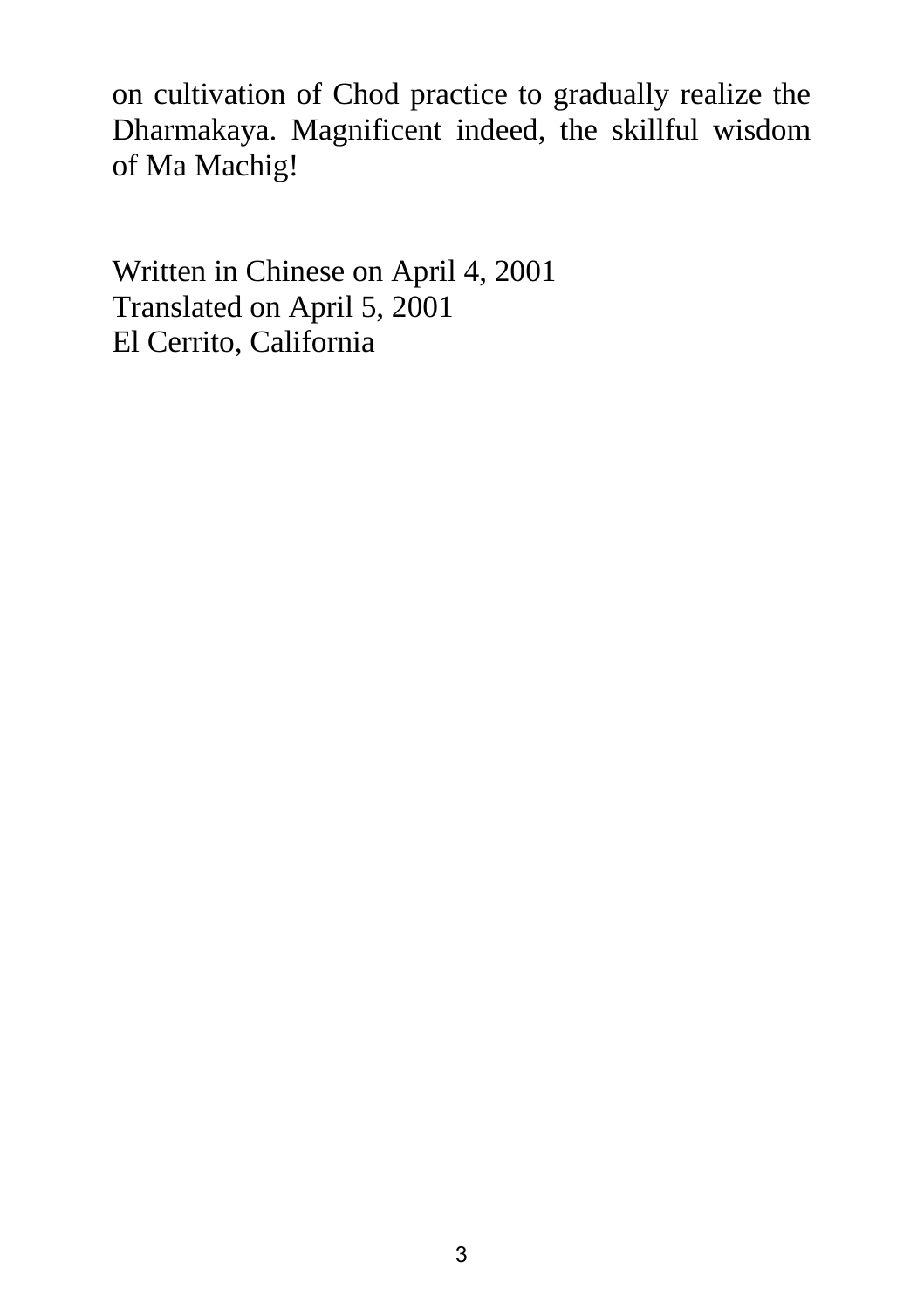# Preface

Chod, meaning cutting through, is a Buddhist tantric practice. In Tibetan Buddhist Tantra it is taught to beginners for accumulation of merits; it is also practiced by ardent devotees for realization of Dharmakaya—the pinnacle of Buddhist realization. How could one practice be so common and yet profound? Its original teacher, Machig Labdron (1055-1153), was a Tibetan lay lady, a very rare phenomenon in the history of Tibetan Buddhism, and for generations up until now, her serious followers are mostly wondering beggars and yogis. Chod as formulated by Machig Labdron is the only Buddhist tantric practice that originated in Tibet, instead of India, and then spread to its neighboring regions, including India. The combination of these factors certainly renders Chod unique and intriguing. This practice involves visualization of cutting and offering the body, and hence may seem barbaric or gruesome from the ordinary point of view. How could such a practice be related to the cultivation of wisdom and compassion?

The fact that Chod is a practice for both beginners and advanced yogis drew my interest in writing the present exposition. For the general public who are intrigued by the mysterious aspects of this practice and its lineage, an explanation in layman's terms will be offered, and some related topics will be discussed. For serious Buddhist practitioners the philosophical significance involved in this practice will be brought to light. In particular, the significance of Chod in the light of Limitless-Oneness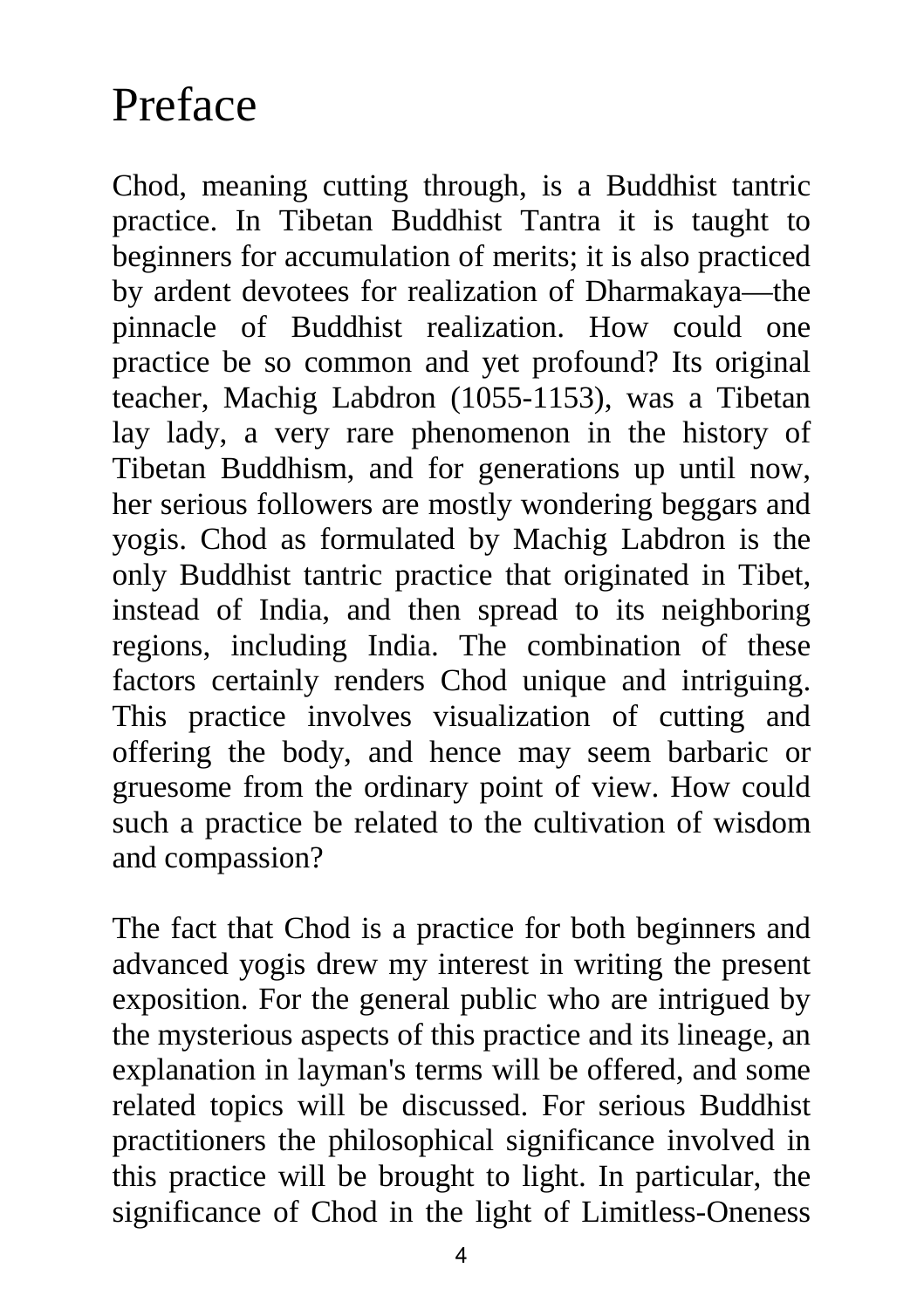will be explained. This is completely in accordance with the spirit of Chod, as it was labeled by Machig Labdron to be the Chod of Mahamudra.

Yogi Chen, my late Guru, taught me how to practice the Chod ritual written in Chinese by him. I was very impressed by the profound meaning and open perspective conveyed through the ritual text. Now that I am writing on Chod, I take the opportunity to introduce it to readers who do not read Chinese. My translation of the ritual is included in this work as an independent chapter. My sincere thanks to Stanley Lam and Chen-Jer Jan for the corrections, improvements and suggestions they made to this translation.

In 1955, with the help of an interpreter, Yogi Chen translated from Tibetan into Chinese a version of An Exposition of Transforming the Aggregates into an Offering of Food, Illuminating the Meaning of Chod. This book was printed in 1983 for free distribution. Now it has been revised by me and included in Volume 17 of The Complete Works of Yogi Chen. The Chinese titles of these two works are listed in the References at the end of this book.

During the course of my preparation for this work I have received teachings in a dream that Chod is not only an antidote to attachment to body but also one to all five poisons, i.e., greed, anger, ignorance, arrogance and doubt. Again, in a dream state I saw a curved knife cutting through my joints and brought relaxation to those areas; thus I was blessed with and taught about the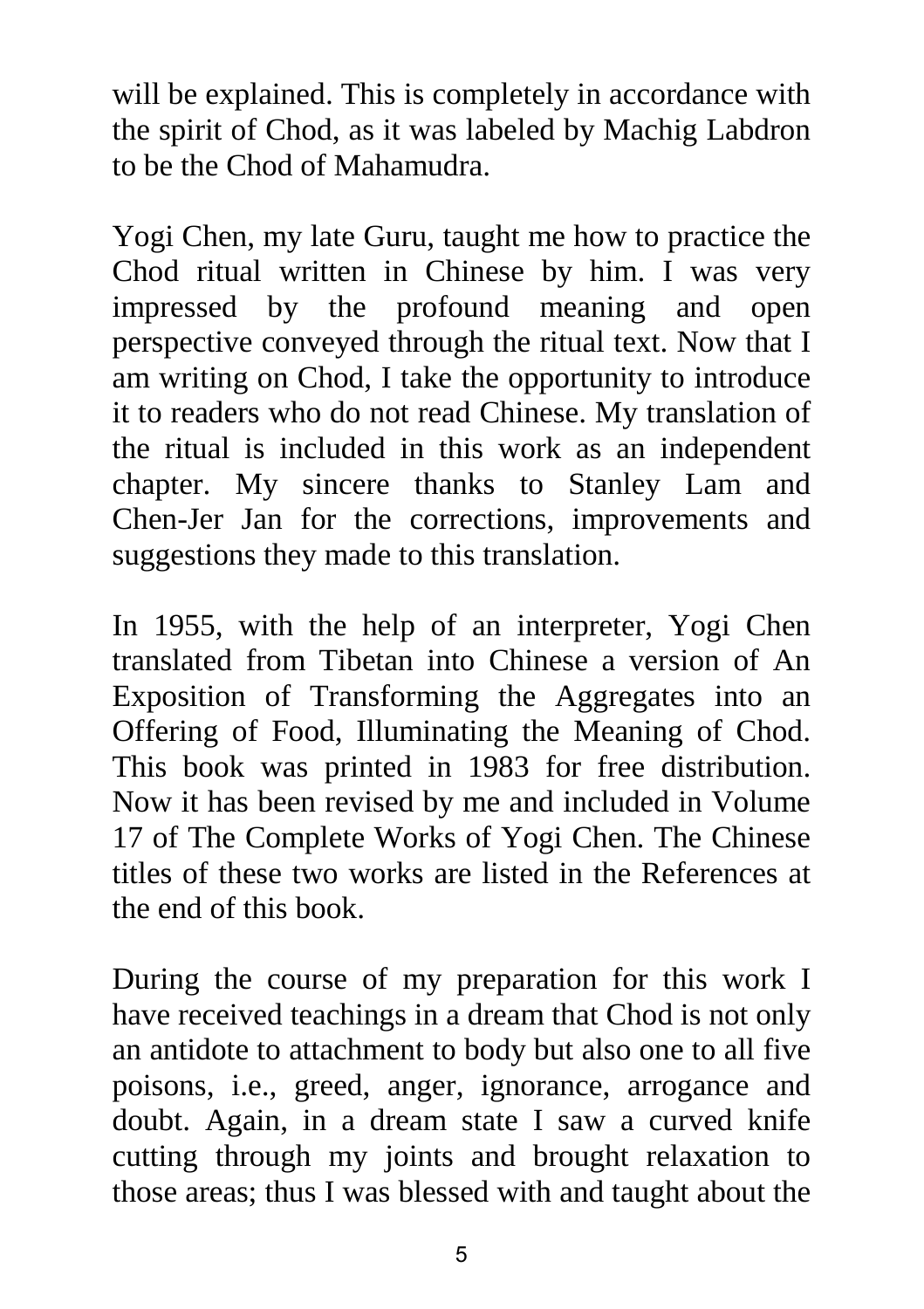releasing effect of Chod.

Furthermore, one day as I slept I saw the following Chinese Characters:

鈴 將此譜傳下去

The word  $\overline{\text{T}}$ (yuan) means the origin, and the word 鈴 (ling) means bell. In the tradition of Chod there are eight pairs of teachings and lineages, hence I interpret the character formed by two  $\vec{\pi}$ , which does not exist in Chinese, to signify the origin of all these pairs of traditions, and in tantric context the bell refers to the Vajra Bell which represents the Dakinis. Therefore, this phrase denotes the Founder Dakini, Machig Labdron. The second set of characters forms an imperative sentence, commanding: Pass down this record! The character  $\frac{20}{31}$ (pu) is usually employed to denote a lineage record. Hence in this context the meaning is clearly: Pass down this lineage (record)! To me, this is a clear sign of approval from the Great Mother, Machig Labdron.

I am grateful for all the teachings and blessings, including those not mentioned here, that have been bestowed on me for my humble service to the glorious tradition of Chod.

No matter how marvelous a practice is, if one does not have the determination to adopt it as a regular activity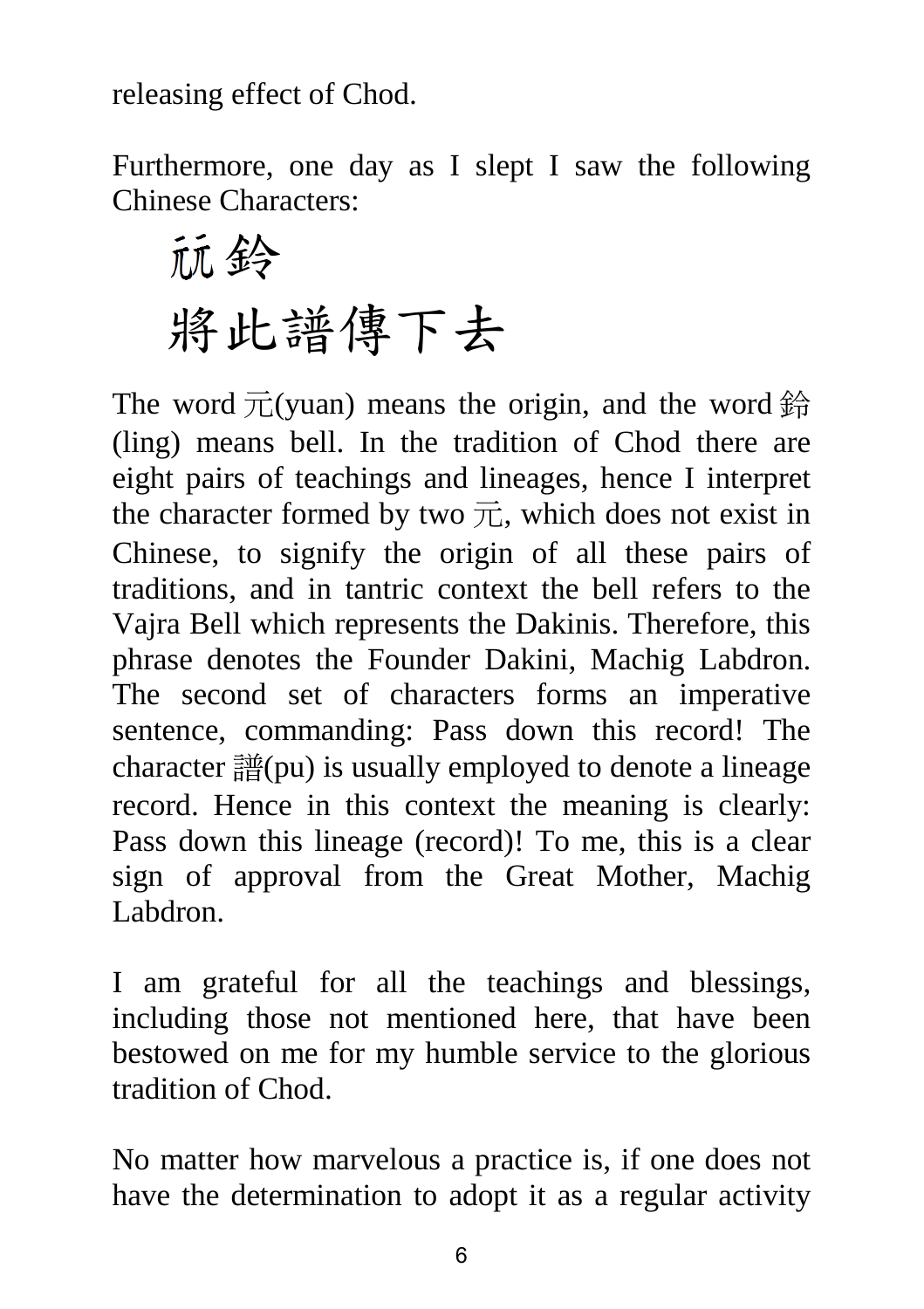and persist in learning through it, there would be no significant results whatsoever. I hope that this work of mine would have illustrated the wondrous aspects and functions of Chod, and provided enough clarification to motivate and improve its practice. May readers of this work gain real and ultimate benefits of Chod through regular and persistent practice!

Thanks to comments from Chen-Jer Jan I have added some clarifications to this book. I am also grateful to Stanley Lam for formatting the entire book for publication.

Yutang Lin July 6, 1996 A Study for the Cultivation of Harmony El Cerrito, California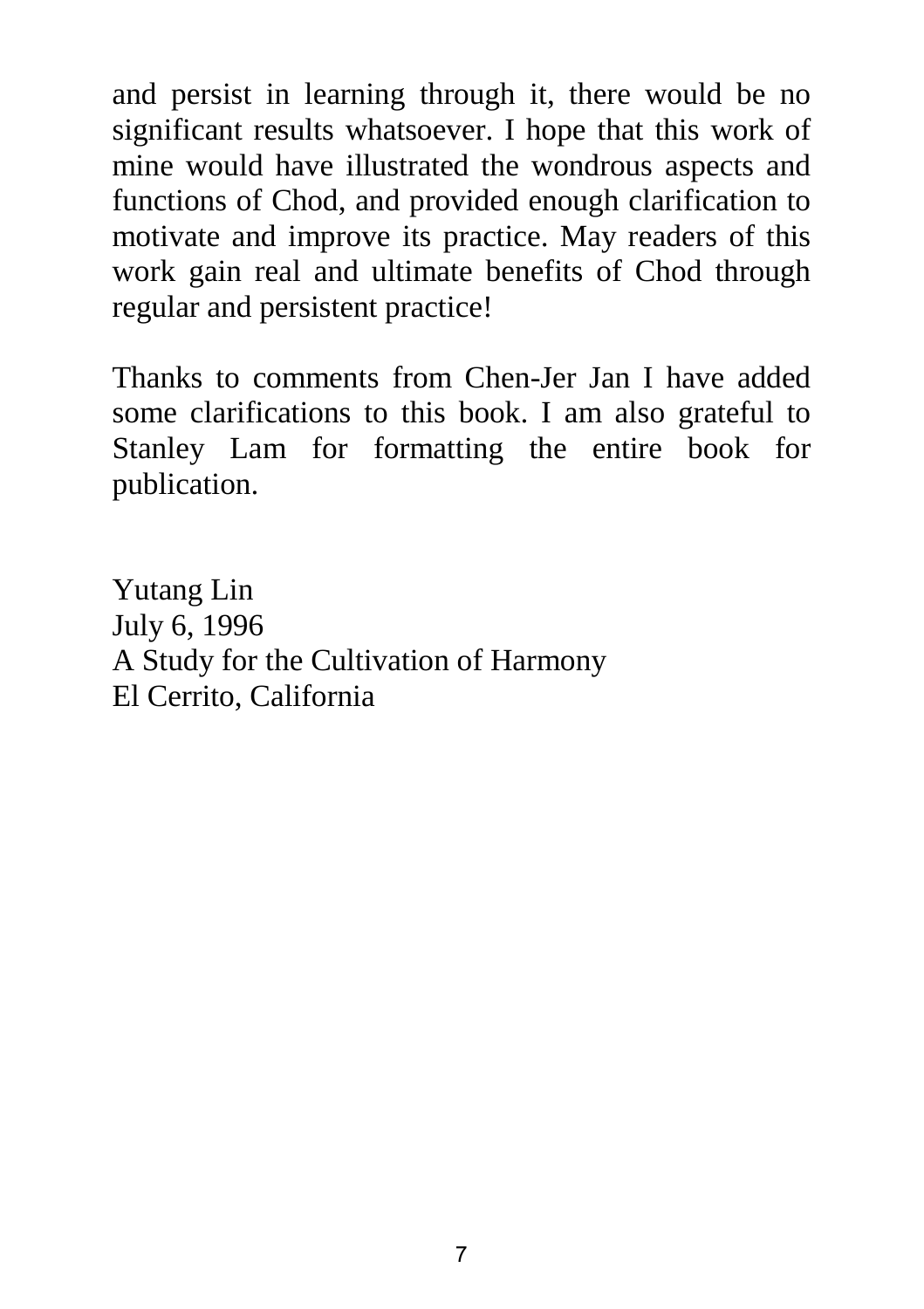# I. General Introduction

### 1. The Body and Spiritual Quests

The condition of one's body is a major factor of one's enjoyment or suffering in life; and one's existence is usually understood to be determined by the subsistence of one's physical life. Consequently, preservation of our physical existence and promotion of our physical well-being is at the heart of most human endeavors. From such motives and activities it is inevitable that self-centered prejudices and selfish practices become dominant and customary.

Since our physical existence and well-being is dependent upon many factors, and many conditions in life, of natural or human origin, are beyond human control, suffering and death are lurking like traps and land-mines. Suffering in our lives is further compounded by everyone's self-centered prejudices and selfish practices. In order to promote selfish interests people often go to the extent of ignoring or sacrificing others. Wars and fighting are waged at almost every corner and every level of human existence.

To free us from such seemingly insoluble miseries the fundamental approach is to learn about and practice freedom from self-centeredness. Only then can we see clearly that living in the spirit of cooperation and empathy is a far more sensible approach to life. To become free from self-centeredness our preoccupation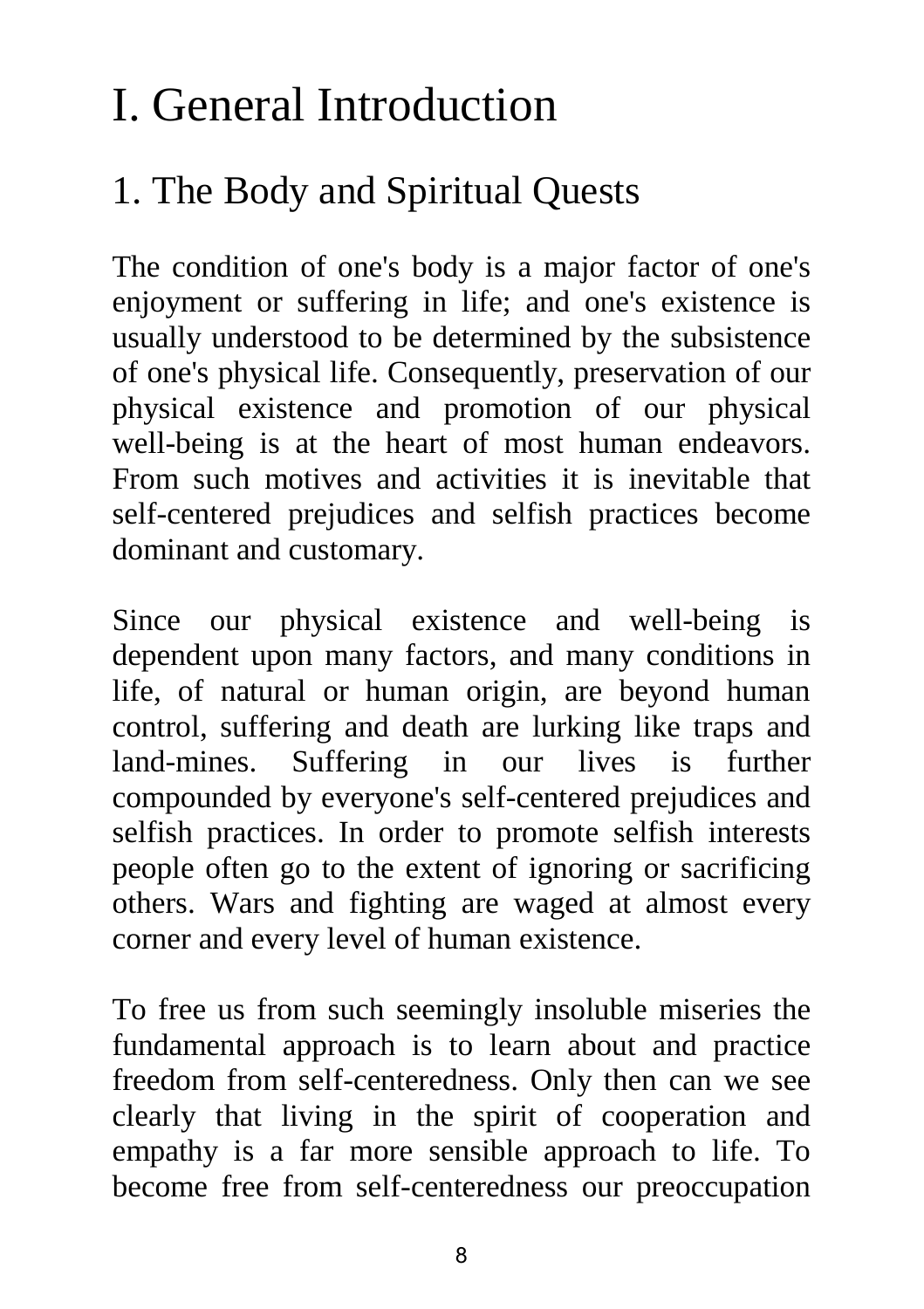with the body and its well-being need to be reexamined and readjusted in an all-round view of life. As a result of such reflections, many spiritual practices consider a simple way of life as a prerequisite.

In addition to our physical conditions, our spirituality is also a major factor of the quality of our lives. No one can be happy without harmony between physical and mental states. The growth of one's spirituality is intimately connected with how one faces and utilizes one's mental states as well as one's physical situations. Goals of spiritual quests usually involve unity of the mind and the body and transcendence of the physical existence. Transcendence in spirituality will be achieved only after one's mentality is no longer bound by one's physical conditions and environment.

Due to the intimate connection between the physical and spiritual aspects of one's life, spiritual practices often involve physical training. Most of these consist of posture, breathing and simple maneuvers. There are also yogic exercises that are very difficult, and it often takes years of training to attain such performance. To transcend considerations originating from the root of one's physical existence, the body, there are ascetic practices that punish the body to achieve self-mortification or self-denial. Self-sacrifice of the body through offering of physical or sexual services, or even donation of organs, is also sometimes used as a spiritual practice. Practices involving punishment or self-sacrifice of the body are rarely adopted, and due to their extreme nature may lead to unintended

9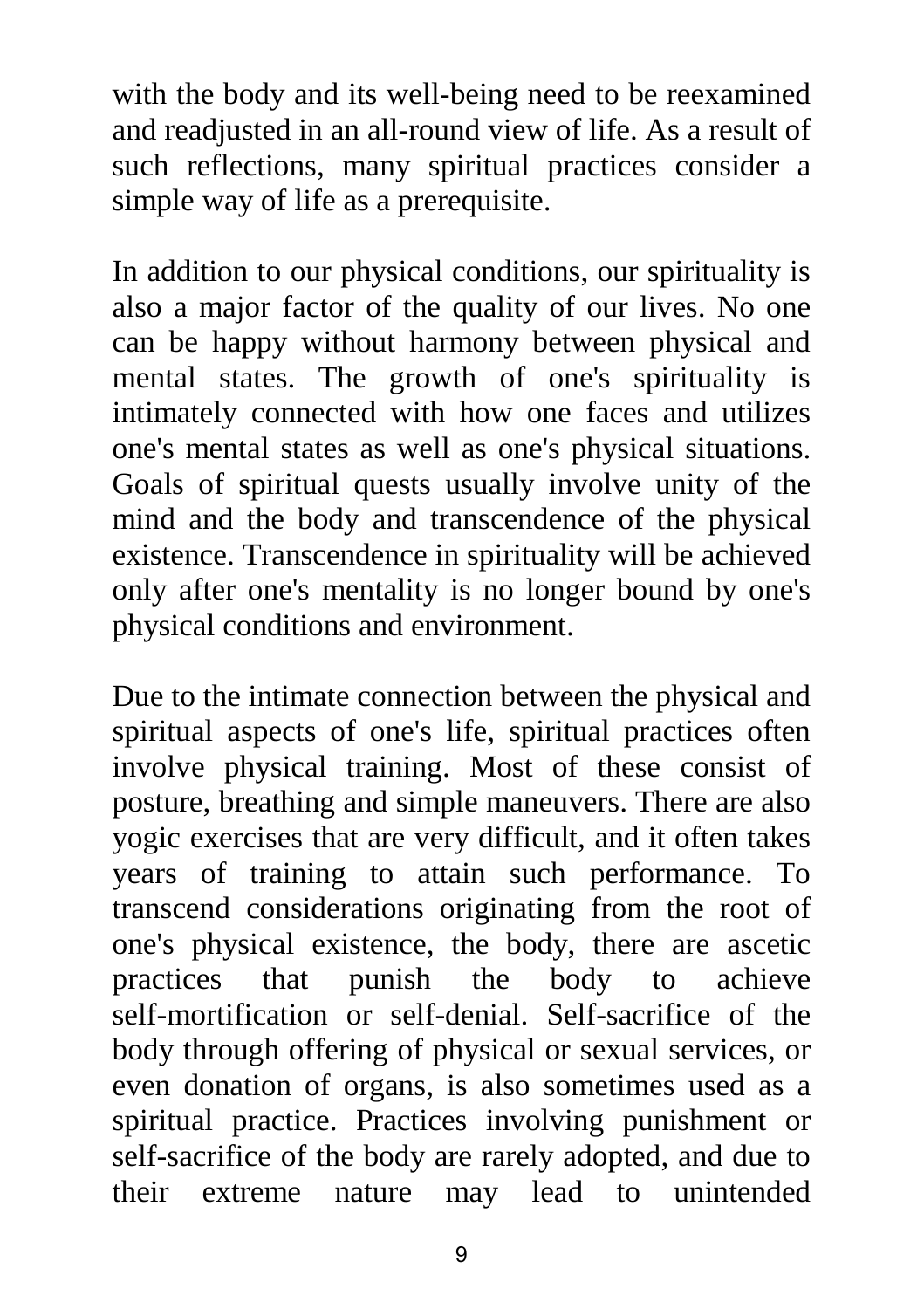consequences.

### 2. Buddhist Teachings Related to the Body

On one hand, Buddhist teachings point out that attachment to the body and identification with one's physical existence is the main source of suffering, while on the other hand, respect for life is also clearly taught by stipulating no-killing as one of the five basic rules of conduct. The Buddhist teaching emphasizes no killing of born and unborn lives of human beings as well as of other sentient beings. A popular Buddhist practice is to save endangered lives such as birds, fish and animals in captivity and release them back to nature.

Respect for life and recognizing the body as the root of suffering are not contradictory. Destroying the body and putting an end to this life would not resolve the misery of conditional existence because the consciousness of a sentient being will continue to transmigrate in the cycle of endless living and dying as long as grasping to the notion of a self lingers. Killing of others or oneself will in itself become a major cause leading to more suffering in this and future lives. The body can also serve as an instrument for attaining the liberation of oneself and others from transmigration. The key to transforming the status of the body from the root of suffering to an instrument for liberation lies in one's ability to recognize and renounce one's blind and blinding attachment to the body as the embodiment of the self which is illusive and unattainable upon philosophical analyses.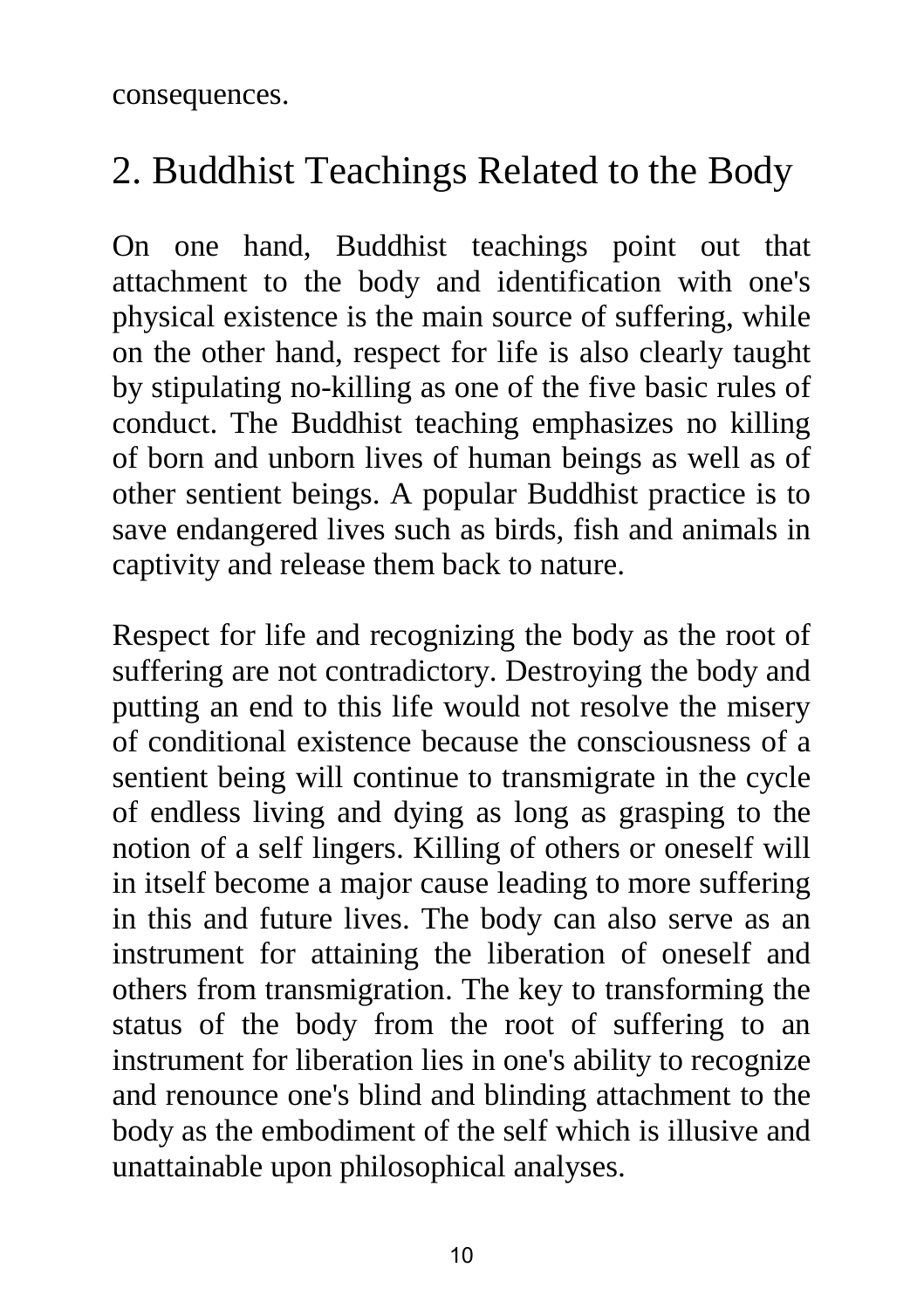Buddhists do use medicine to heal themselves of diseases, do clean their bodies, houses and gardens, and in so doing killing of micro-bacteria, insects and mice is often inevitable. Are Buddhists hypocritical in accepting no-killing as a basic rule of conduct? These kinds of activities, although involving killing of sentient beings, are aiming at the protection of human lives without a malice to kill other beings. Before such actions are taken a Buddhist would try with every effort to avoid killing unnecessarily and look for alternatives. When such killing is unavoidable, it is done with repentance and prayer for a better rebirth for the victims.

As recorded in biographies, some advanced Buddhist practitioners would sacrifice their bodies willingly to feed hungry mosquitoes or even tigers. When Sakyamuni Buddha in one of his previous lives offered his only possession, his body, to a hungry tiger he did not intend to commit suicide but simply to alleviate the tiger's hunger. Thus it is clear that the teachings of no-killing and compassion for all beings are taken seriously by Buddhists. The extent to which one is able to harmonize such a rule of conduct and the ideal of compassion for all beings varies with individual efforts and devotion.

The discussion presented in the last two paragraphs clearly demonstrates that a practitioner's intention may be simple but due to the circumstances his practice may become a complicated matter from various points of view. Putting Buddhist teachings into practice in real-life situations is therefore not a easy matter. My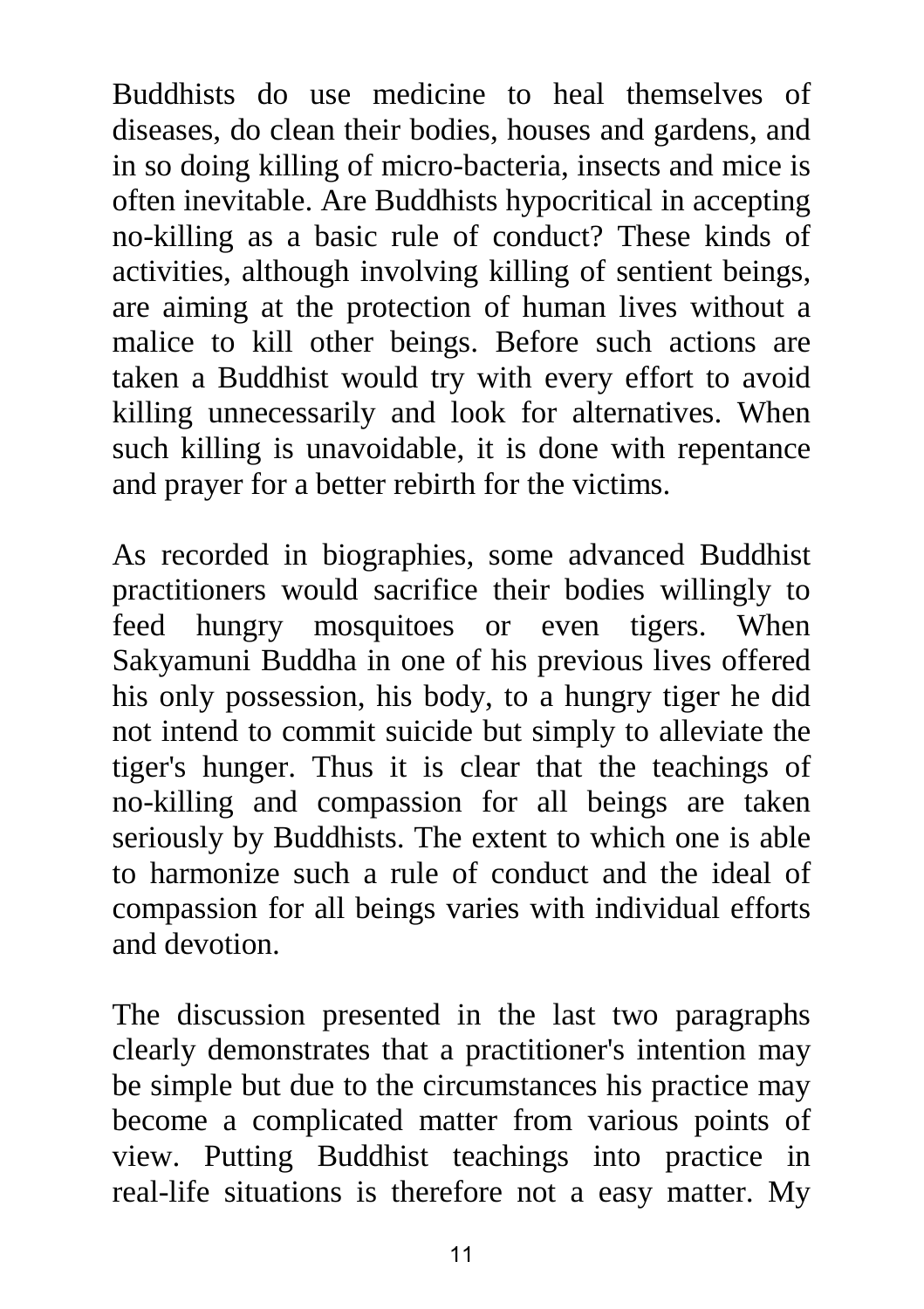humble opinion is that a Buddhist practitioner should maintain a pure motivation, aiming at the Enlightenment of all beings, and learn how to practice in daily life through experiences. Just as a Chinese proverb says, "As one grows older, one keeps on learning more." (活 到老,學到老。)

Buddha taught the middle way which points out that neither asceticism nor hedonism is the right path toward liberation. He used the analogy of a stringed instrument which can produce melodies only when the strings are neither too tight nor too loose. Hence, the body as an instrument for achieving liberation from transmigration should be properly taken care of. However, as an antidote to past indulgent behavior patterns or as a horsewhip to push forward one's spiritual endeavor, ascetic practices are sometimes adopted by some devoted and diligent Buddhist practitioners.

In Asian Buddhist countries some monks or nuns would undertake the ritual of Burned Scars of Sila Commitment. By enduring small piles of incense burned on top of one's shaven head or arm, permanent scars are left as a sign of one's devotion and vows. Some would even burn one or more fingers over candle flames as offering to Buddha. Although these are practices adopted by Buddhists, they lack proper Buddhist explanation and origin. It is said that the custom of Burned Scars of Sila Commitment was initiated in China by the government of Tang Dynasty to prevent criminal fugitives from posing as monks and hiding in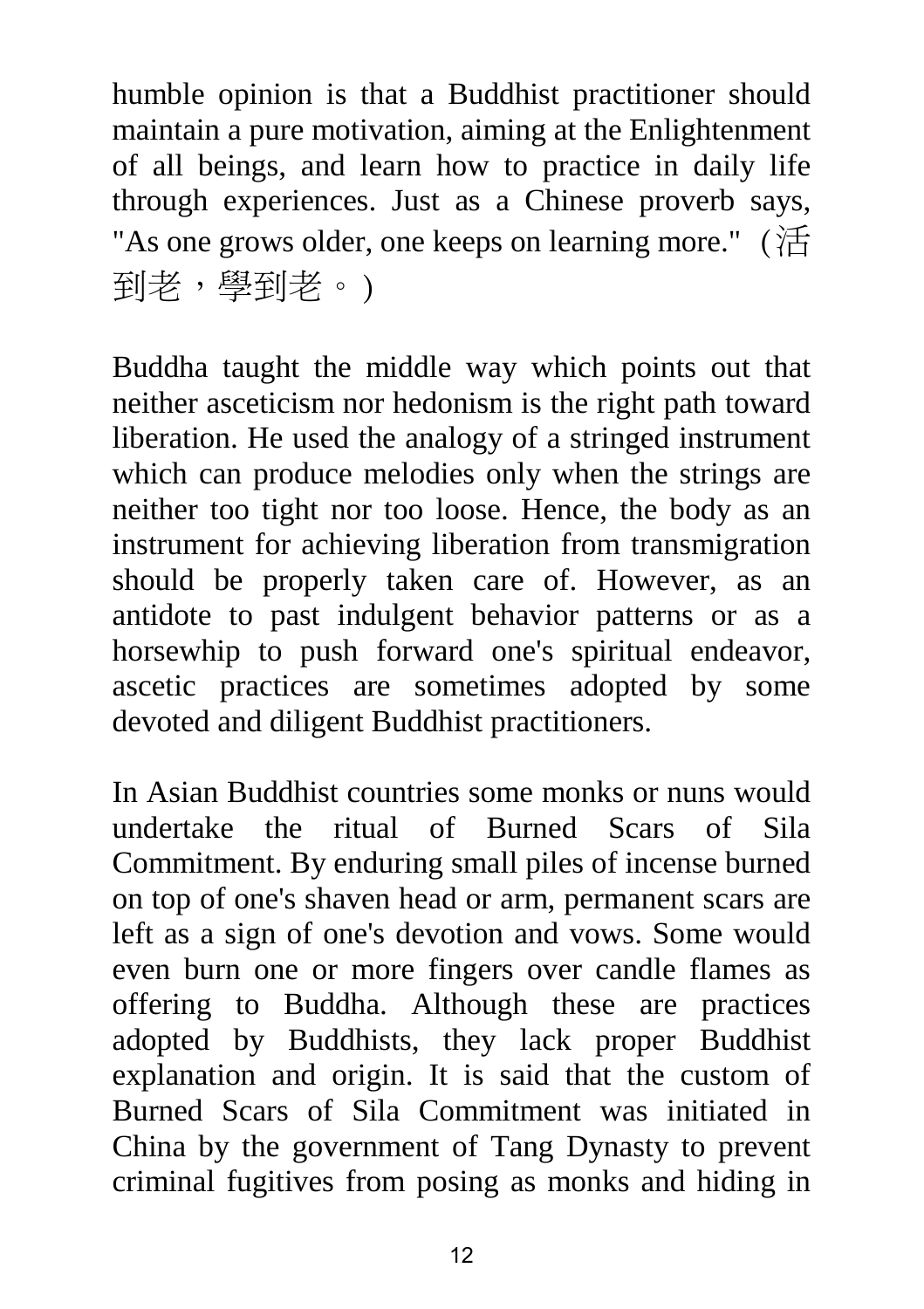#### monasteries.

In tantric Buddhism it is emphasized that the body is the residence of Buddhas and the very instrument through which to attain Buddhahood. Hence, one of the fundamental rules of conduct for tantric practitioners is not to have disregard for the body. This is not the same as cultivating attachment to the body. The usual attachment to the body is due to grasping of a self and its subsistence. The tantric teaching on proper caring of the body is with the understanding that self is an illusion and that with proper training the body may help one to realize the selfless nature of all phenomena.

Many Buddhist teachings center around the body. The practice of chanting a list of thirty-six impurities, referring to all the various parts of the body, aims at reminding oneself of the body as a collection of undesirables. Observation and visualization of the various stages of a decaying corpse is a practice both for reminding oneself of impermanence and for reducing one's unreflective attachment to sensual objects. Visualization of a skeleton is a practice for purifying one's greed. Being mindful of one's sensations, feelings, breathing and action is also taught as meditation practices. To advance on the Bodhisattva Path almsgiving of wealth, services, knowledge, teachings, and even bodily parts are encouraged. In tantric Buddhism a Yidam body is maintained in visualization instead of one's physical body. Chod, the main topic of this work, is a tantric practice which involves visualization of the offering of the body. In highly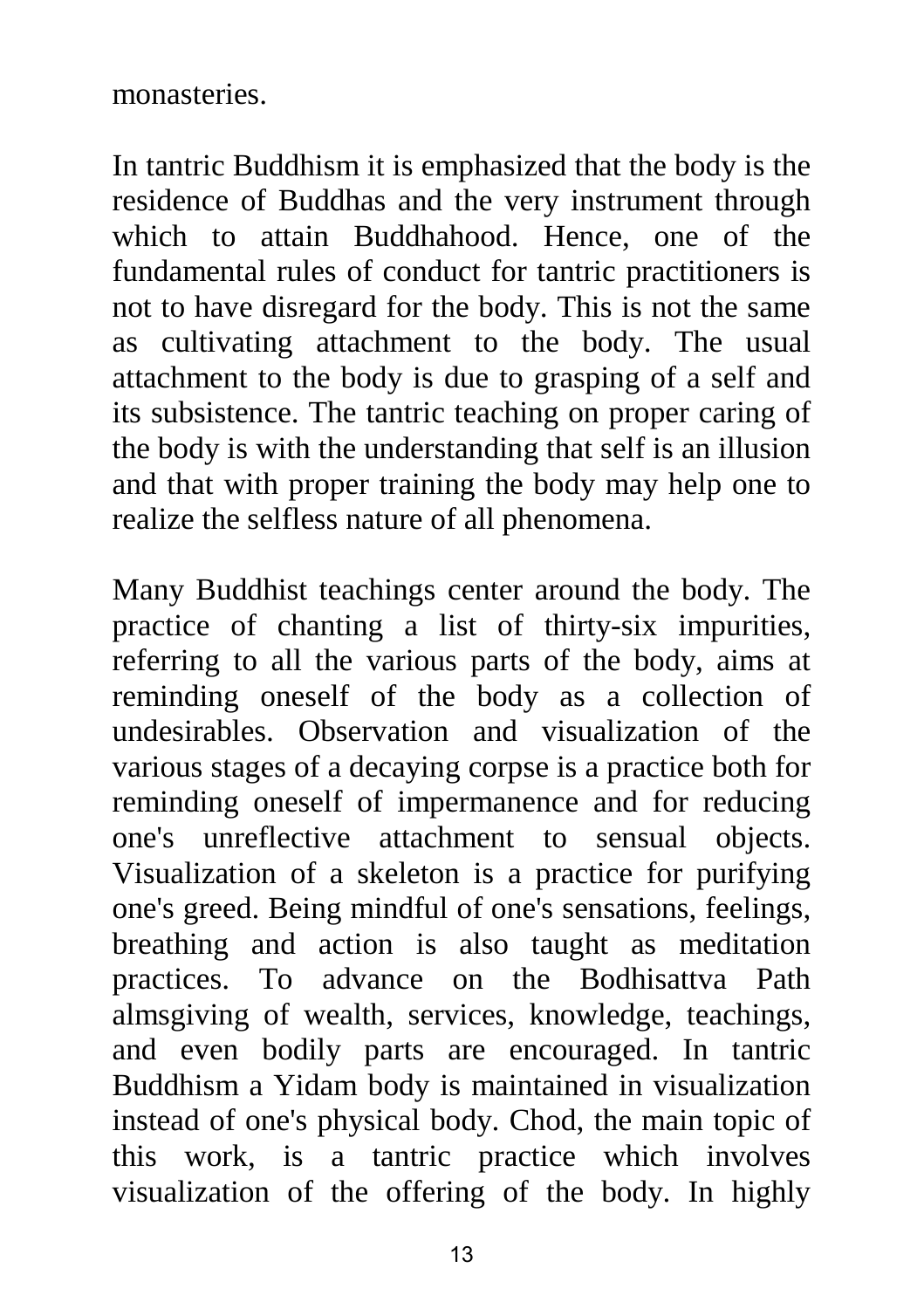advanced tantric practices sexual activities are employed to experience the selfless nature of ecstasy which is free from the stains of jealousy, obsession, possessiveness, greed, attachment, envy, etc.

It is interesting to note that among Buddhist teachings which revolve around the body, there are various attitudes toward the body. Some consider it as an object of impurity, some the root of self-centeredness, some an object of fundamental attachment, some an object for the practice of mindfulness, some an object for the practice of almsgiving and offering, some an object to be meditated away in Sunyata, some an instrument for enlightened experiences, and some the abode of Buddhas. This illustrates the relative nature both of the functionality of the body and of the Buddhist teachings revolve around it. All these views, teachings, functions and practices may coexist in harmony as long as their respective functions in guiding toward Enlightenment are thoroughly understood and adopted accordingly.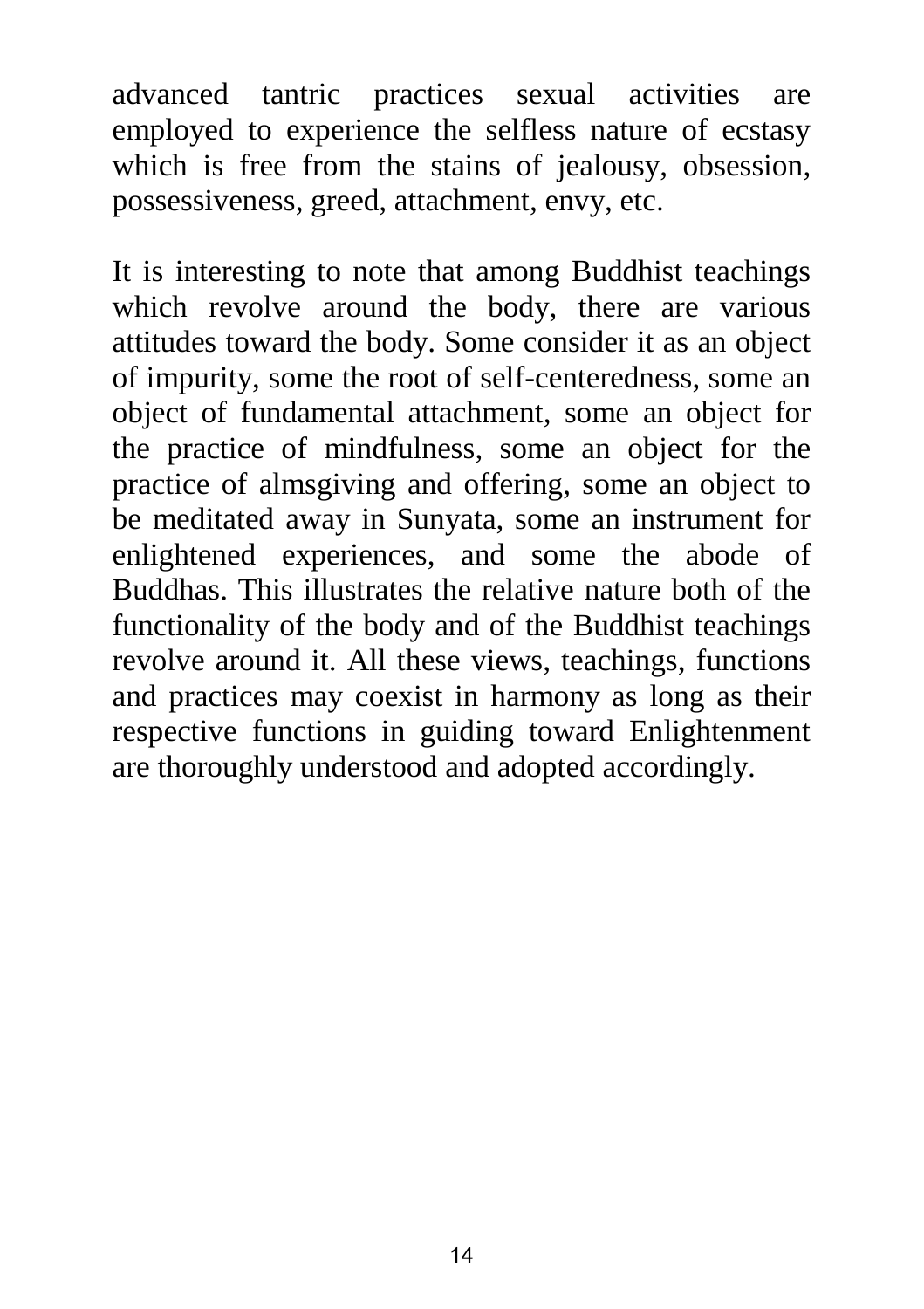# II. Chod─the Tantric Practice of Cutting through Attachment

Chod, meaning cutting through, is a Buddhist Tantric practice. Although it is rooted in Buddhist teachings transmitted from India, its main features were molded by the Tibetan Yogini Machig Labdron (1055-1153) based on her insight and spiritual experiences. On the transcendental and supernatural level, she received blessings directly from the primordial enlightened mind manifesting as holy beings to originate these tantric teachings for the salvation of all beings. Although India is the birth place of Buddhist teachings, Chod stands out as the only teaching that was molded anew in Tibet and then spread to its neighboring areas including India. It has been a wide-spread practice adopted by monks, nuns and laity alike, especially by devout beggars and wondering yogis who travel from cemeteries to desolate places and never stay at one place for more than seven days. Many systematic and unique teachings on Chod, complete with rituals, precepts, visualizations, and instructions about stages of realizations are well-preserved by many lineages up to this day. For details on its history, lineage and spreading, please refer to Jerome Edou's book listed in the References.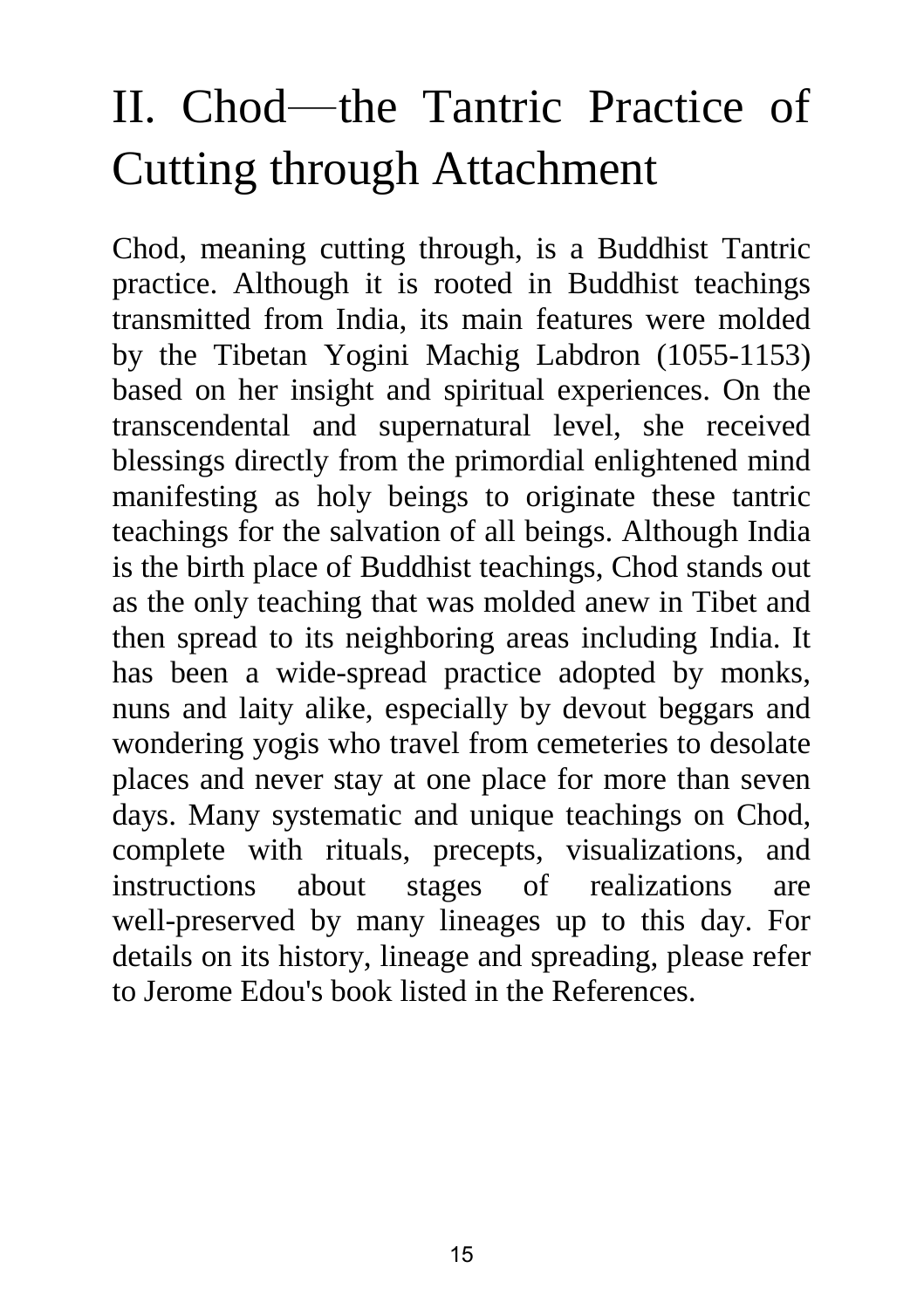# 1. A General Characterization of Chod

Recognizing the body as the root of one's attachment to self, Machig Labdron formulated Chod to be a practice that would destroy this fundamental attachment and simultaneously develop compassion for all beings. The main part of a Chod practice can be outlined as follows:

*A. Transfer one's consciousness into space and identify it with the black Vajra Yogini.* 

*B. Through visualization, identify the body with the universe and then offer it completely to all beings who would want them, especially one's creditors, enemies, and evil beings.* 

For details, please refer to Chapter III below for an example of a Chod ritual.

To handle worldly or spiritual problems there are many types of approaches. Some try to dissolve the problems, some plan to escape from the problems, some attempt to stay at a safe distance and tackle through theoretical discussions, and some would face the problems and work on them. When one is not ready to handle the problems, the first three types of approaches are temporarily appropriate; nevertheless, the ultimate test of a solution lies with the head-on approach.

Chod is obviously a head-on approach to the spiritual problem of subconscious attachment. It also exemplifies the ultimate wisdom of facing the reality to realize its conditional nature instead of being satisfied with merely conceptual understanding. Chod is learning through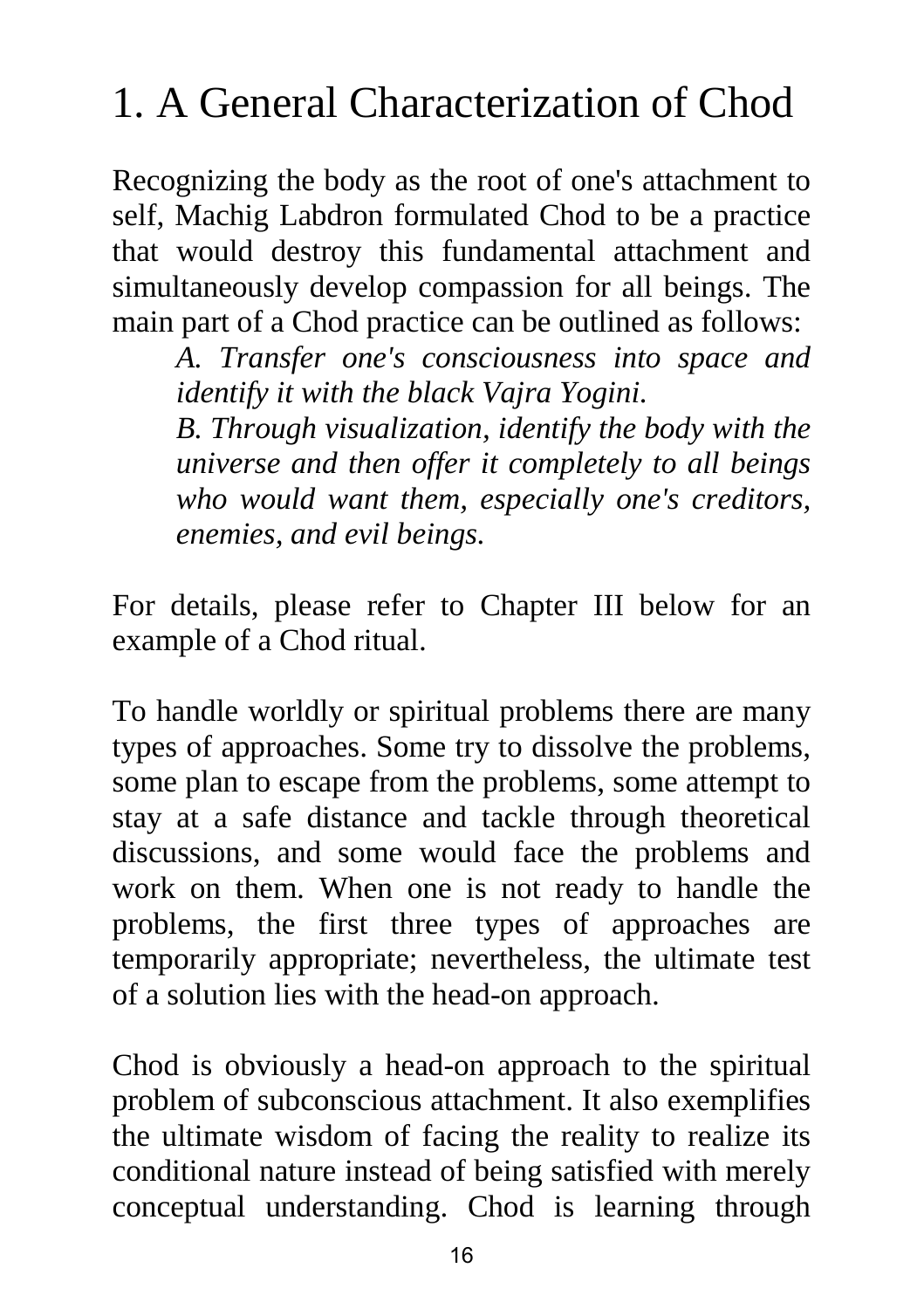enacting. One's attachment to the body, fear of its destruction, greed for its well-being, and displeasure for its suffering are all put to test in a Chod practice. When all these subconscious mental entanglements are brought to light through the visualization of dismemberment, one is really fighting with one's self. No one who cannot pass the test of such visualizations would have a chance of achieving liberation under real-life circumstances.

Advanced Chodpas (practitioners of Chod) do not satisfy themselves with just the ritual practices. They often stay in cemeteries, desolate places, and haunted houses in order to face the fearful situations and experience the interference from desperate or evil spirits. By developing compassion for all beings, including those trying to scare or harm them, by sharpening wisdom through realizing the non-substantial nature of fearful phenomena and fear itself, and by deepening meditation stability through tolerating fearful situations, Chodpas gradually achieve transcendence over attachments, fear, greed, and anger. Through the hardship of direct confrontation they advance, step by step, on the path toward Enlightenment.

The separation of the consciousness from the body indicates the mistake of identifying with the body. It is the aboard of this life; both this life and its aboard are transient and cannot be grasped for good. The identification of the consciousness with the black Vajra Yogini signifies the recognition of the wisdom of non-self. On one hand, the black Vajra Yogini is a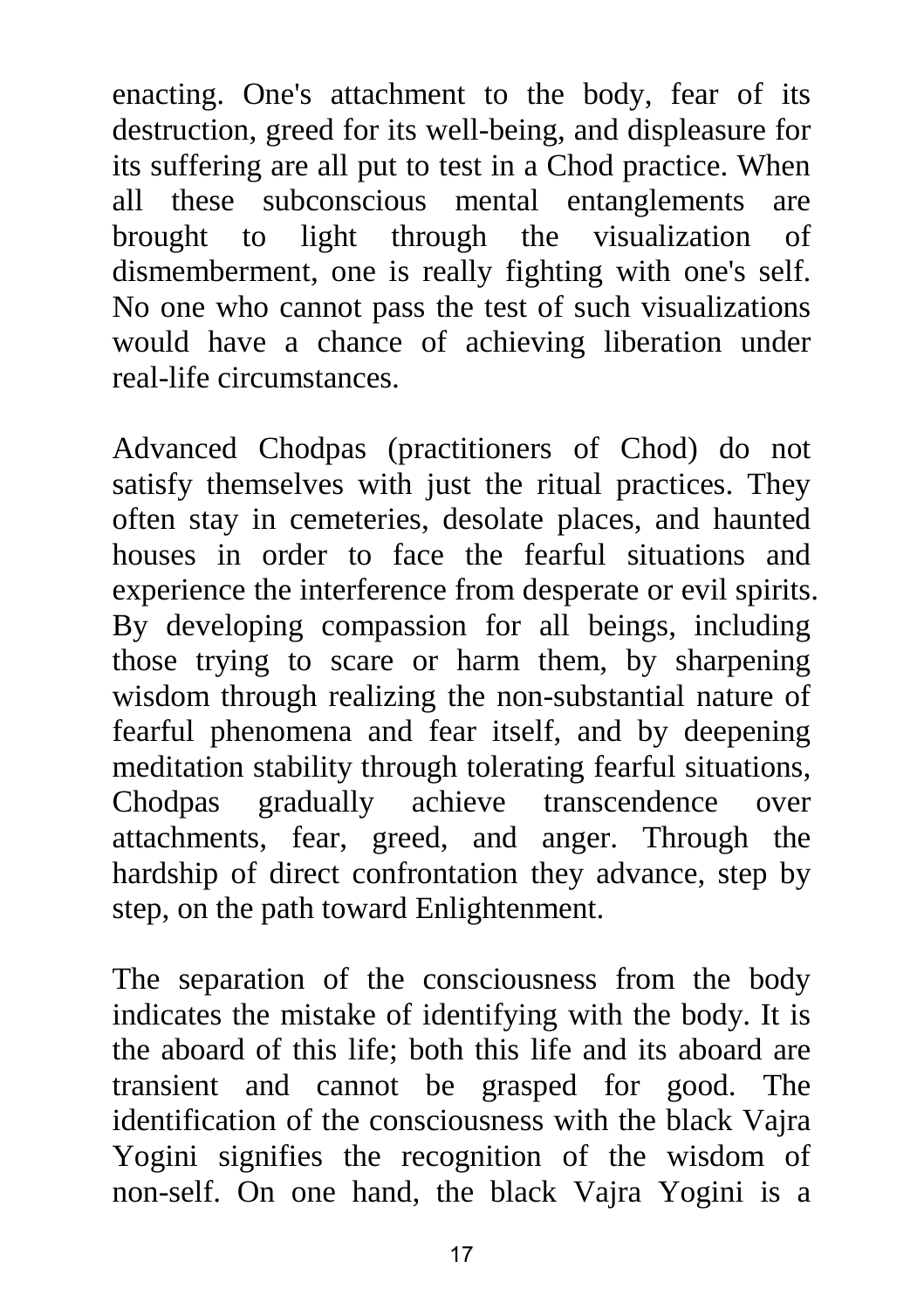manifestation of the primordial wisdom of non-self; and on the other hand, due to the non-self nature of both the consciousness and the Yogini, they may be identified. Furthermore, the identification with the black Vajra Yogini, as it is the case in all tantric identification with a Yidam, is not grasping to a certain image but involves salvation activities. In other words, it is a dynamic approach to personality changes.

On the surface Chod seems to be an offering of only the body. Nevertheless, during the visualization the body has been identified with the universe, and consequently the offering means the offering of all things desirable. Thus, Chod is not just aiming at reduction of attachment to the body but also of all attachments. In terms of the traditional tantric classification of four levels, Chod could be characterized as a practice which frees one: outwardly from attachments to the body; inwardly, to sensual objects; secretly, to all desires and enjoyments; and most secretly, to self-centeredness. A Chodpa would gradually experience the transforming effects of Chod practices and become aware of its ever deeper penetration into the subtle and elusive core of one's attachments.

# 2. The Essential Ingredients of Chod

Chod as a tantric practice consists of the following essential ingredients:

### A. The Blessing of the Lineage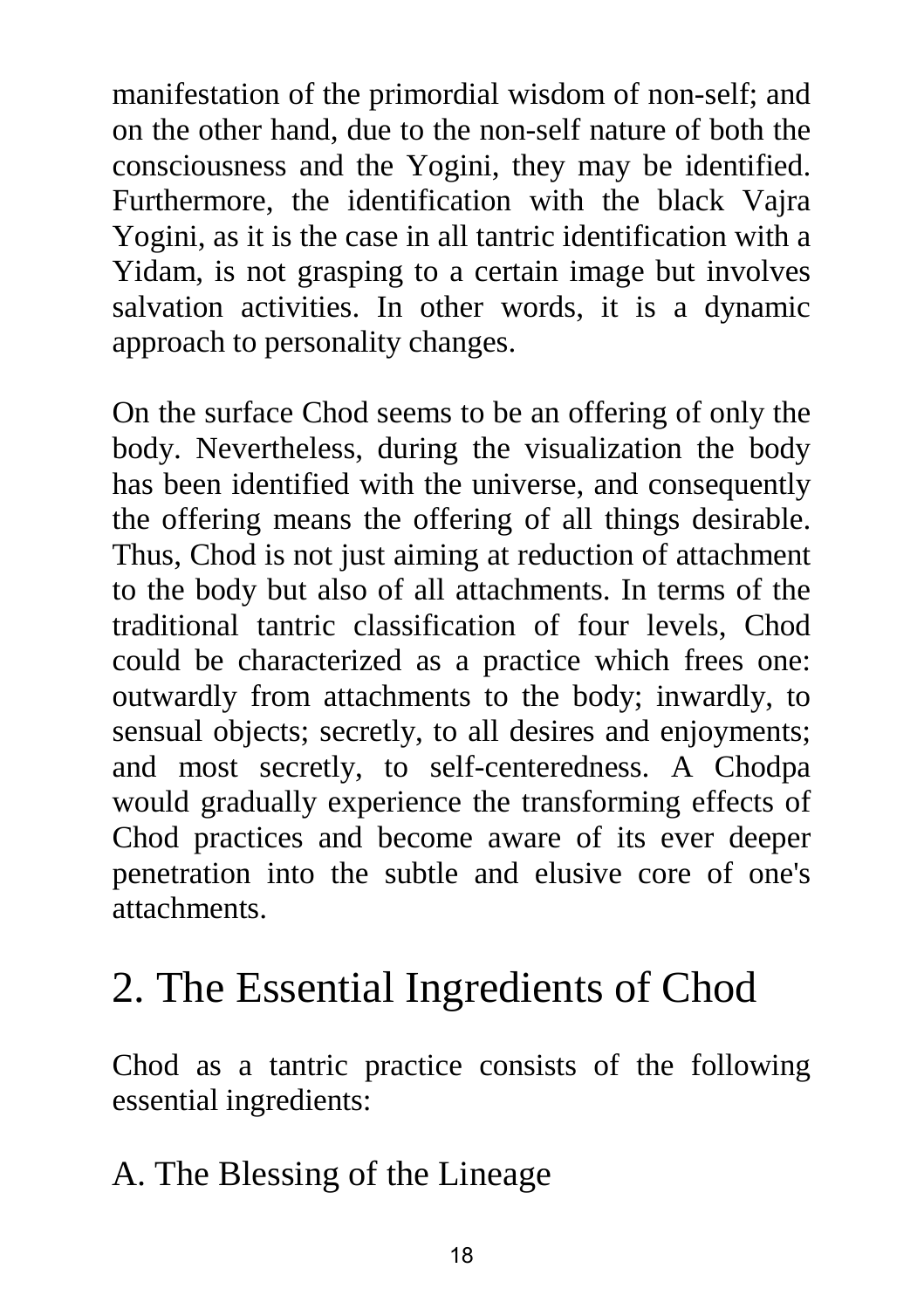In Tantric Buddhism lineage, meaning an unbroken line of proper transmissions of the teachings, is essential to practice and realization. This is because what is transmitted is not just the words but something spiritual and special. Through proper transmissions the blessings of all the generations of teachers are bestowed on the disciples. Without such blessings no one can even enter the invisible gate of Tantra. Tantric practices without the blessing of lineage may be likened to automobiles out of gas.

In Tantric Buddhism lineage is always emphasized and the teachers are revered as the root of blessings. In Sutra-yanas the importance of lineage is often overlooked by scholars who lack interest in practice and ordinary Buddhist followers. This is probably the main reason why in Tantric Buddhism blessings can often be directly sensed by practitioners while in Sutra-yanas such experiences are less frequently encountered.

All tantric practices derive their special effectiveness from the blessing that is transmitted through the lineage. In the case of Chod, the blessing from Machig Labdron is the source of such blessings. All other teachers that form the various lineages of Chod are also indispensable to the continuation of these lineages; without their accomplishments and devoted services to the Dharma, the teachings would not be still available today. Therefore, we should remember their grace and always hold them in reverence.

To a practitioner who is fortunate enough to have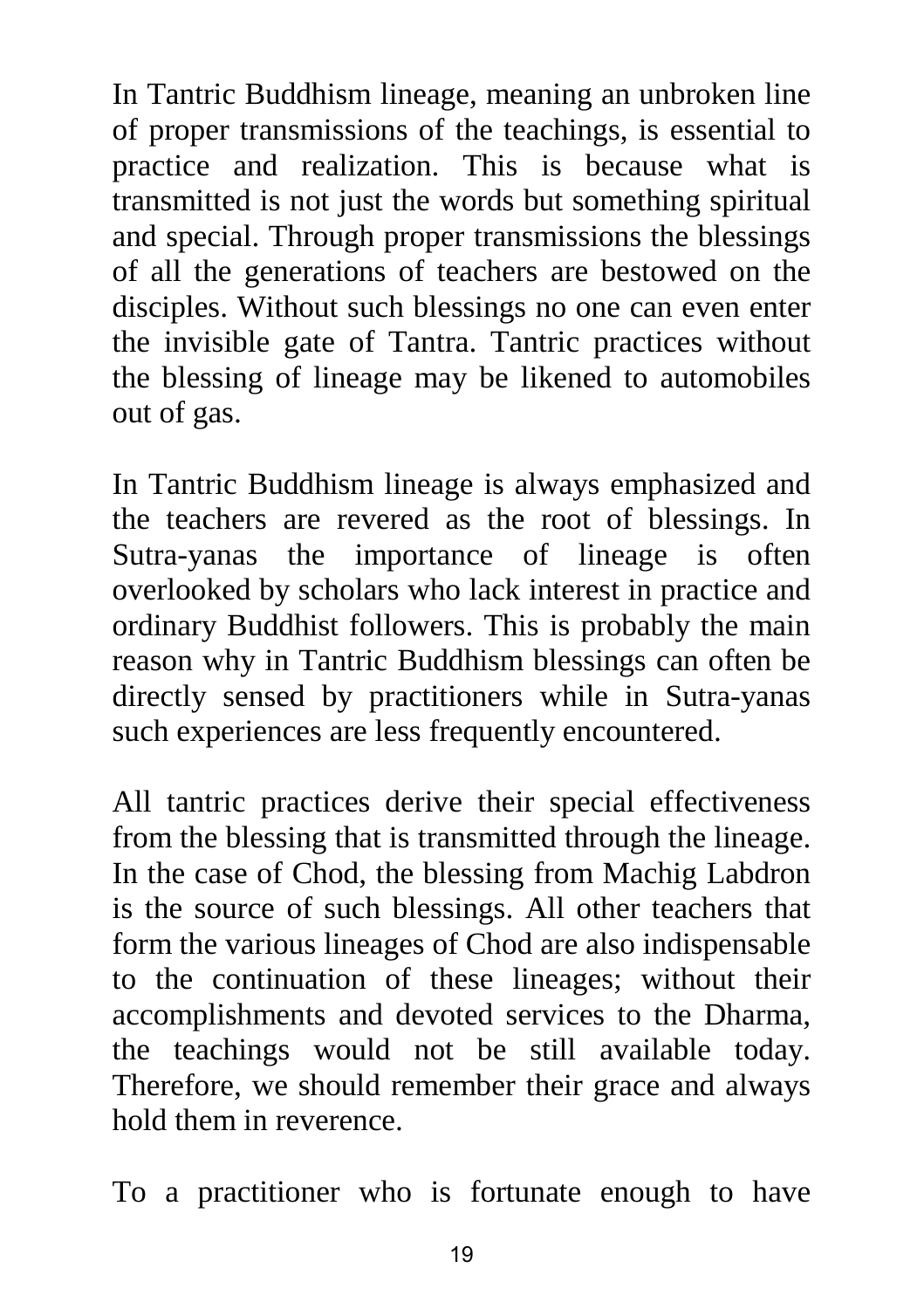received the blessings of a lineage, the meaning of lineage becomes his devotion, with all his heart and soul, to carry on, to preserve and transmit the teachings for all generations (of disciples, the real beneficiaries,) to come.

### B. The Wisdom of Recognition and Transformation

Self-clinging is the fundamental hindrance to Enlightenment and the fundamental cause of transmigration in samsara. Although it is the main obstacle for a Buddhist practitioner to eradicate, its subtle nature and elusive ways are beyond easy comprehension. Even the very attempt to attack or reduce self-clinging might very well be indeed an expression of egocentrism, if the motive is limited to self-interest. Facing the dilemma of an invisible enemy who is possibly lurking behind one's every move, it amounts to an almost impossible task! Thanks to the wisdom insight of Machig Labdron, the root of self-clinging has been singled out to be the body. Once this is made clear, and the body being a concrete object, the remaining task is much simpler, though not easier.

According to the wisdom insight of Machig Labdron, the real demons are everything that hinders the attainment of liberation. Keeping this wisdom insight in mind, on one hand, all judgments based on personal preferences and interests should be given up, and on the other hand, all obstacles and adversaries could be transformed by one's efforts into helping hands on the path toward liberation. For example, a gain could be a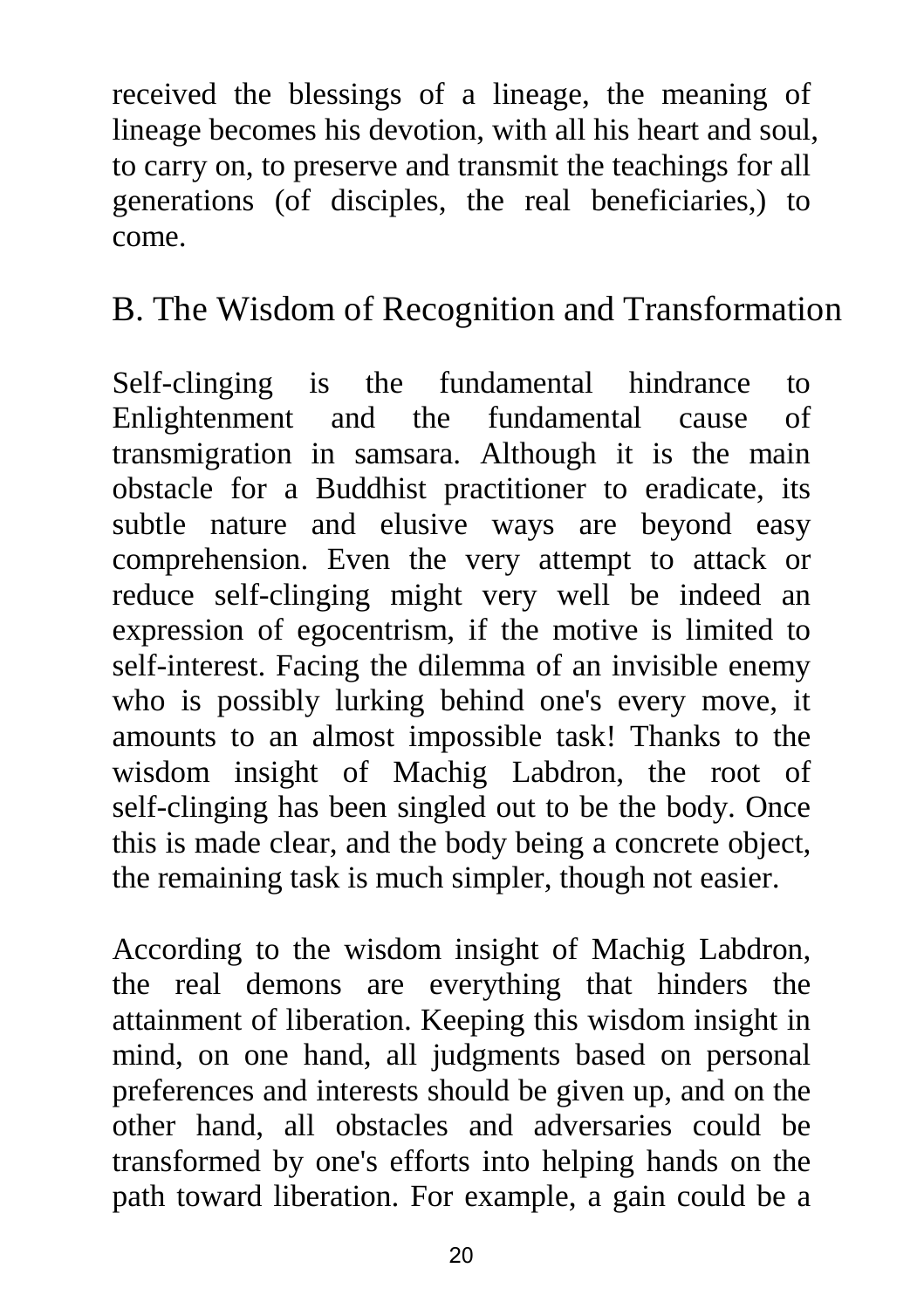hindrance to liberation if one is attached to it, while an injury could be a help to liberation if one uses it to practice tolerance, forgiveness and compassion.

Applying this wisdom insight to the root of self-clinging, the body, Machig Labdron formulated the visualization of Chod, and thereby transformed the root of hindrance into the tool for attaining compassion and liberation.

### C. Impermanence and Complete Renunciation

The body is the very foundation of our physical existence. Even after it has been recognized to be the root of self-clinging, it is still very difficult to see how to treat it to bring about spiritual transcendence and liberation. Destroying the body would certainly end the possibility of further spiritual advancement in this life but not necessarily the self-clinging. The fact that beings are transmigrating from life to life attests to this. Ascetic practices may temporarily check the grip of physical desires over spiritual clarity and purity, but transcendence depending on physical abuse can hardly be accepted as genuine liberation. The Buddha had clearly taught that the right path is the middle one away from the extremes of asceticism and hedonism.

A fundamental and common approach of Buddhist teachings is to remind everyone of the fact of Impermanence. All things are in constant changes, even though some changes are not readily recognizable. The change from being alive to dead could occur at any moment and could happen in just an instant. Keeping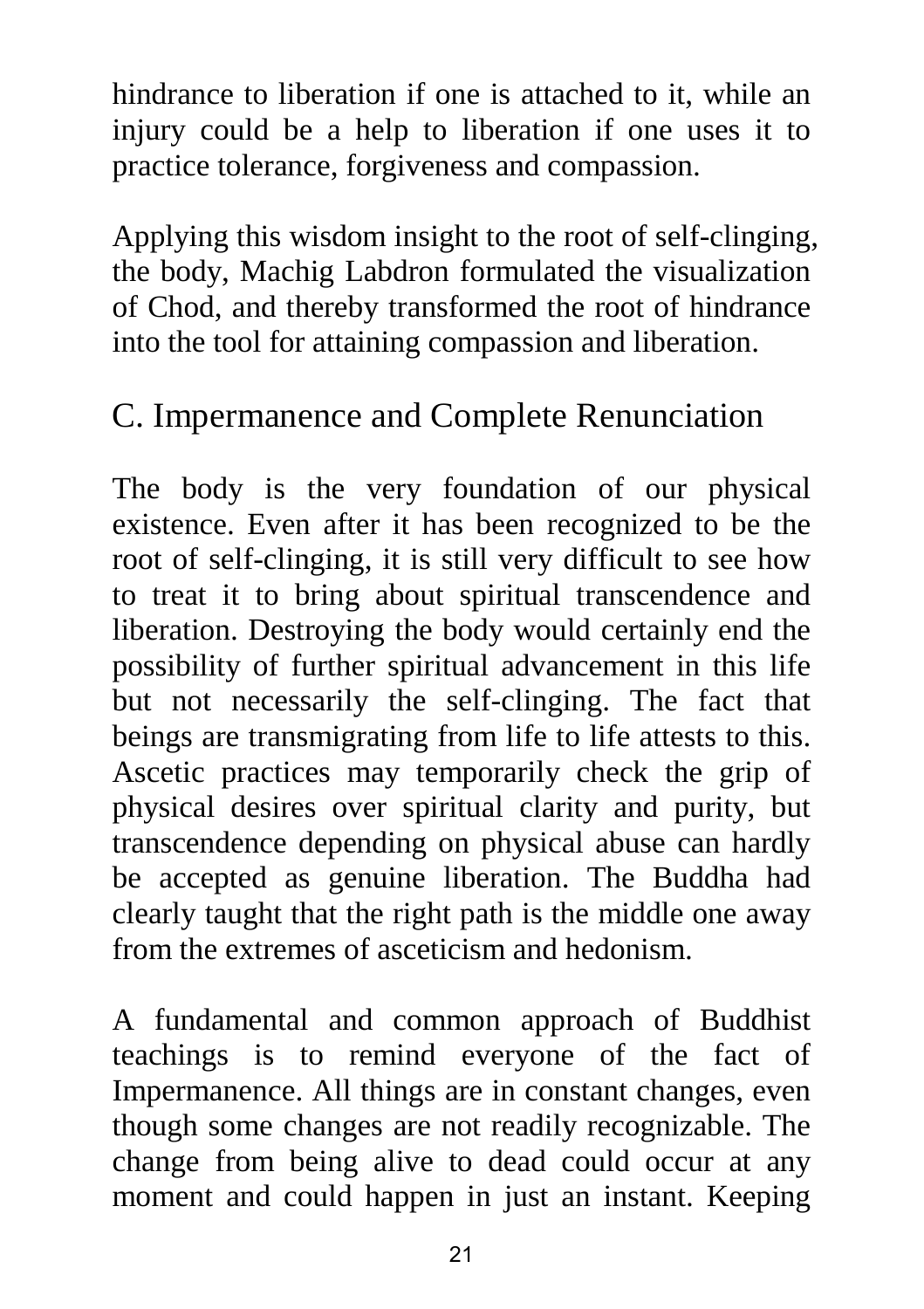impermanence in mind, one can clearly see that all our attachments to the body are based primarily on wishful thinking. To be ready for and able to transcend the events of life and death one needs to see in advance that all worldly possessions, including the body, will be lost sooner or later. Hence, a determination to renounce all worldly possessions is the first step toward spiritual awakening and liberation. Chod as a Buddhist practice is also based on such awareness of impermanence and complete renunciation. In fact, many Chodpas adopt not just the ritual practice but also a way of life that exemplifies such awakening. Many Chodpas are devout beggars or wondering yogis who stay only in cemeteries or desolate places and do not stay in one place for more than seven consecutive days.

The offering of the body through visualization in a Chod ritual is an ingenious way to counter our usual attitude toward the body; instead of possession, attachment, and tender, loving care, the ritual offers new perspectives as to what could happen to the body as a physical object and thereby reduces the practitioners' fixation with the body, enlarge their perspectives, and help them to appreciate the position of the body on the cosmic scale. Chodpas would fully realize that the body is also impermanent, become free from attachment to it, and ready to renounce it when the time comes. When one is ready to renounce even the body, the rest of the worldly possessions and affairs are no longer of vital concern, only then can one make steadfast advancement on the quest for Enlightenment.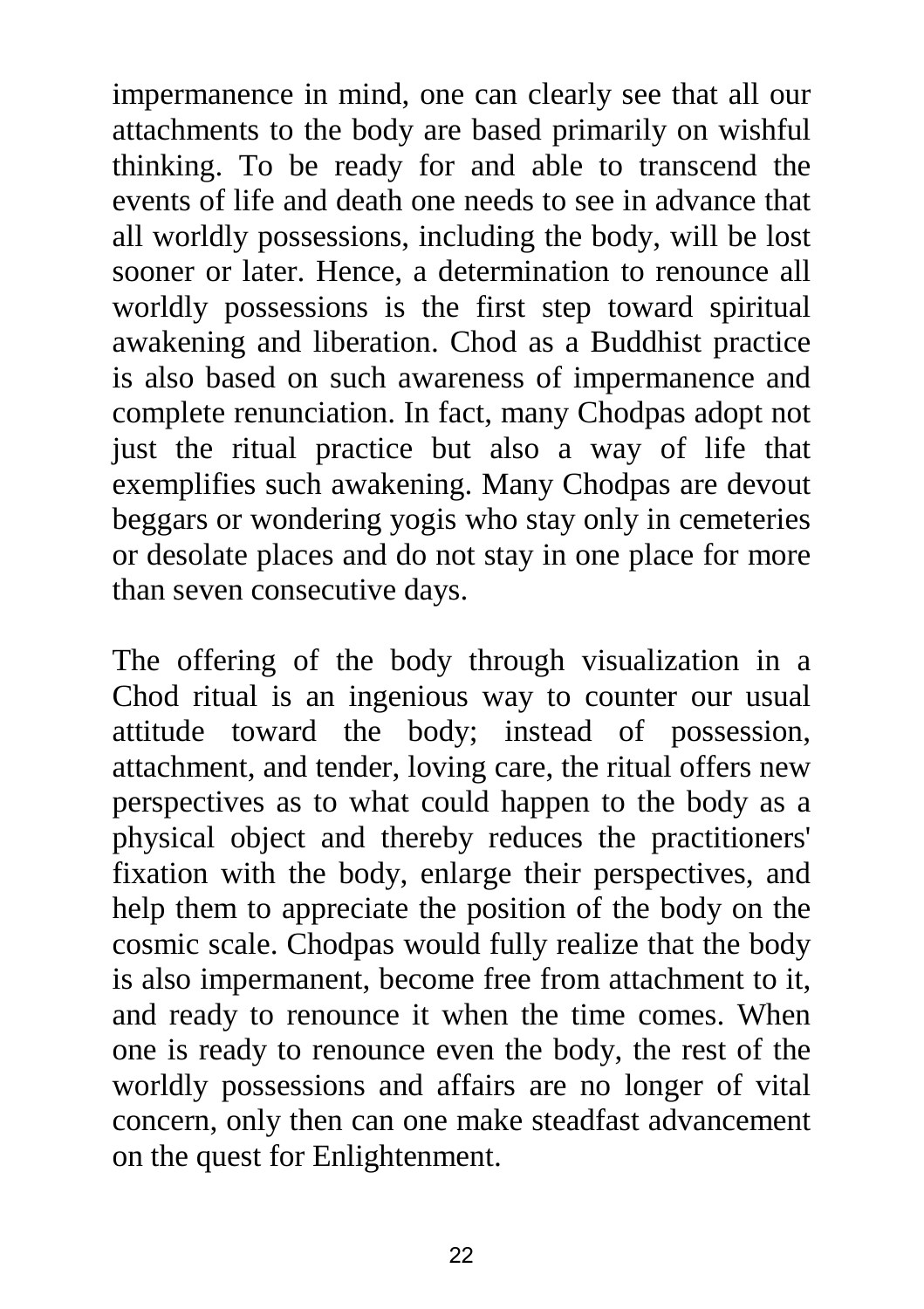### D. Bodhicitta

Machig Labdron emphasizes that the offering of the body in Chod practice is an act of great compassion for all beings, especially toward the practitioner's creditors and enemies. Great compassion knows no partiality, hence the distinction of friends and foes, or relatives and strangers does not apply. Great compassion transcends all attachments to the self, hence all one's possessions, including the body, may be offered to benefit others. In every act of visualized offering of the bodily parts, the practitioner is converting an unquestioned attachment into an awakened determination to sacrifice the self for the benefit of all. In short, this is the ultimate exercise in contemplating complete self-sacrifice for achieving an altruistic goal.

Chod is a practice that kills two birds with one stone. On one hand, the attachment to the body and self would be reduced through the visualized activity of dismemberment; on the other hand, the visualized practice of satisfying all beings, especially one's creditors and enemies, through the ultimate and complete sacrifice of one's body would nurture one's great compassion. When the attachment is weakened, the wisdom of non-self would gradually reveal itself. Consequently, Chod develops wisdom and compassion simultaneously in one practice; or to put it in another way, Chod is a practice that nurtures the unification of wisdom and compassion.

In Buddhism "Bodhicitta" refers to the ultimate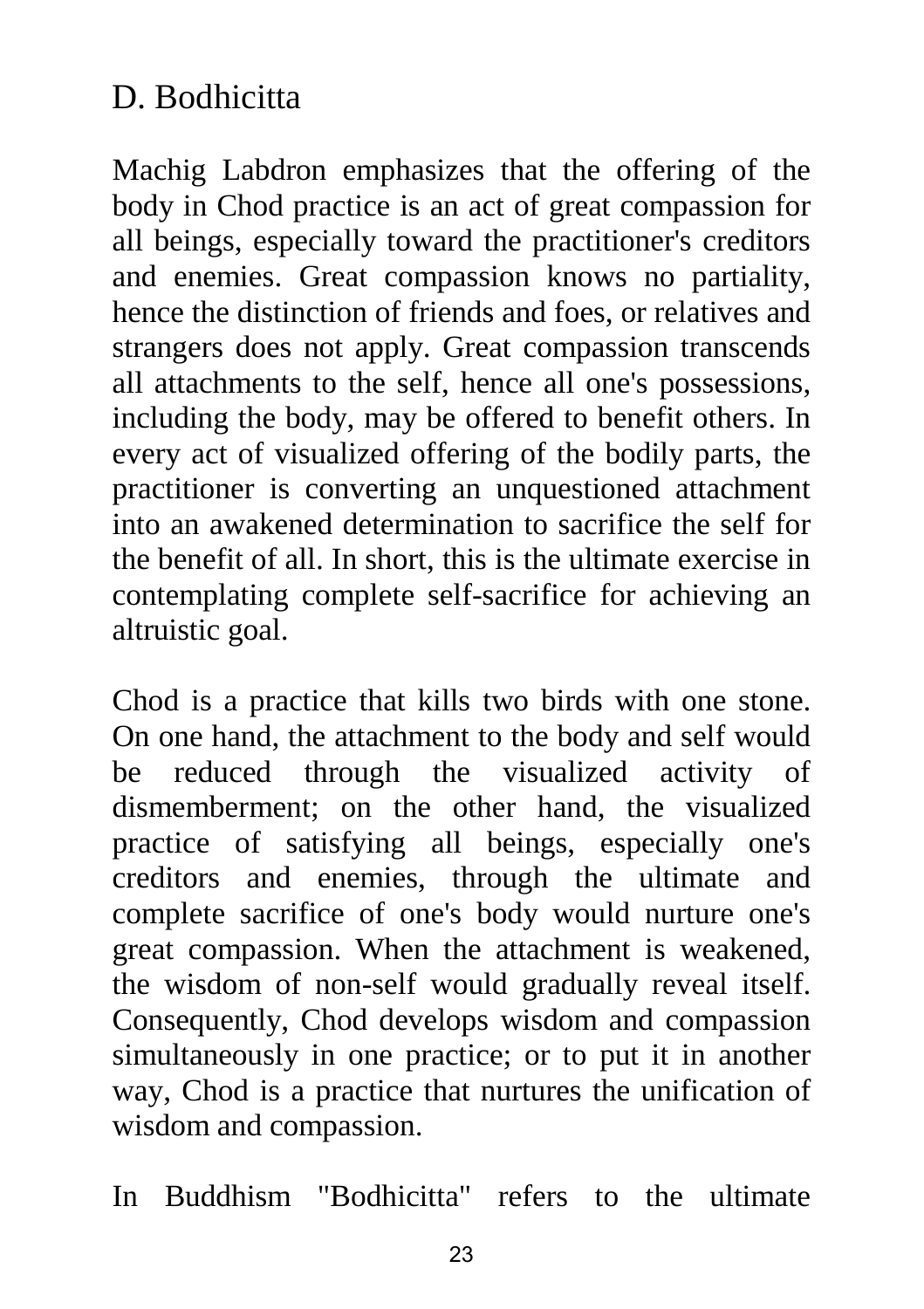unification of wisdom and compassion, the Enlightenment, and to the aspiration of achieving it. Therefore, we may say that Chod stems from the Bodhicitta of Machig Labdron, guides practitioners who are with Bodhicitta through the enactment of Bodhicitta, and would mature them for the attainment of Bodhicitta.

Only when one is completely devoted to the service of all sentient beings can one gain complete liberation from self-centeredness. Just as a headlong plunge takes a diver off the board, complete devotion to Dharma and complete attainment of liberation happens simultaneously. Only when considerations involving oneself is eradicated, will an act in the name of the Dharma become indeed an act of Bodhicitta, of Enlightenment. Developing Bodhicitta in place of self-centeredness is the effective and indispensable approach to liberation from self, and Chod is the epitome of this approach.

### E. Meditation Stability and Visualization

The visualization practice of Chod is not an act of imagination. Were it just imagining things in one's mind, there is no guarantee that such practice would not drive one insane. To practice Chod properly one should have some attainment of meditation stability so that the visualizations are focused and not mixed with delusive and scattered thoughts or mental images. Indeed, Chod should be practiced as akin to meditation in action.

To be free from attachments to the body, we have seen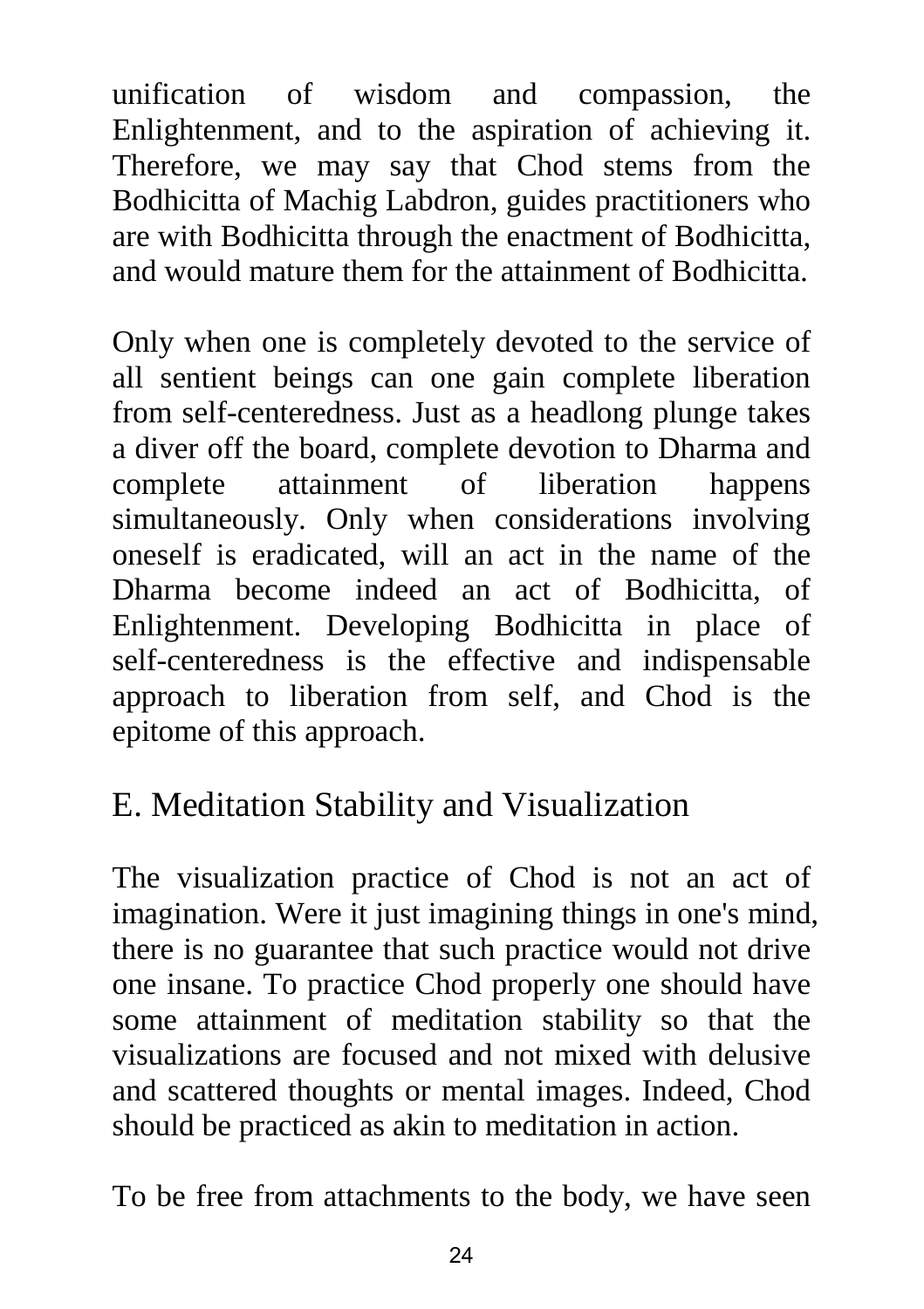above that destroying or abusing it would not do. It is the great ingenuity of Machig Labdron to recognize that attachments being mental tendencies can be properly corrected by mental adjustments. Visualizations performed by practitioners with meditation stability could have the same or even stronger effects as real occurrences. Furthermore, visualizations can be repeated over and over again to gradually overcome propensities until their extinction.

Using visualization in Chod practices the body remains intact and serves as a good foundation for the practitioner's advancement on the path to Enlightenment, while the attachment to the body and all attachments stemming from it are being chopped down piece by piece.

Visualizations performed in meditation stability is a valid way of communication with the consciousness of beings who are without corporeal existence. Hence Chod visualizations as performed by adepts are real encounters of the supernatural kind. They could yield miraculous results such as healing of certain ailments or mental disorders that are caused by ghosts or evil spirits, and exorcism that restores peace to a haunted place.

The five essential ingredients as stated and explained above constitute the key to the formulation of Chod as a Buddhist tantric practice. A thorough understanding of the significance of these essentials is both a prerequisite to and a fruit of successful Chod practices.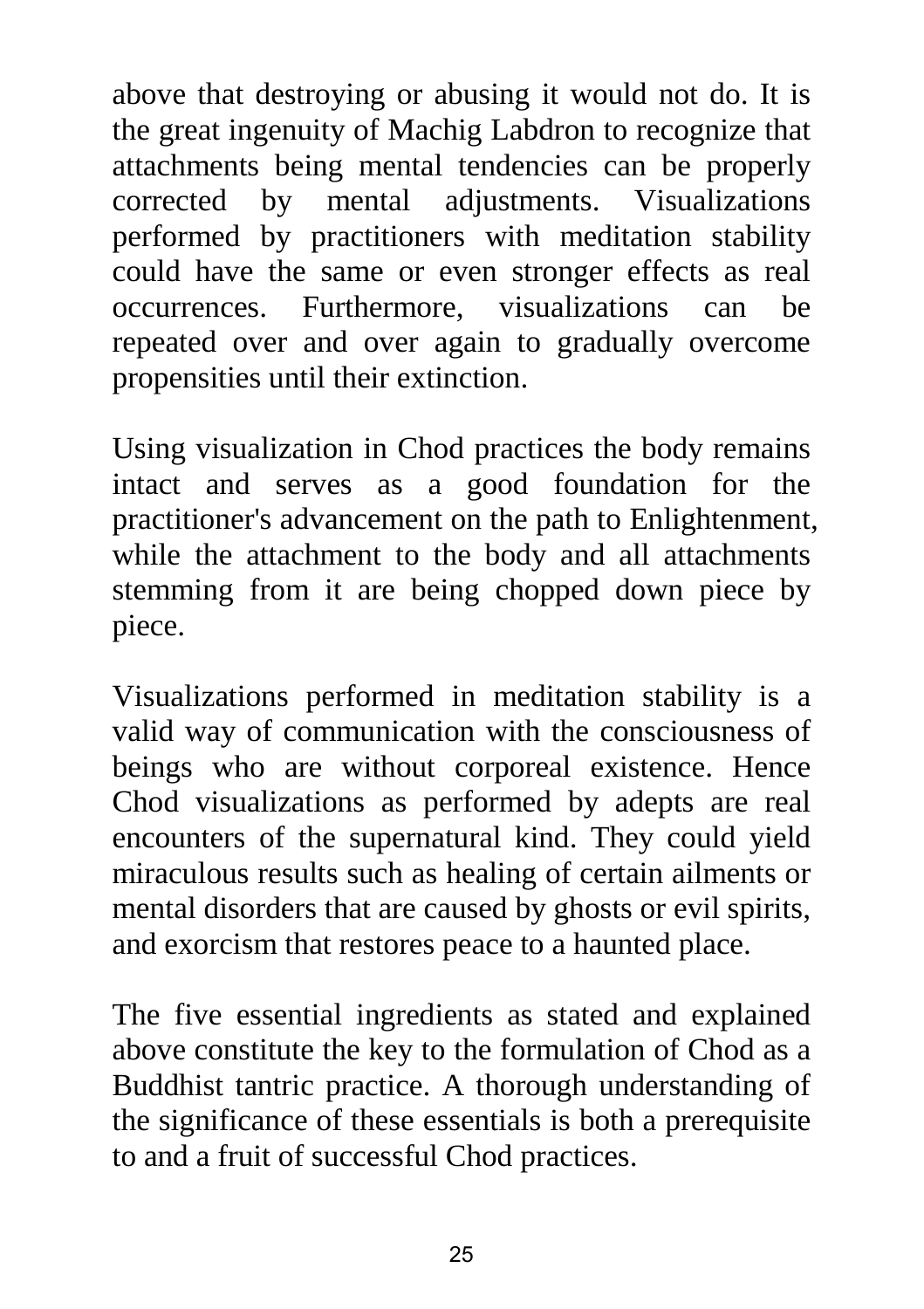# 3. The Benefits of Chod Practice

Enlightenment is of course the ultimate goal of Chod practice. Machig Labdron revealed her vast spiritual experiences by indicating signs of various stages of realization in Chod. These teachings are still well preserved in Chod traditions. Through the References listed at the end of this work serious readers may find some of these teachings.

In addition to the fruits of realization as indicated above and the application of spiritual power to healing and exorcism as mentioned earlier, there are other benefits that may be derived from Chod practice. Chod practice can help booster the courage and determination to devote one's whole being to practice, beyond considerations of physical well-being and life, thereby achieving complete renunciation and significant realization. Chod practice could help total removal of subconscious hindrances that are most difficult to become aware of because these would surface only when challenged by grave situations like dismemberment.

In a dream state I sensed the relaxing effect of Chod; those joints of my body that were tense became relaxed when a curved knife cut through them. The tension in our mind is enhanced by our underlying concept of the body. By removing the mental image of the body through Chod the tension is reduced. The natural state of one's body exists before the arising of concepts, and hence, to return to it one needs to transcend the grip of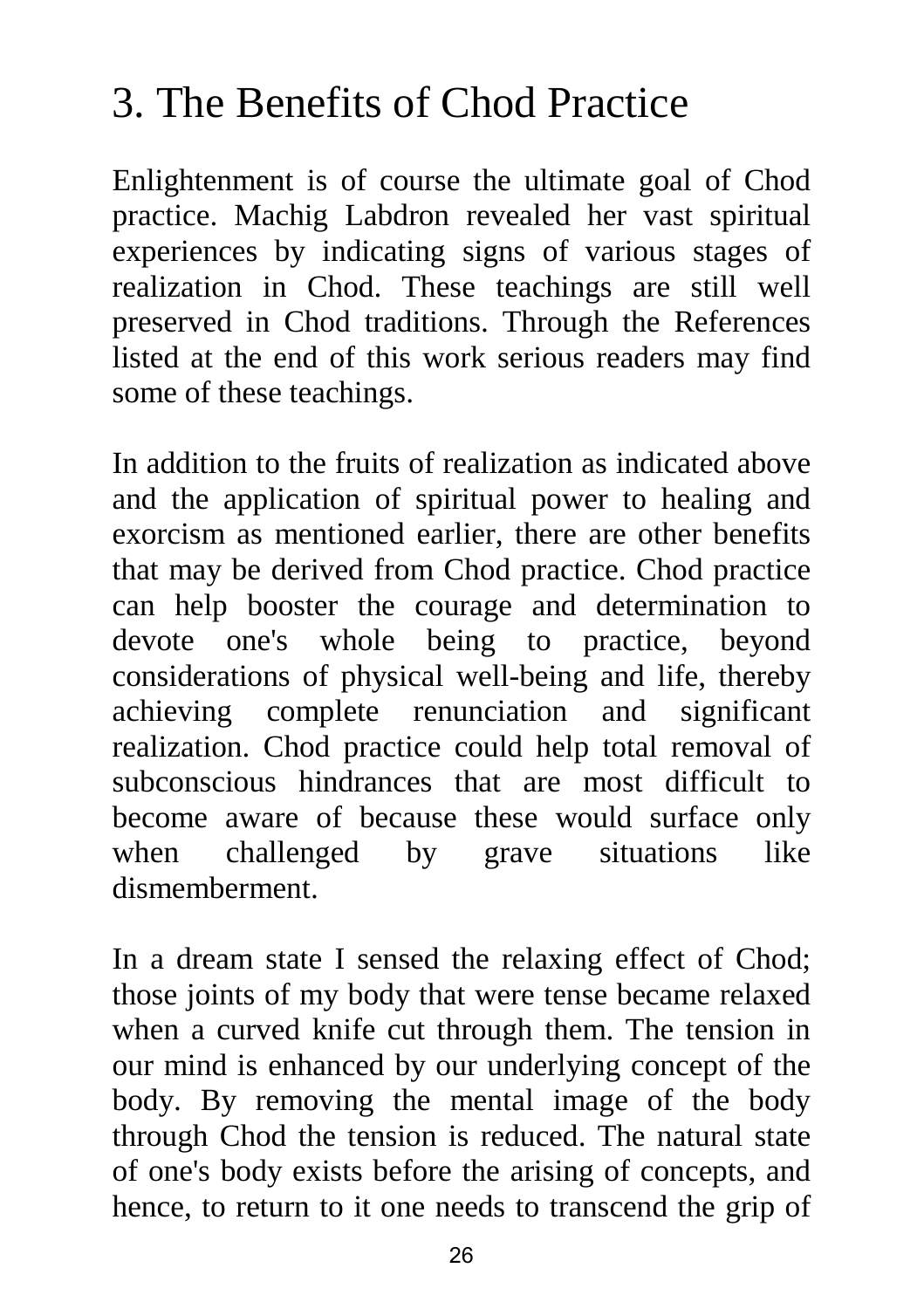conceptuality.

Many kinds of death are horrible to normal thinking; through practicing Chod it is possible to go beyond attachment to physical existence, and have enough spiritual experiences to understand that whatever the manner of death may be they are just different ways to exit from the physical existence. Such a broad perspective would enable one to remain serene in facing unthinkable tragedies. Such an understanding would make it easier to tolerate, forgive and forgo vengeance.

# 4. Dispelling Misconceptions about Chod

A fundamental rule of conduct of tantric Buddhism is the proper caring of, though not attachment to, the body. In tantric Buddhism the ritual of Burned Scars of Sila Commitment and the offering of burned fingers are not practiced. Most tantric practices transfer one's preoccupation with the body by visualization of the wisdom body of one's Yidam. In Chod the visualization and identification with the black Vajra Yogini is important, but emphasis is on the visualization of cutting and offering the body. The dismemberment is done in visualization only, hence there is no infringement of the rule of conduct.

In tantric practices the body is usually "meditated away" by returning it in visualization to its empty nature of formlessness. Chod differs from the rest by cutting it away for the compassionate cause of satisfying others' needs. Chod should not therefore be considered as a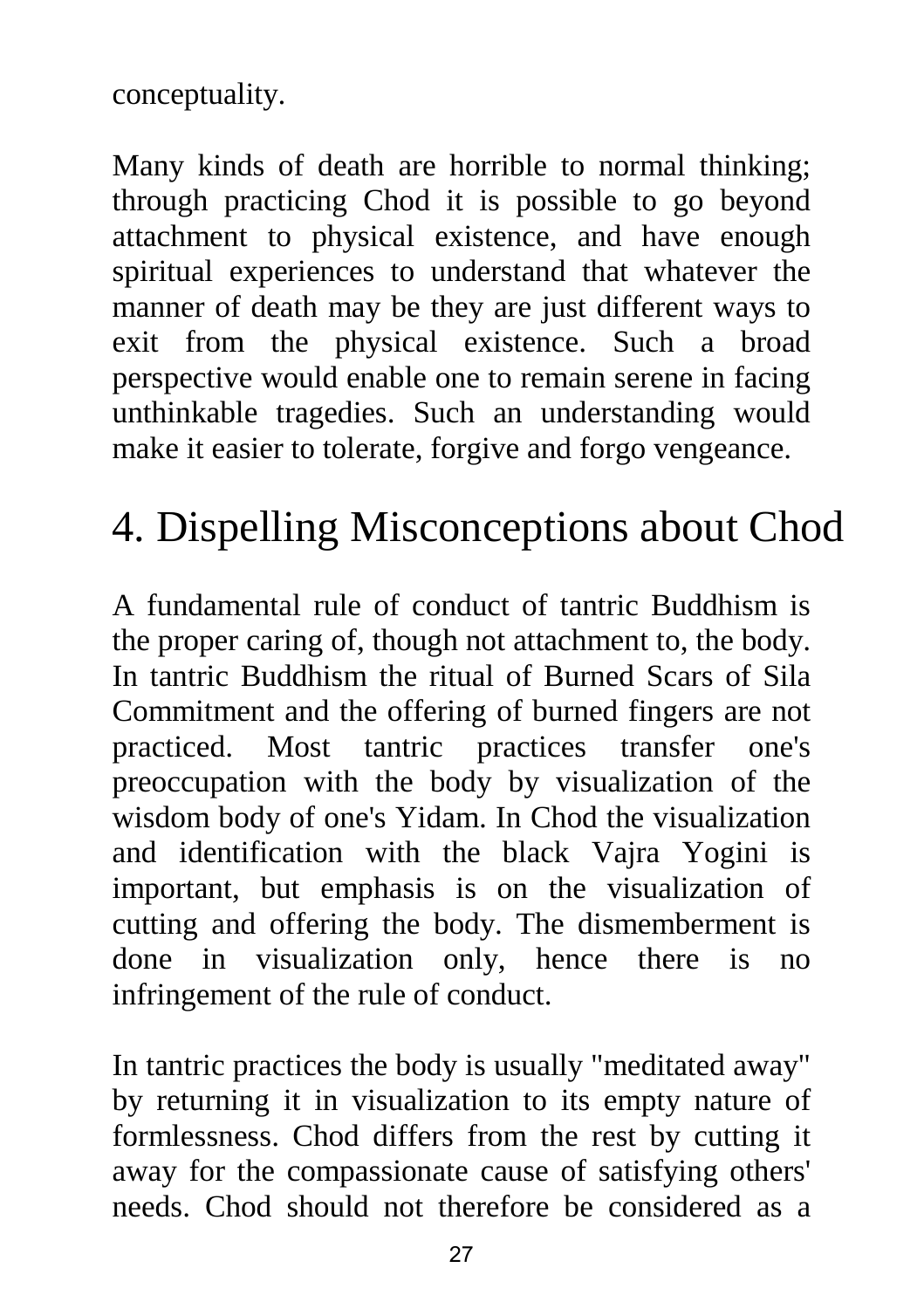practice contrary to the rest. As far as the body is concerned, either approach depends on and makes use of the conditional nature of the body.

The activities visualized in Chod may seem like outbursts of anger, hatred or other negative mentalities or barbaric drives. Indeed the dismemberment visualized in Chod is not intended as a redirection or outlet for any negative impulse or drive. Nor would it result in habitual actions that are negative or barbaric because the visualizations are clearly understood to be born of compassion and there is no bodily enactment that imitates the visualizations. To a Chodpa these visualized activities represent determinations to destroy the illusion of a permanent body which exists in concepts only. In the motivation of Chod there is not even the faintest trace of a wanton disregard for life and the body. The coolness to see and use the body as an object without reference to self is a display of wisdom, while the intention to satisfy all others' needs is born of great compassion. We should not commit the fallacy of deducing intention from behavior because similar behaviors may have originated from diverse motives. Nor should we be confined by considerations involving appearances into submission to the tyranny of taboos; the liberation of employing whatever means that seems appropriate is a true mark of wisdom.

The dismemberment visualizations of Chod are opposite to morbid obsession with cruelty, sadism, self-mortification, masochism and suicidal mania. Obsession with cruelty, sadism, self-mortification,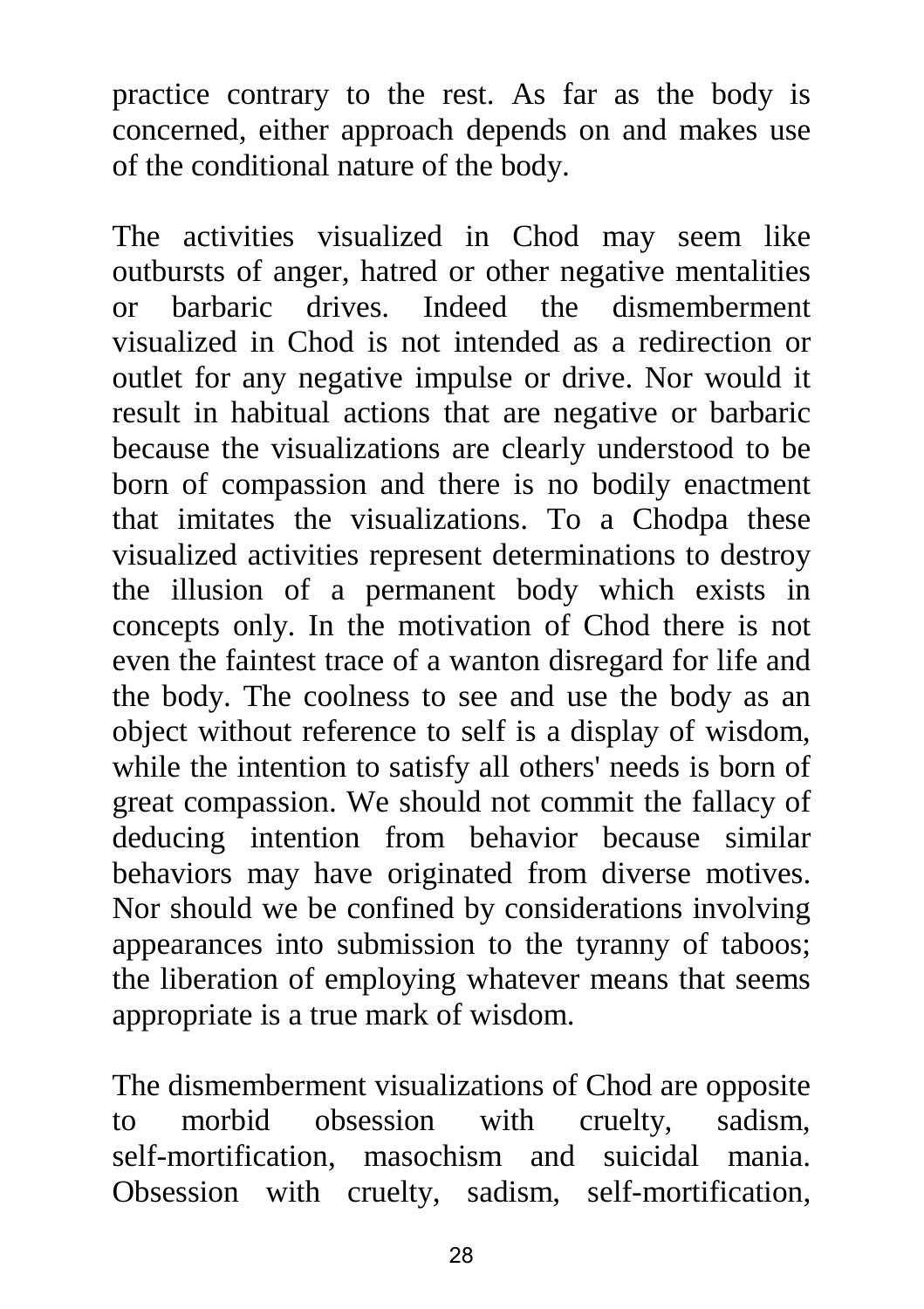masochism and suicidal mania are results of self-centeredness or its consequential inability to appreciate the vast openness of the world and what life could offer for the better. Chod works directly toward the reduction of self-centeredness. Chod and the rest may appear to have similar elements, but they are squarely opposite in motivation, mentality during practice, and the consequential results.

The dismemberment visualizations would seem gruesome from an ordinary point of view; however, from the point of view of things as they are and life as it is, there is nothing frightful in what could have happened, nor in what had happened. It is very important to appreciate the openness of mind that Chod visualizations may lead to. In this respect Chod may be compared to inoculation.

The black Wisdom Yogini is a manifestation of the wisdom of selflessness. Her appearance may seem peculiar to people who have not been initiated into her secret teachings, but the reader should be assured that every aspect of her appearance signifies a certain aspect of the wisdom and compassion of Enlightenment. This remark is to dispel shallow mislabeling of Chod as a kind of demonic worship.

Actually none of the misunderstandings discussed above would occur to a Buddhist practitioner who has undergone the preliminary practices and possesses a proper understanding of the philosophy and significance of Chod. However, such misunderstandings would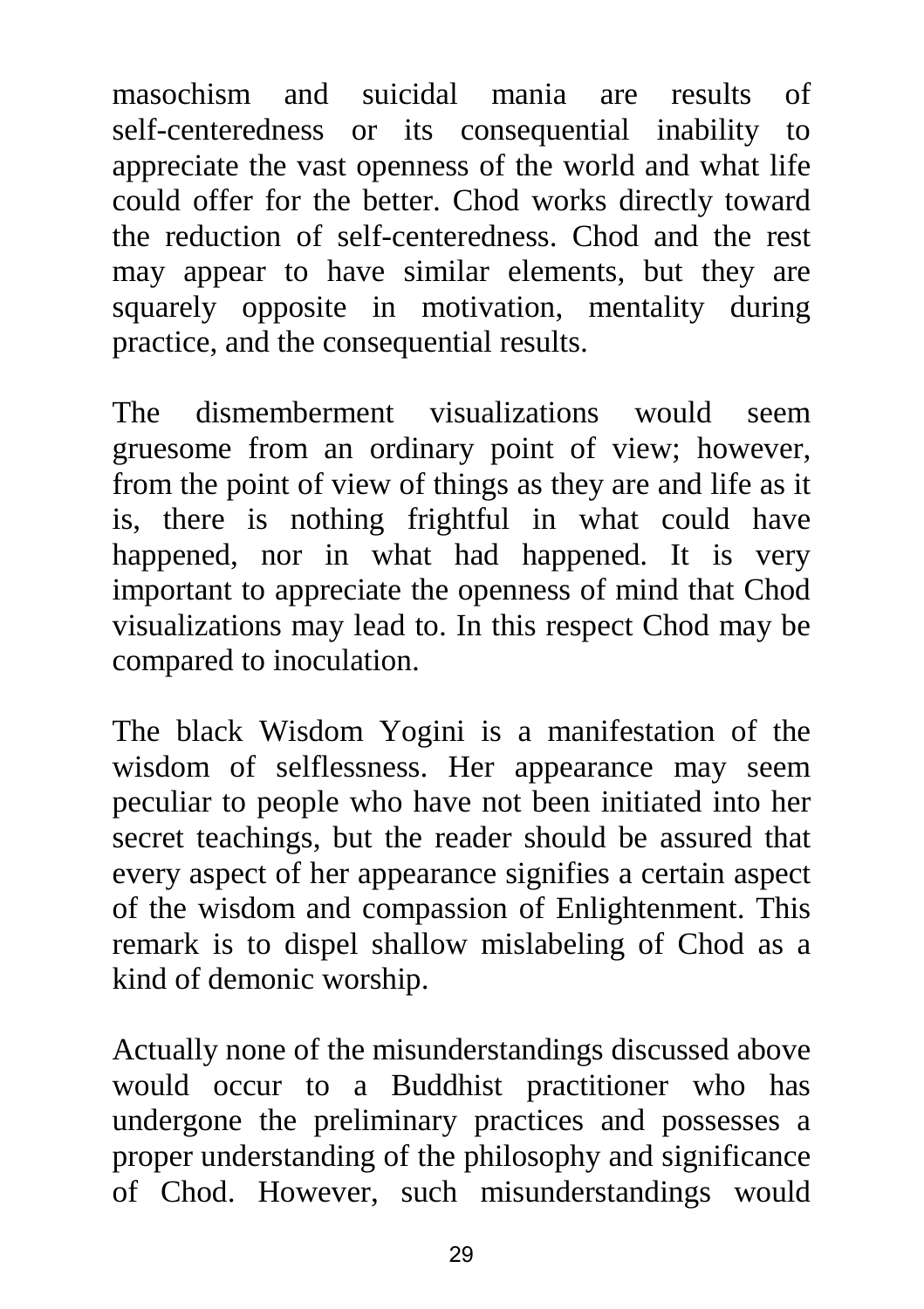readily occur to most people who happens to come across Chod rituals. Therefore, I think it advantageous to bring them out for discussion so that they would be put to rest once for all.

Chod is an antidote to grasping of the body and the self, but not a method to increase antagonism. The basic spirit of Chod is not to destroy, conquer or become an enemy of creditors, evil spirits, etc. Its essence is self-sacrifice out of compassion and wisdom. Chod is an antidotal practice; a Chodpa should not thereby become over concerned with the body in the opposite direction, e. g., feeling aversion toward the body. The ideal result should be freedom from preoccupation with the body and the self.

Chod is an extreme practice. It is not the only path toward liberation from self, but it is a valid path toward liberation. Without such understanding one's knowledge of what it means to be liberated from the self is incomplete and possibly erroneous.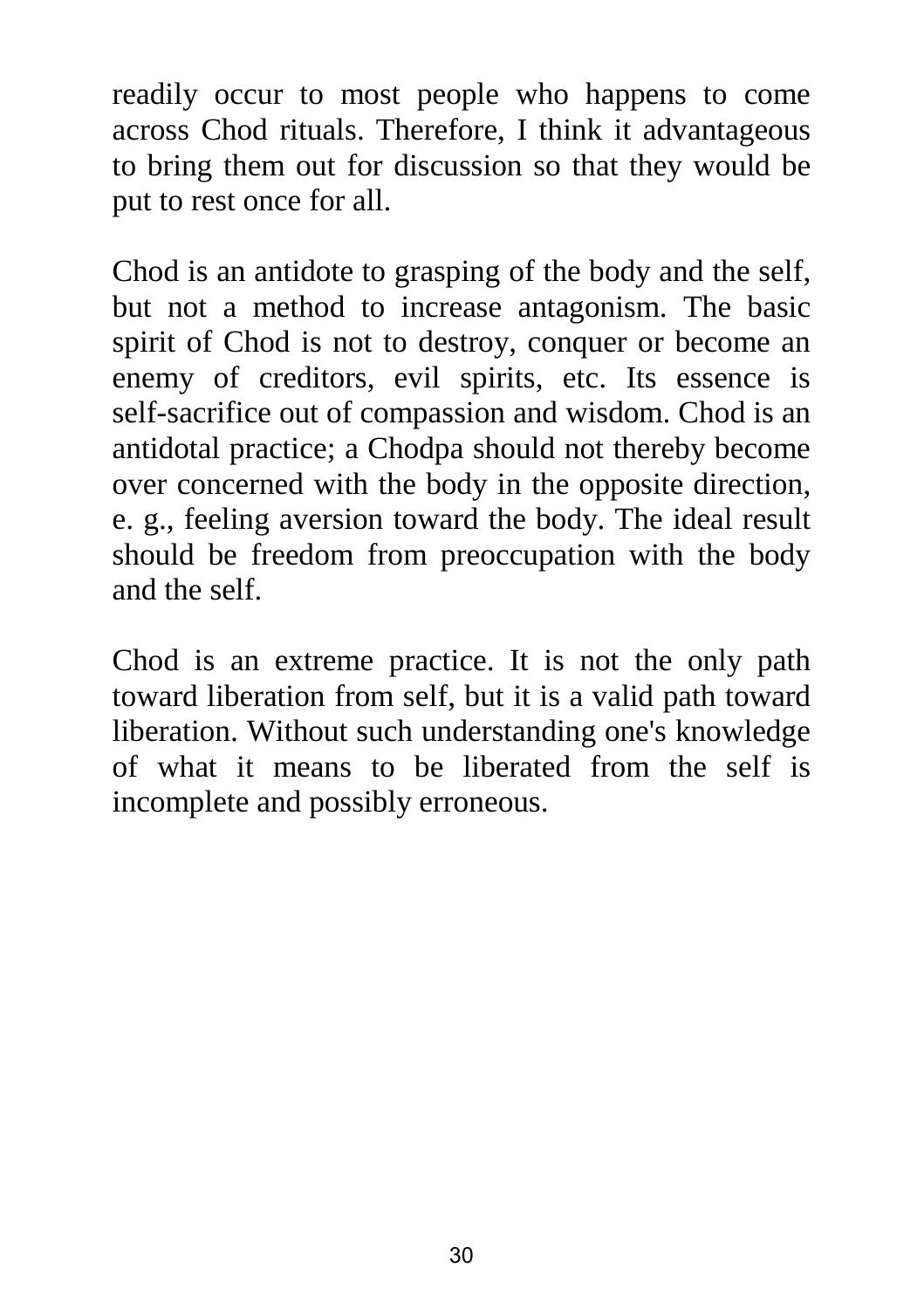# III. Yogi Chen's Ritual of Chod

The Sadhana of Almsgiving the Body to Dispel Demonic Hindrance, Karmic Creditors, Attachment to Self and the Concept of the Body written in Chinese by the Buddhist Yogi C. M. Chen translated by his disciple Dr. Yutang Lin

## 1. Brief Introduction

From Lama Gensang Zecheng I received "Great Perfection Pinnacle Wisdom," and from Dharma teacher Rev. Yan Ding I received the oral instruction on the text and commentary of the preliminary practice of this practice, which I had written down. The Gushali (Kusali) Accumulation, i.e., the practice of almsgiving of the body, contained therein consists of only eighteen sentences. The supreme practice of this method belongs to the Jiulangba (Chodpa) Lineage which has been transmitted from Maji Nozhun (Machig Labdron; the transliteration is in accordance with Guru Chen's pronunciation) down to the present day. The practitioners of this lineage do not practice other sadhanas but concentrate on this practice, and many attained realizations. This practice can dispel the concept of the body, cut through the attachment to self, and ward off hindrance caused by Karmic creditors, thereby enabling a straightforward advancement on the Great Path toward Bodhi. I searched for this teaching, but due to the absence of an Tibetan-Chinese interpreter,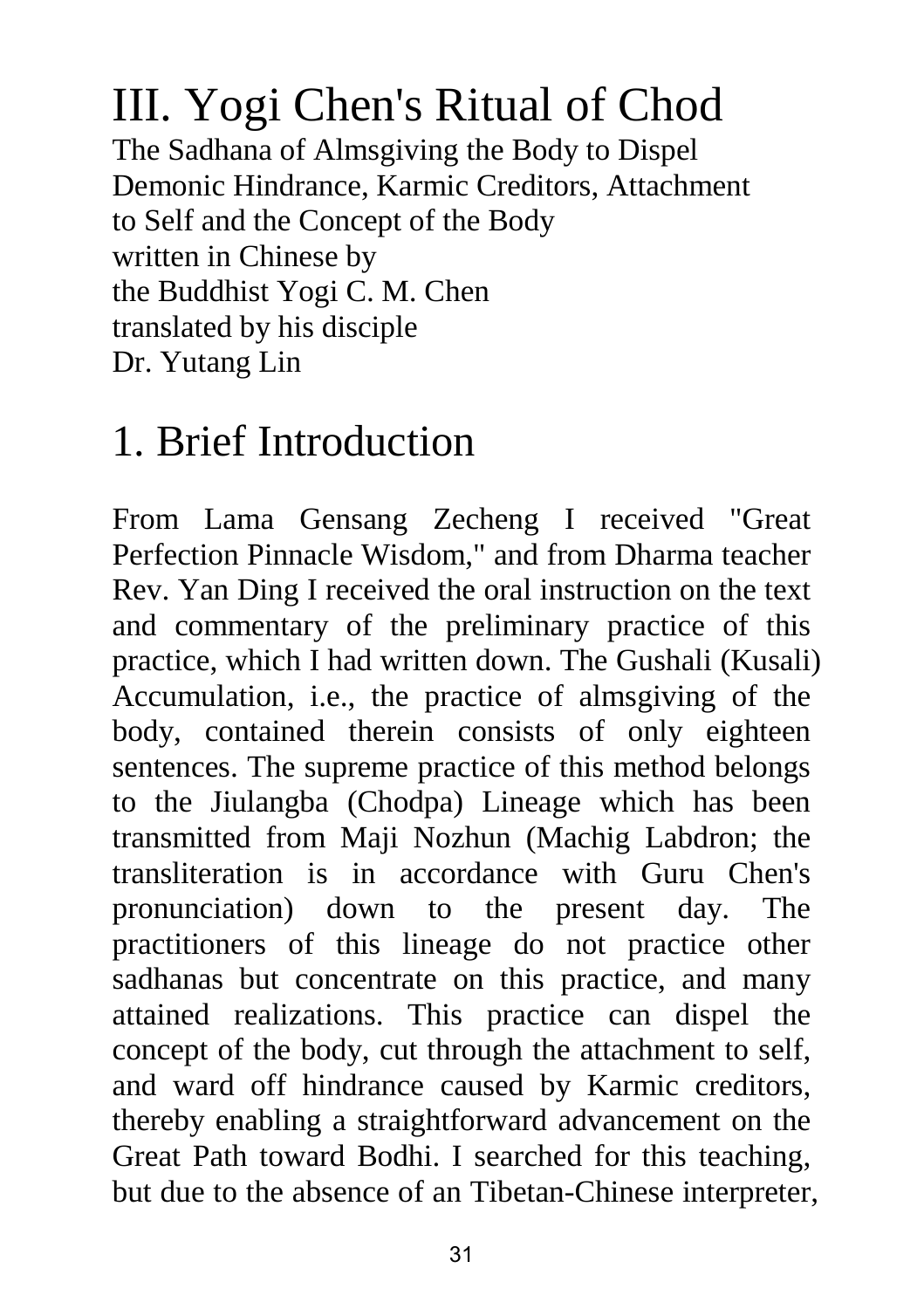I failed to translate the root tantra of this teaching. Consequently, based on the eighteen sentences on Gushali which constitute one of the six preliminary practices of Great Perfection, I expand the sequence and write down this work.

## 2. Main Text

### **(1) Motivation**

*May all sentient beings, who are limitless, like space, in number and are like mother to me, possess pure and joyful body, and the causes resulting in such a body!* 

*May all sentient beings, who are limitless, like space, in number and are like mother to me, be free from impure and tormenting body, and the causes resulting in such a body!* 

*May all sentient beings, who are limitless, like space, in number and are like mother to me, be inseparable from Great Pleasure Wisdom Non-death Rainbow Body!* 

*May all sentient beings, who are limitless, like space, in number and are like mother to me, stay far away from distinguishing friends and foes, relatives and enemies, and abide in the equanimity of the Great Essential Body!* 

**(2) Contemplation on Impermanence**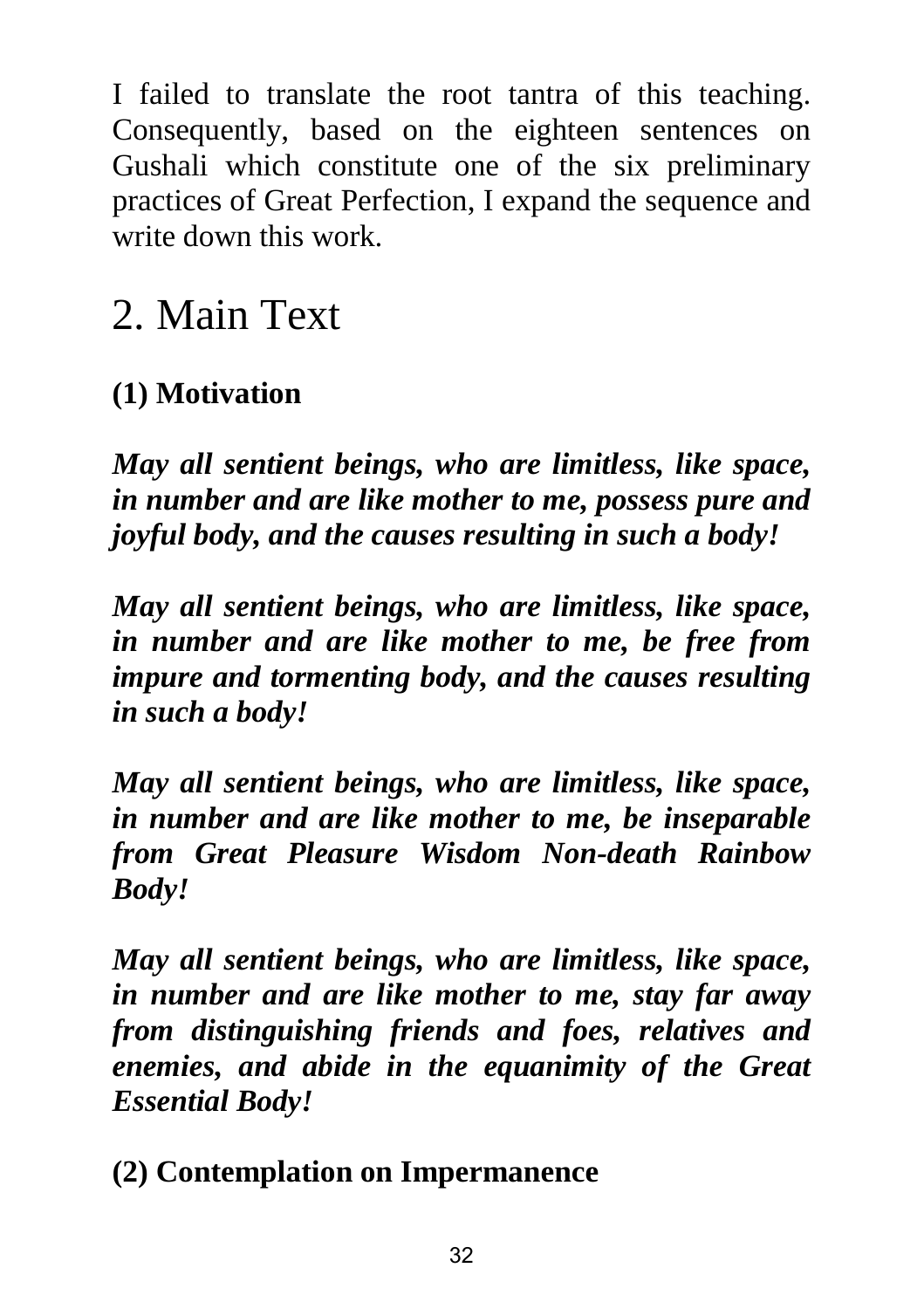Visualize that all Karmic creditors, from present and past lives, of oneself and others in the cemetery, appear and gather in front, simultaneously become keenly aware of impermanence, and preach Dharma to them. Then recite the following stanza with the accompaniment of bell and drum, chanting in a slow tempo.

#### *All those present and gather here have a sorrowful body;*

*Our sufferings are rooted in dependence on the body. All things are originally pure, without a polluted body;* 

*Defilement is piled up by one owing to this ignorance.* 

*Possessing an impure body causes grasping of it as a castle of self;* 

*Benefiting oneself and annoying others, all faults are thus accomplished.* 

*Mind having grasped at this body, the body is no longer light;* 

*Piling layers upon layers of impurity, the coarse five elements are formed.* 

*Coarse wind drifts and flows, with ignorance riding on this trend;* 

*Like a horse out of control, the five poisons are ever winding.* 

*The body leads to greedy love, such love leads to seven sorts of emotions;* 

*The body leads to ignorance or anger, these are also causes for downfall.* 

*Killing and Robbing are mainly committed by hand, leading to sexual misconduct are the eyes;*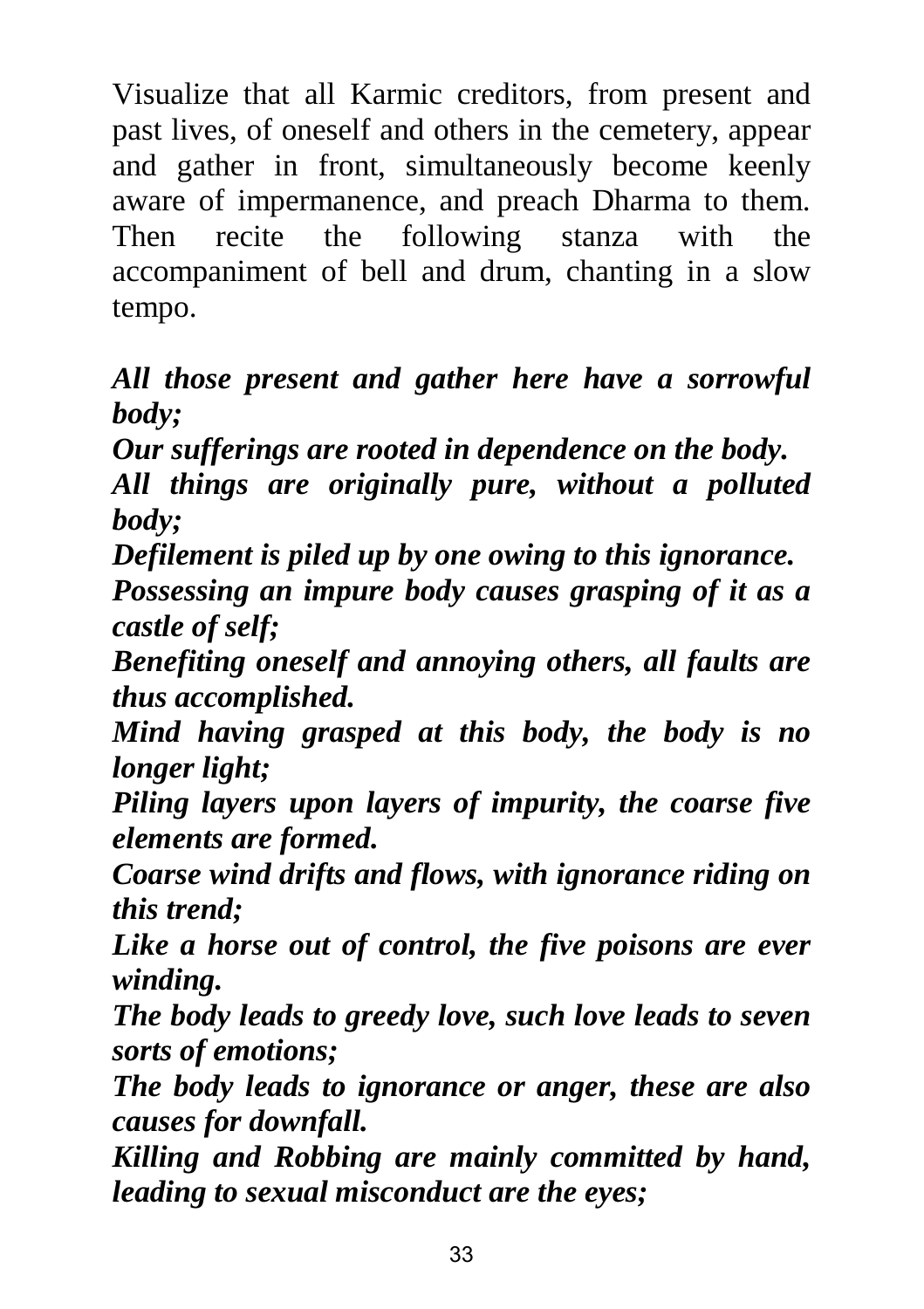*How many sinful deeds are committed by voice from the mouth!* 

*Empty stomach and dried intestines, frostbite and cracked skin,* 

*Unbearable hunger and cold are followed by misdeeds.* 

*Eating salty dried animal corpse, wearing materials woven by silkworms,* 

*Tramping on insects while walking, how many lives have we damaged?* 

*When heavy and coarse five poisons pervade, anger and killing cause the downfall into hell;* 

*The body will be broken into pieces and then revive instantly to repeat the punishment, no break for such sins!* 

*Leprosy and cholera are born from greed in food and sex;* 

*Crippled legs, cramped hands and venereal diseases may thus gather in the body.* 

*Followers of other religions practice with attachment to the body, and hence cannot transcend samsara;* 

*The wrong view of a self leads to ascetic practice of vainly covering the body with ashes.* 

*Variation in Karma of the three realms is dependent on the coarseness of their bodies;* 

*Formless realm is free from the body and yet still bound by the confines of space.* 

*To pursue clothing and food for the body, family members fight against one another;* 

*Distinguishing friends and foes, families and countries, the world is full of wars.* 

*Heavenly bodies suffer five defects, human beings may*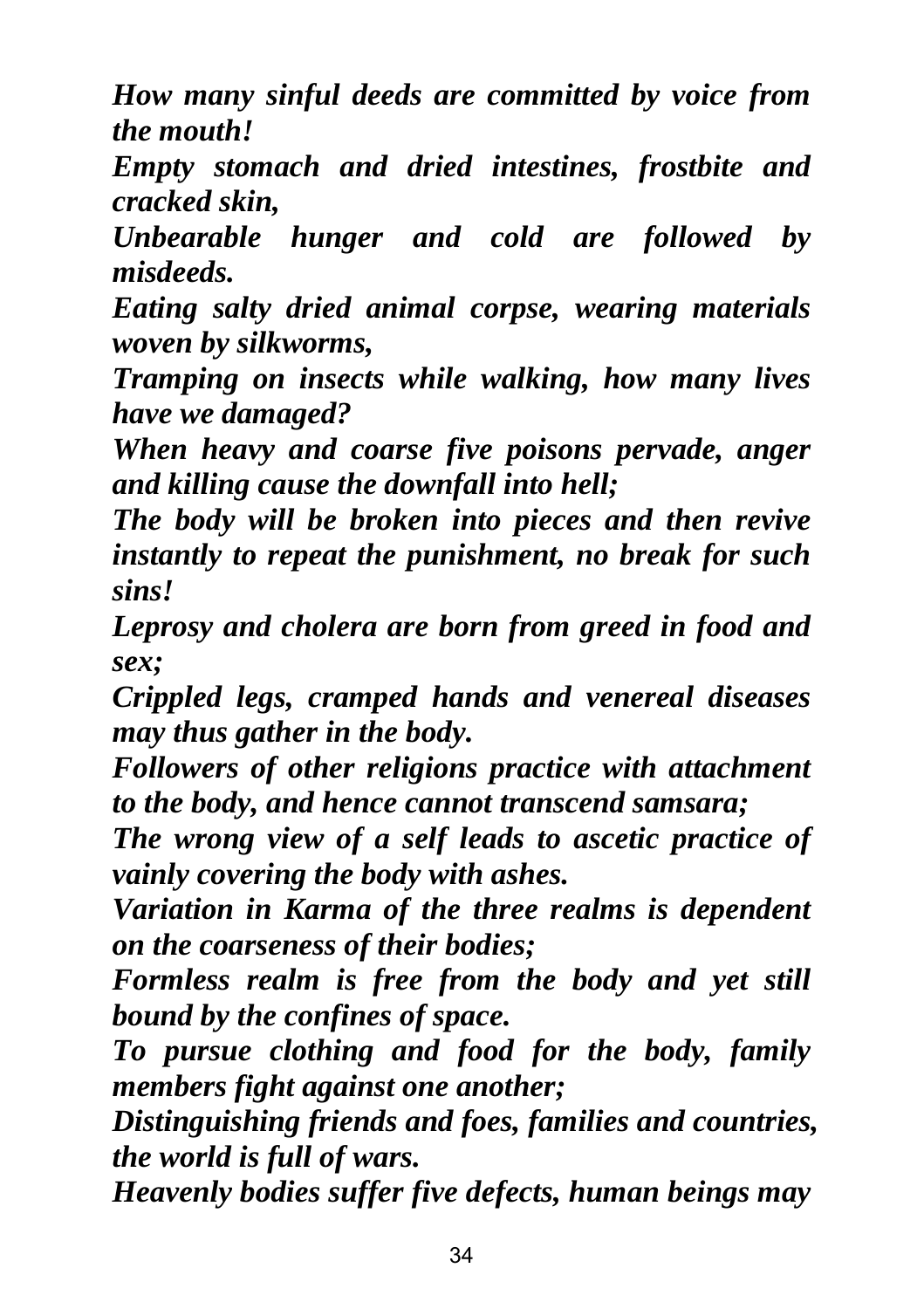*die young suddenly;* 

*Having tiny neck but huge stomach, hungry ghosts are even more pitiful.* 

*The strong preying on the weak, bows and arrows, nets and traps,* 

*Knives and cutting boards, pans and pots, the sorrow of animal bodies are multiple.* 

*Eight freezing and eight sizzling hells, lasting for many kalpas,* 

*Suffering without a break, the body is restored as soon as it is in pieces!* 

*Sinful deeds are committed by the body, consequences are also received by the body;* 

*In transmigration beings are preying on others who were their children in past lives, without realizing this fact.* 

*Just considering the debts and hostility of this life, when can they be paid off?* 

*Understanding that the grasping mind is without substance, we attain equanimity.* 

#### **(3) Visualization of Impure and Pure Bodies**

Visualize in the impure body a white wisdom drop, the size of a pea, situated within the medium channel at the center of the heart chakra. This wisdom drop gathers all wisdom wind and the pure six elements—the constituents of all Buddha bodies, the essence of life and merits without remains; the rest of the body is impure. Yell "Pei" (Phat) once to eject this wisdom drop upward through the Gate of Rebirth in Pureland at the top of the head. Visualize that this wisdom drop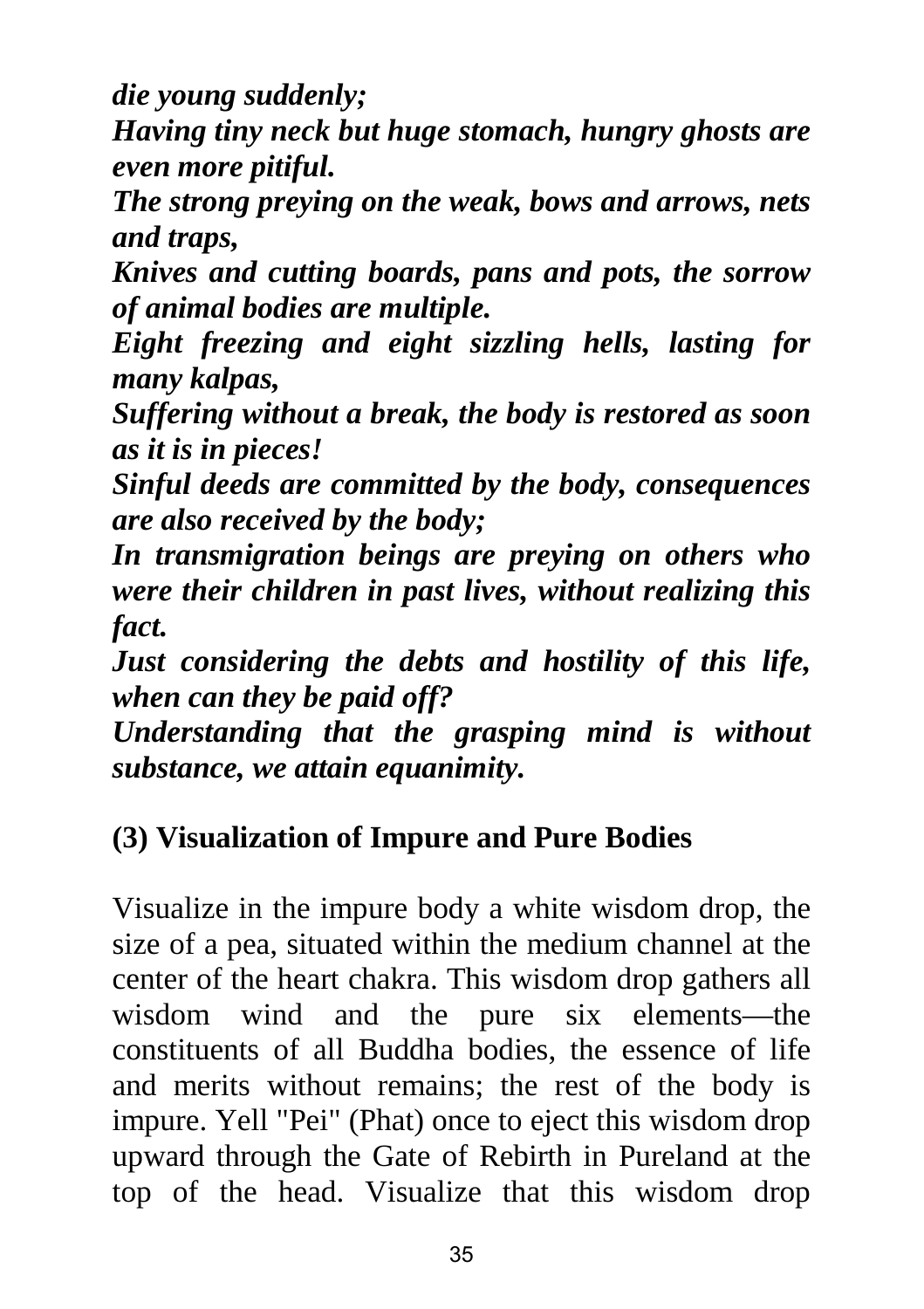transforms into the black Hai Mu (Dorje Pagmo) whose appearance is just as described in the Sadhana of Hai Mu.

Abide in the Samadhi of All-in-One, a Hua-Yen (Avatamsaka) Mystic Gate, and visualize that the sinful Karma, sickness, hindrance, and evil disturbance of all sentient beings in the three realms are gathering into the impure body left below. All beings, including oneself, who have been persecuted by Karmic creditors and enemies, merge into this body and are ready to be offered.

### **(4) Transformation of Impurity through Offering**

A. At first visualize the usual offering of five kinds of meat and five kinds of nectar in a skull cup. Recite these six words: Lang, Yang, Kang, Weng, A, Hong, and simultaneously visualize according to their respective meanings of fire, wind, space, increase, purify and transform.

B. Then visualize in accordance with the following stanza. At the beginning of each sentence yell "Pei" first, and visualize the pure body of Hai Mu cut this part off the impure body and add it into the skull cup.

#### *The thick forest of delusions, the self grasped by other religions, chop off the head, contain the offerings to be rid of heavenly demons.*

*The sinful Karma of the five-limb body, accumulated*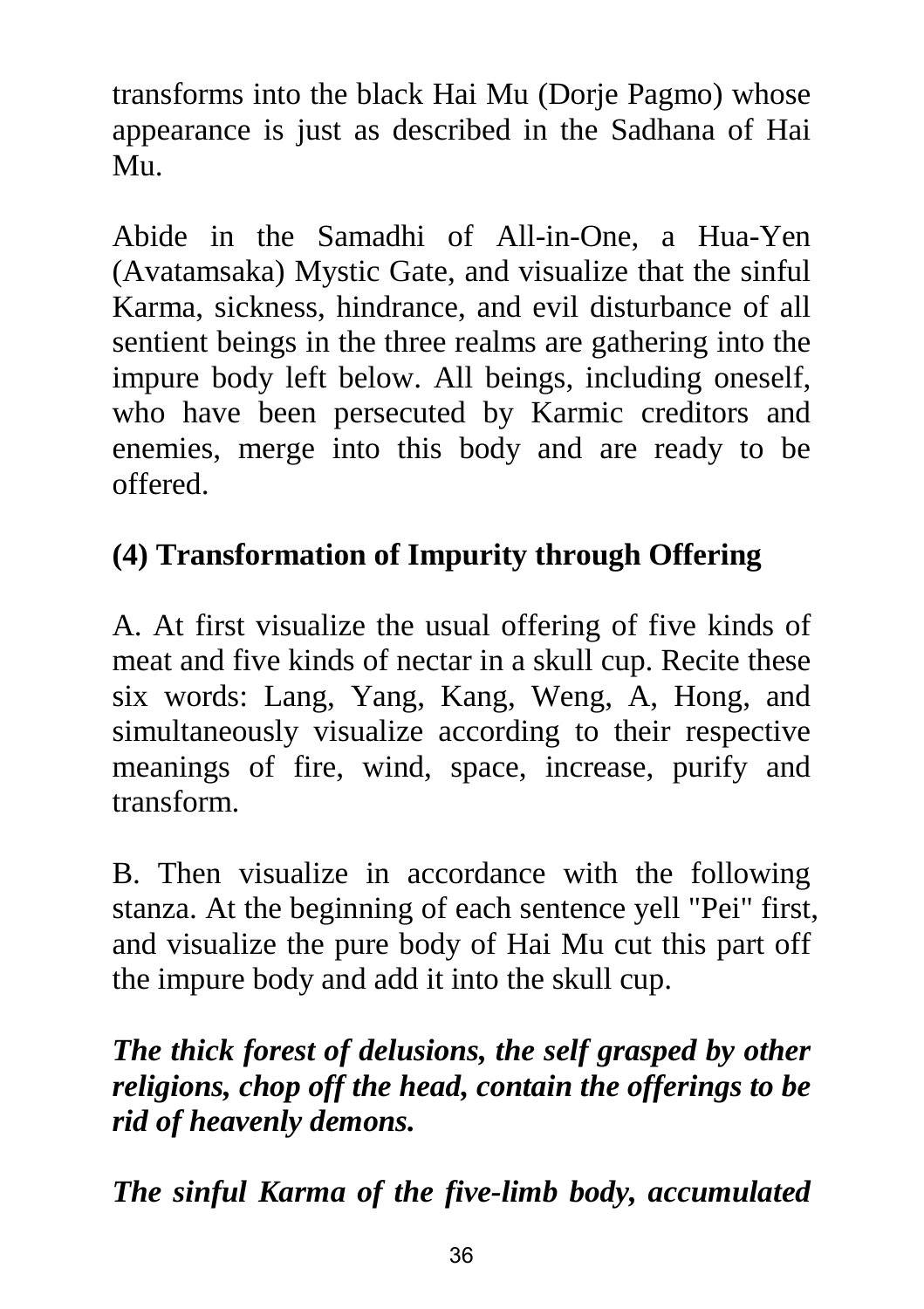*from killing and erotic behavior, mince it to pieces and powder, thereby all grievances are forgiven.* 

*The five organs and six intestines, the thirty-six impurities, chop them into pieces and stripes, the demons of Death and Aggregates are eliminated.* 

*Leprosy and malignant poisons, all sorts of contagious germs, transformed into nectar, what can the Demon of Disease employ?* 

*Sinful speeches are issued from the tongue, throat and windpipe, chop them off and offer them to Buddha, grudge and animosity are thereby released.* 

*Delusions and scattered thoughts, all Karmic winds, join the air to blow up the fire, after the offering all are relinquished.* 

*Mental Karma of greed, anger and ignorance, most are rooted in the sexual organs, chop it off and transform it into offering, enemies of jealousy are forever pulverized.* 

*Six imbalances of fire and water elements, transformed into the soup in the skull cup, or help the cooking fire, they will not run wild from now on!* 

#### **(5) Bless the Offerings**

A. Recite in the usual fashion, "Lang, Yang, Kang" and consider the fire of desires and the wind of Karma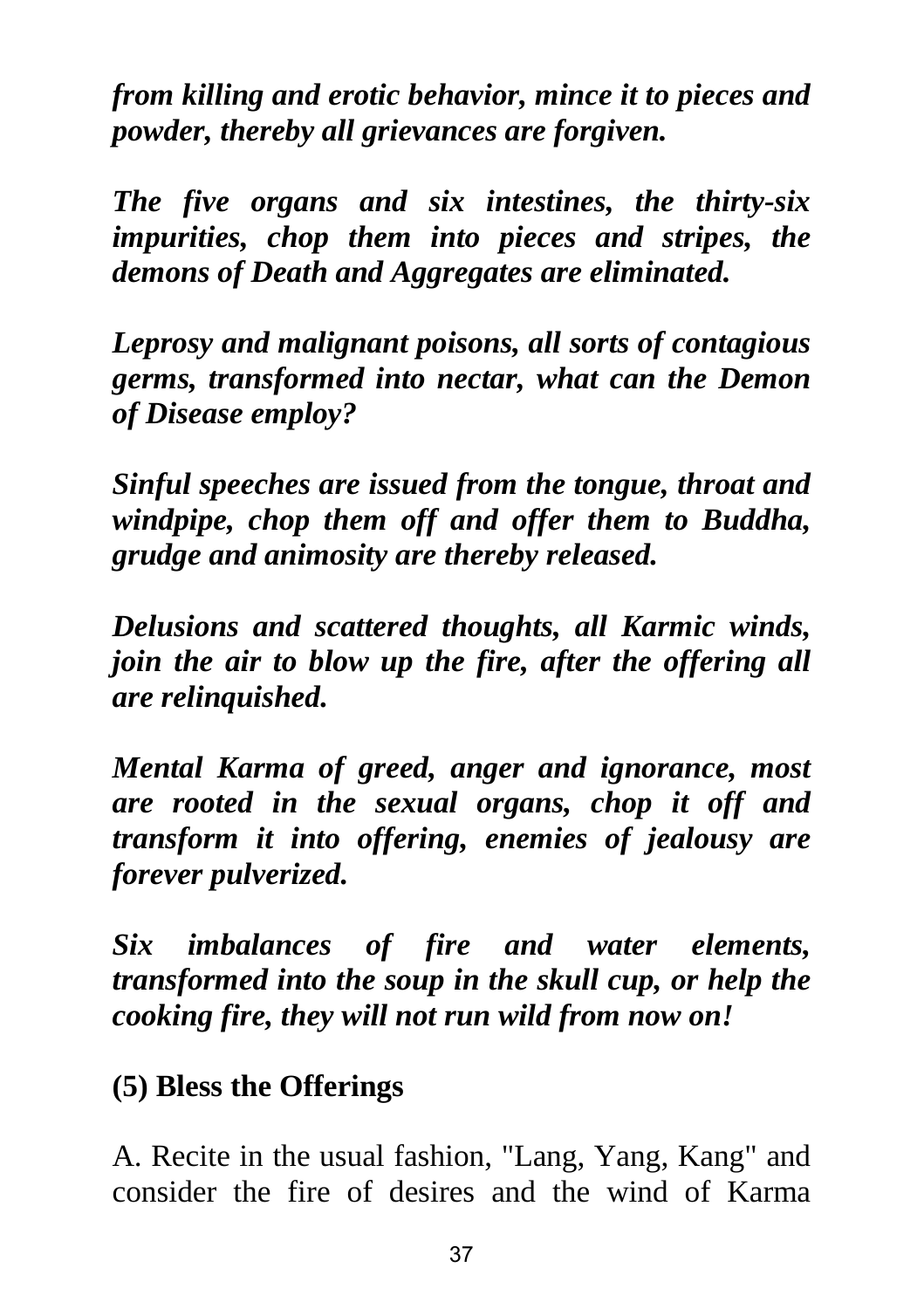transform into those of wisdom, and the skull of the impure body merge into the huge skull cup visualized earlier, and all delusions also merge into the skull cup. Recite as usual, "Weng, A, Hong" and consider all parts of the body that have been chopped off are thereby transformed from scant to abundance, from impure to pure, and from Karmic to transcendental; then all these merge into a boundless ocean of nectar for limitless offering.

B. Recite the following stanza and visualize accordingly:

#### *The supreme blessing, like a shadow without substance, beyond awareness and intention, light of equanimity pervades.*

(Abide in the Mahamudra Samadhi of Wisdom Light) The secret blessing, the A-Han (Ewam) joy of the Yidam, proper and improper sexual behaviors, all are full of wisdom drops.

(Abide in the Embrace Union Samadhi of Bliss Sunyata. All worldly and transcendental beings merge with the Yidam parents, thereby even beings engaging in wrong sexual behaviors are blessed and offer their wisdom drops.)

#### *The inner blessing, Maha Yoga, the Great Harmony, killing in itself or as means, killing indiscriminately, the meat is piling up.*

(Abide in the Great Subduing Samadhi of Mahakala. Killing all evil, demonic beings and yet transfer their consciousness into Yidam bodies, and their corpses are added into the ocean of nectar for offering.)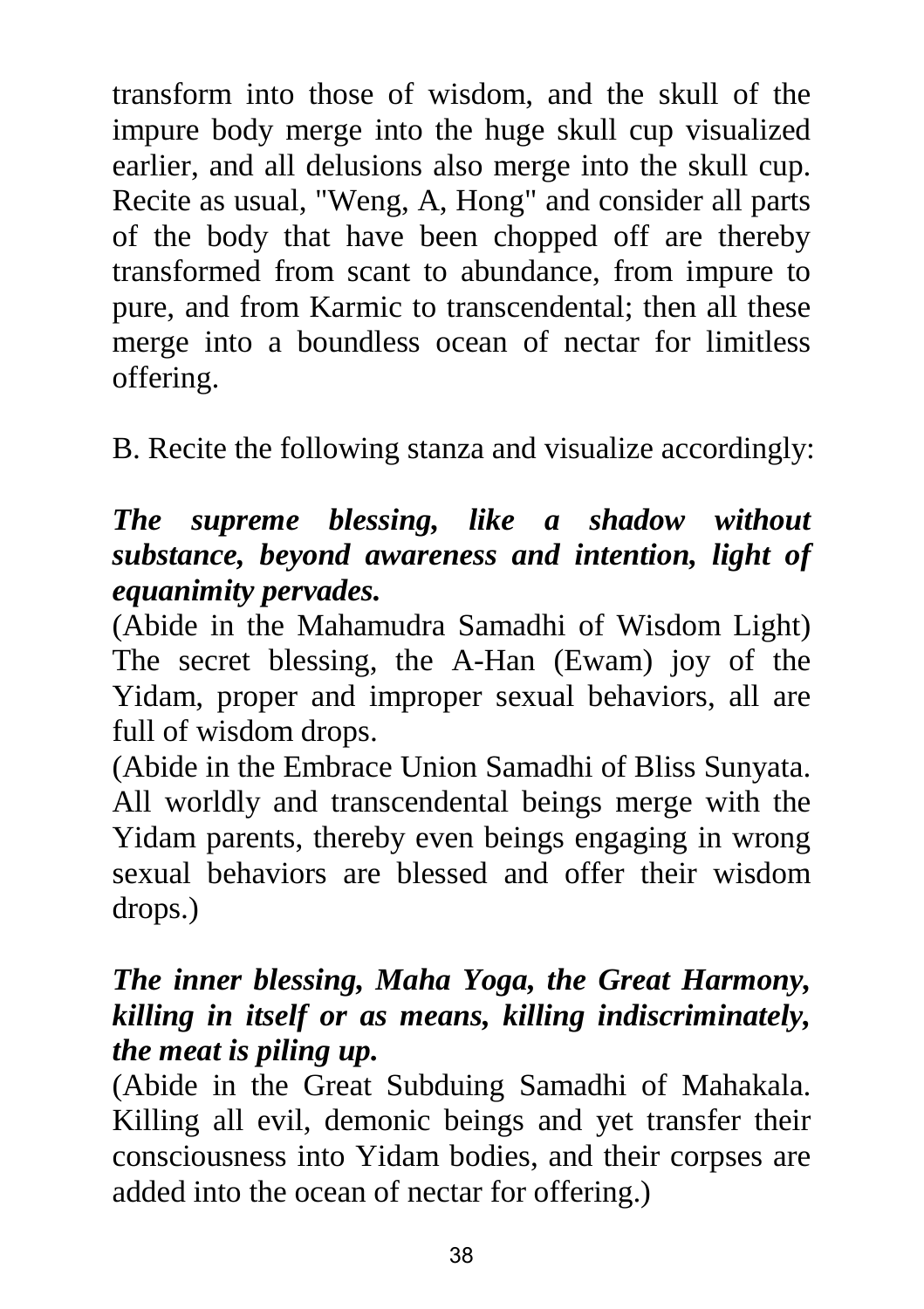*The outer blessing, all sorts of red and white delicacies, pure without pollution, all inclusive without omission.* 

(Abide in the Pervading Heaven-and-Earth Samadhi of Great Offering. Abide in the incomprehensible Mystic Gate of Mutual Complementary of Visible and Invisible; all meat and vegetables in the world, of men or heaven, become offerings without interfering one another.)

### **(6) Formal Offering and Almsgiving**

A. First make offerings to the Gurus, Yidams, Dakinis, Protectors, etc.

B. Then make almsgiving to all grudgers and creditors of oneself and others in present and past lives, fulfill their appetites so that they are all very pleased and become Dharma protectors, no longer causing obstacles. After the almsgiving of nectar, offer them Buddhist teachings, at least recite the Heart Sutra once and the Mantra of Releasing Grievances seven times, or recite, in addition, other sutras, mantras or stanzas to instill wisdom and compassion. The details are omitted (by the author, but not the translator) here.

### **(7) Participation in Realization**

Eat and drink the food offerings that are displayed in the Mandala; visualize oneself as the Yidam and recite the following stanza:

### *Like gold in ore, once purified would not be ore again,*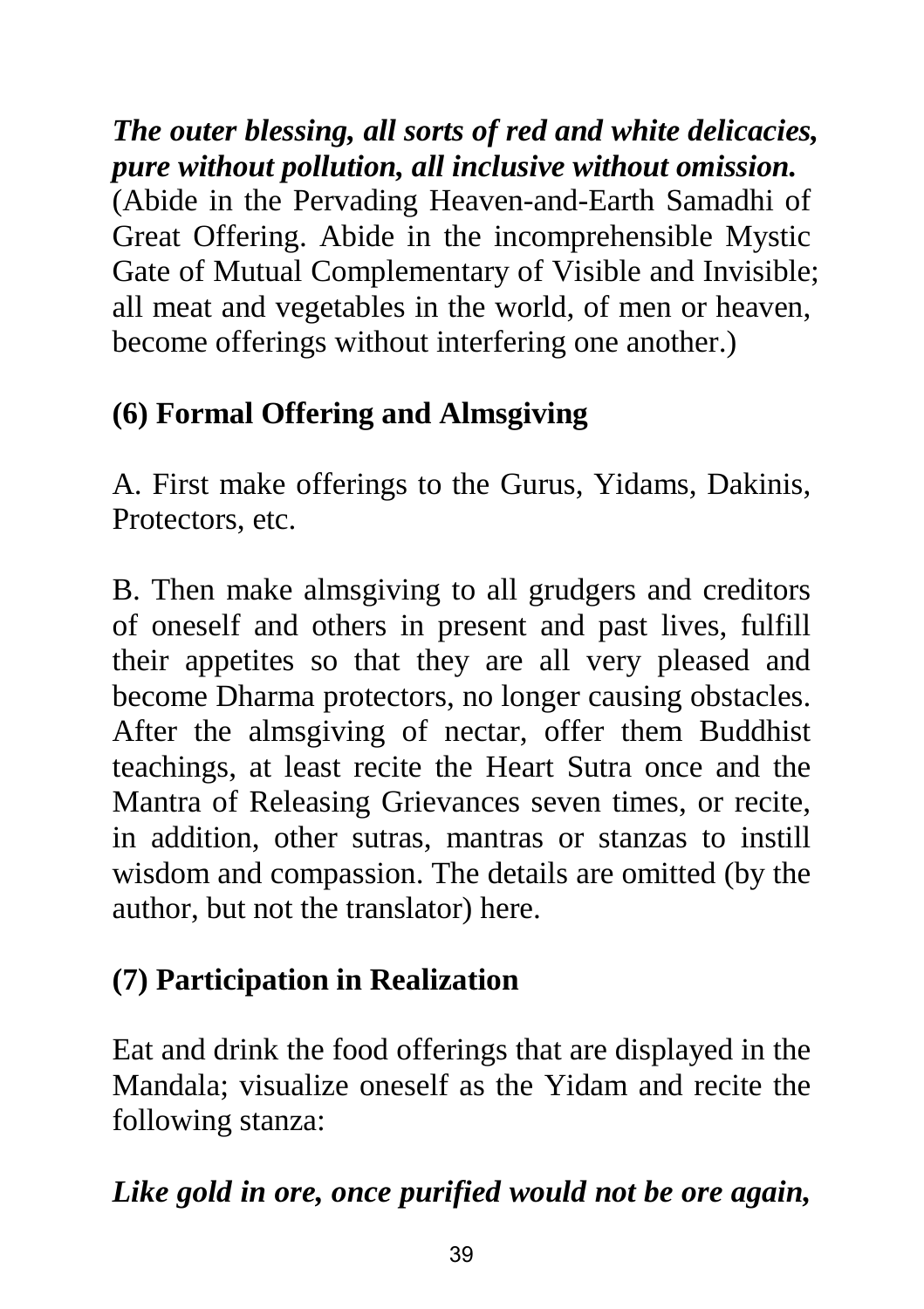*majestic and magnificent, the vajra body is holy and pure.* 

*Tummo needs no clothing, nectar needs no food, partaking food on behalf of all beings, there is neither gain nor loss.* 

*Karmic winds are exhausted, scattered thoughts no longer arise, abiding in right thoughts, Dharmakaya is as indestructible as diamond.* 

*Lion king entering the forest, pacing at will without fear, in contact with five poisons, the four demons dare not confront.* 

*Wisdom body with wisdom eyes, seeing without duality, no trace of self, neither intention nor mistake.* 

*Abiding in the equanimity of friends and foes, renouncing all love and hatred, the great compassion of same entity, turning all connections into enlightening activities.* 

*Great enjoyment of wisdom, the sublime joy offered by Dakinis, the precious youthful vase body, supreme joy everlasting.* 

*Pure body with all channels open, supernatural transformations occur without limit, fulfill completely all wishes, salvation of all beings that ends samsara!* 

*Inconspicuously, as the Eternal Silent Light; conspicuously, as the wondrous rainbow; completing with the eight merits, it is the treasure of all Enlightenment.* 

*Free from preconception and live in ease, without the body yet the great self remains, as long as there are beings remain in samsara, that would be the reason for my non-death.*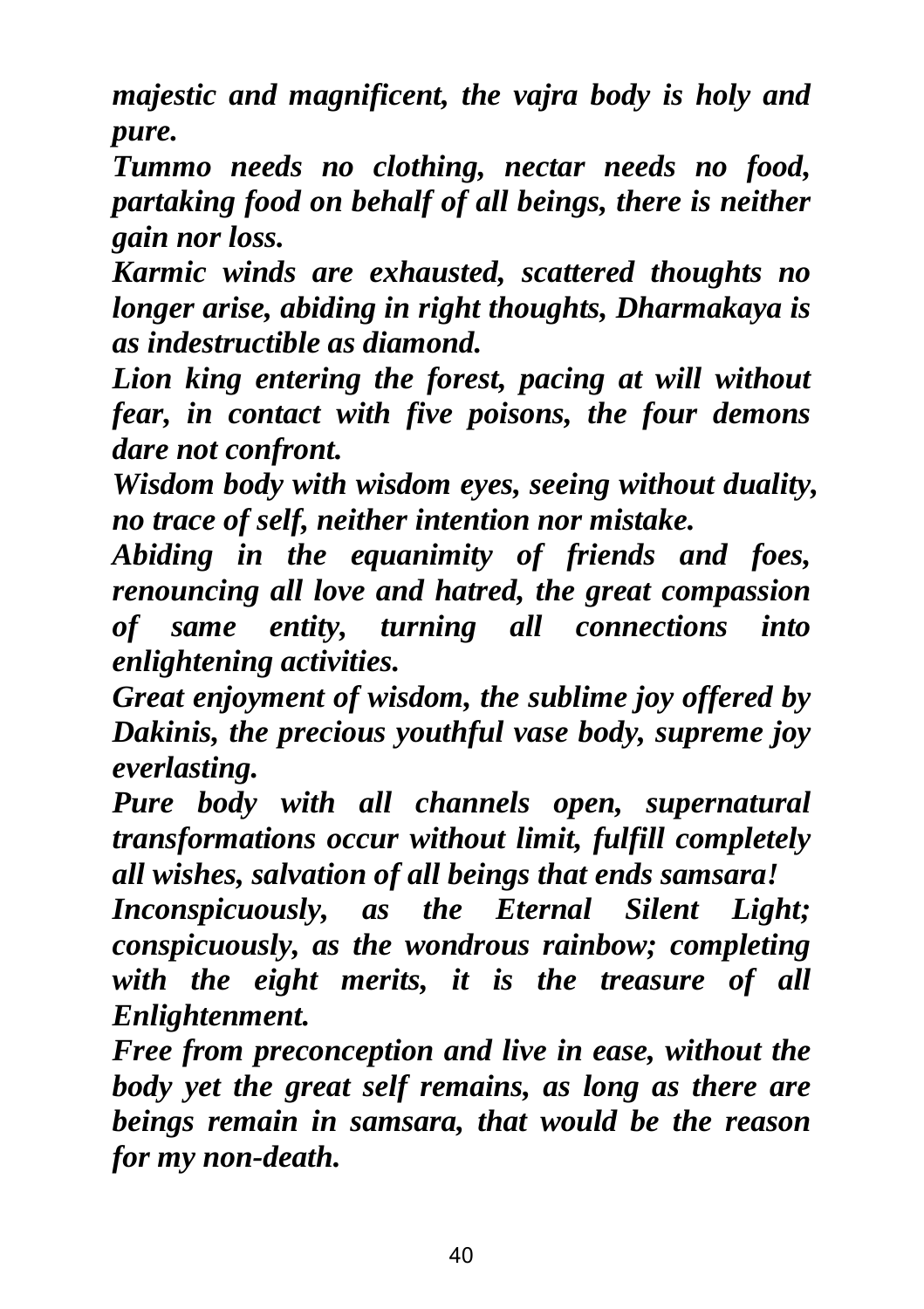#### **(8) Dedication of Merits**

*Seer and hearer, ridiculer and accuser, when being thought of, they all become liberated.* 

*From the impure body transform into wisdom body; eternal, joyful, free and pure, all attain Buddha's five bodies.* 

In the years of the Republic of China, Ji Chou (year), First month, the fourth day (i.e., Feb. 1, 1949), on the occasion of the auspicious birthday of the Maha Siddha of Non-death, Dangtong Jiapo (Thangtong Gyalpo), and the auspicious date of Holy Mind Green Dragon, composed in the retreat room in the Burmese Buddhist Monastery on the Vulture Peak in India.

Translated on May 8, 1996 El Cerrito, California, USA.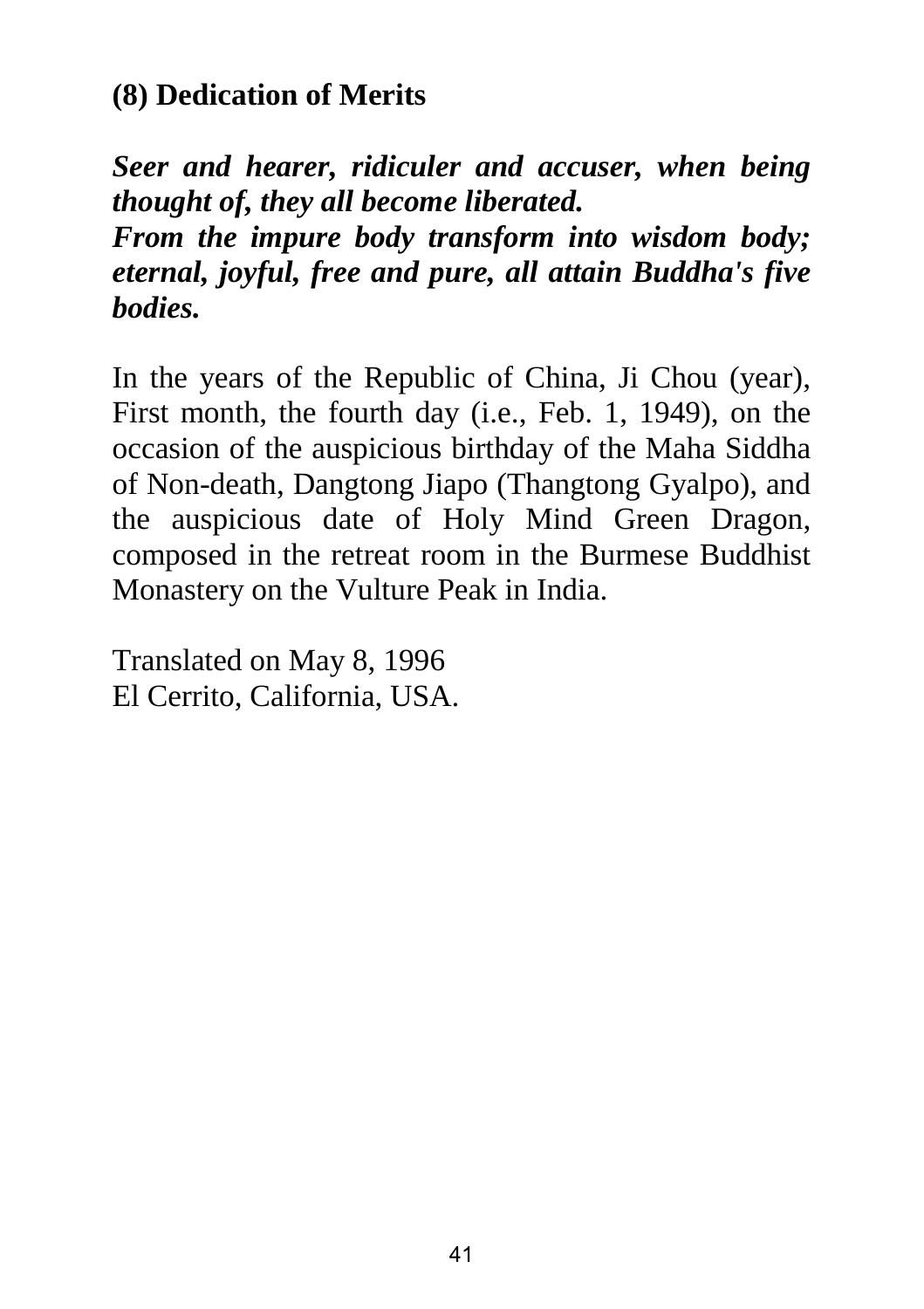# IV. Chod in the Light of Limitless-Oneness

Chod was named by its founder Machig Labdron as the Chod of Mahamudra. This indicates that the goal and function of this practice is nothing other than achieving Full Enlightenment. Enlightenment may be characterized in various ways to help people appreciate the value of working toward it and understand the principles underlying practices leading toward it. In recent years I have chosen to characterize Enlightenment as Limitless-Oneness which is originally pure. For a detailed exposition please read the first two chapters of my book "The Sixfold Sublimation in Limitless-Oneness" which is available for free distribution.

In the light of Enlightenment as Limitless-Oneness, the fundamental guiding principle of all Buddhist practices may be liken to a sword of liberation with two blades; one side is Opening Up, and the other side is No Attachment. The function of each Buddhist practice may be understood through these two aspects. As to advanced practices that emphasize non-duality as the approach, or refinement of all practices through non-duality in Sunyata meditation, one simply needs to remember that both blades are of the same sword.

In Limitless-Oneness all notions of a self are extinguished by limitlessness. No attachment in this indescribable state features two aspects: On one hand, it is the growing out of all kinds of attachments, like a man free from the importance of childhood toys; on the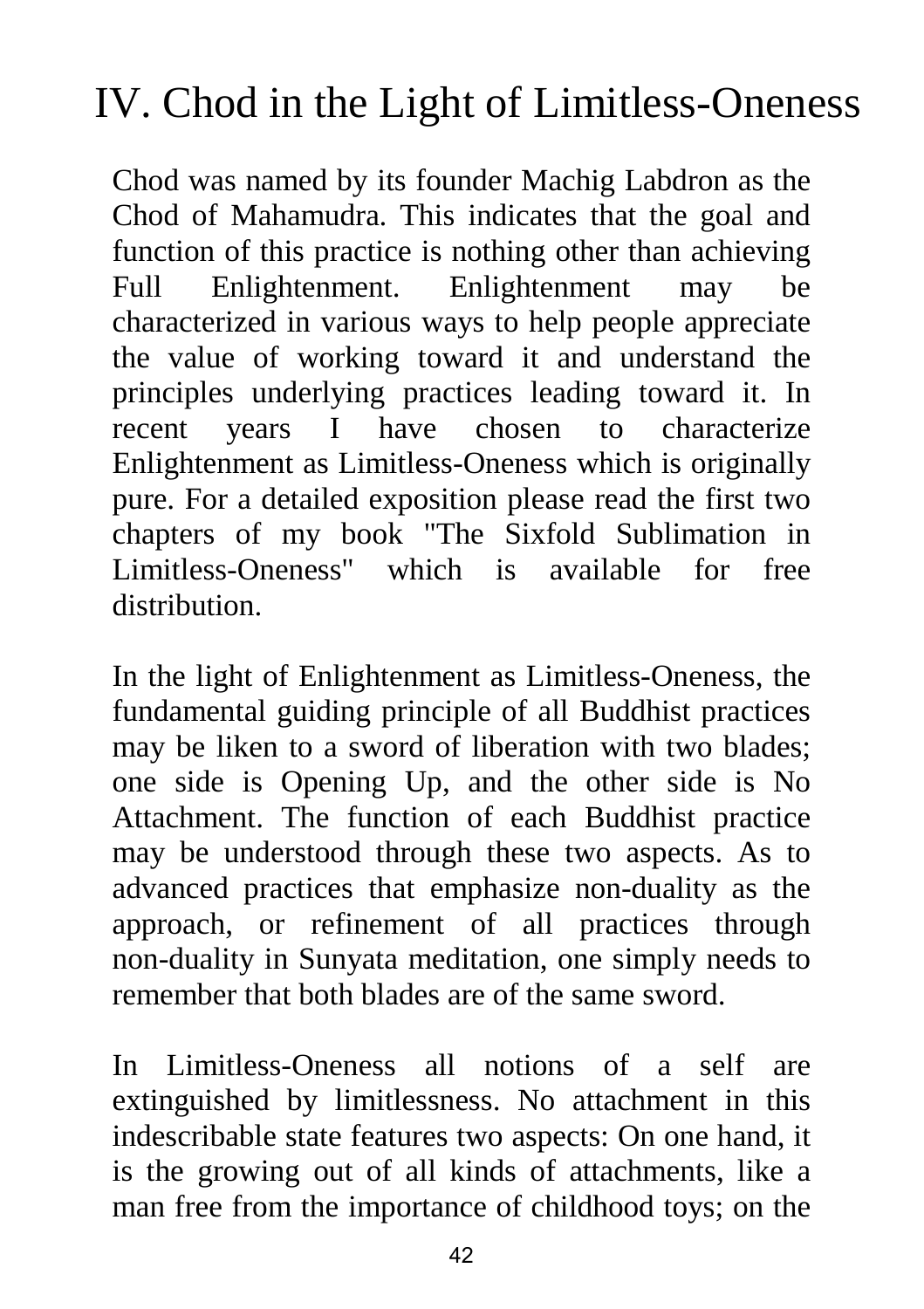other hand, it is freedom from the self-deceit that one could judge or control others. With full awareness of the selfless and conditional nature of all things, one would not interfere in others' ways but become liberated in such open-mindedness. Only thorough understanding of the conditional nature of all things could one help shape a sensible and tolerant outlook on life. The significance of this remark would become more obvious if one looks at ways of life that are guided by fanatic and dogmatic beliefs.

Limitless-Oneness implies, on one hand, the oneness of different aspects such as all aspects of Buddhahood, all aspects of samsara, etc., and on the other hand, the oneness of opposites such as good and evil, wisdom and ignorance, compassion and cruelty, etc. Both kinds of oneness would seem either confusing or impossible from the normal logical point of view. Therefore, its transcendental purport will be carefully explained below.

Limitless-Oneness is the originally pure state that a Buddha became awaken to at the moment of Enlightenment, i.e., the complete and final emergence from engulfment in worldly life. In such a state all distinctions are harmonized in their original purity and oneness. Such oneness can be experienced but cannot be described. Such oneness is beyond the understanding of beings who are still dominated by worldly considerations and know only to grasp on transient distinctions. In such oneness the distinctions are still recognizable and yet simultaneously undifferentiable.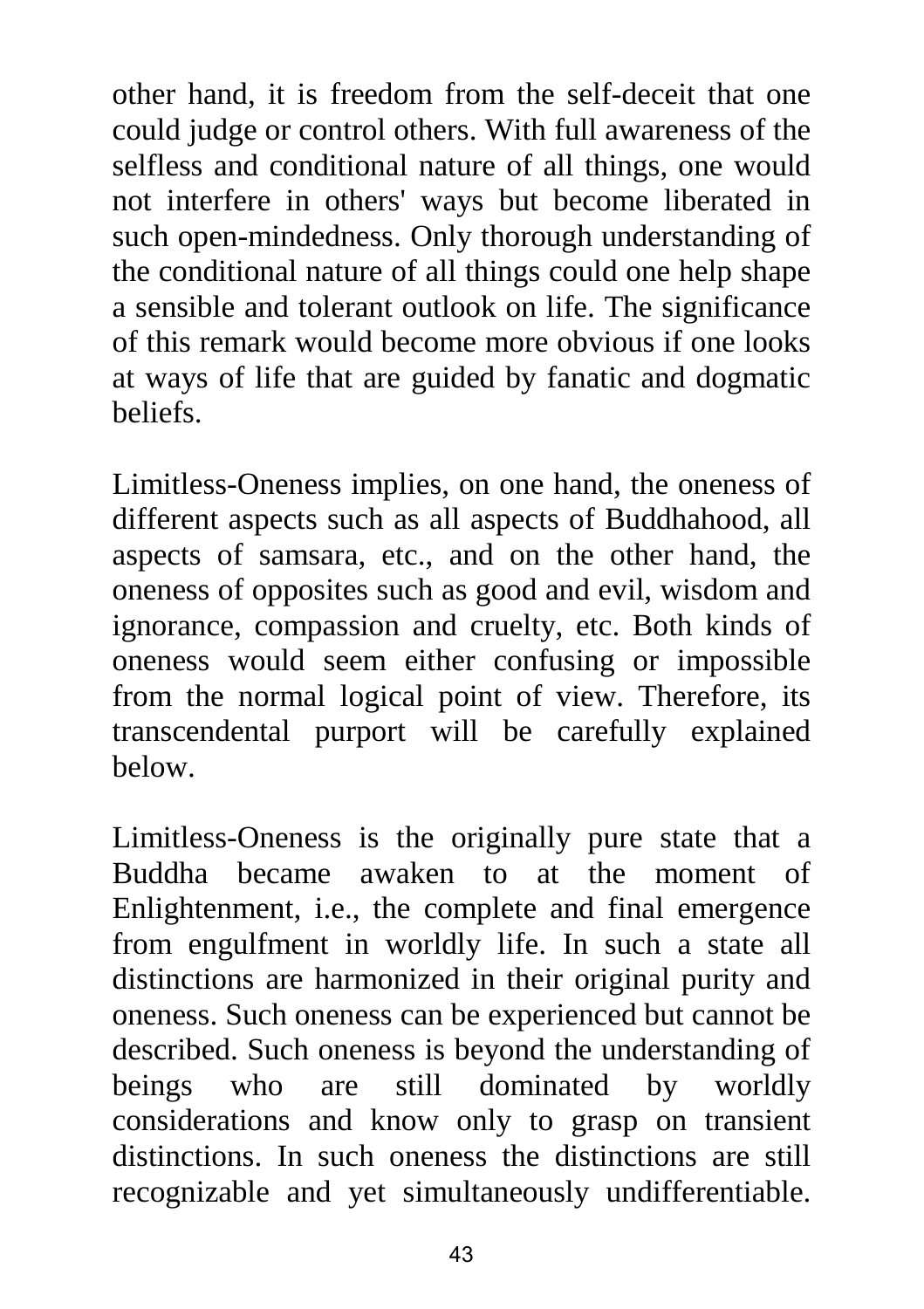Please consider the analogy of a loving mother who can distinguish all her children and yet could not make any distinction in her love toward them.

The Limitless-Oneness of opposites, such as good and evil, wisdom and ignorance, compassion and cruelty, etc., could be understood in an additional light. These opposites are in oneness in the sense that they are like two ends of the same street, the street being the conditional nature of all things. The conditions may be pulling and pushing toward one end or the other and resulting in extreme opposites, but both ends are similar as results determined solely by the combination of conditions. Once this conditional nature of opposites is understood, what is the justification for us to be proud of our goodness, to blame others for their evil activities, or to hold our goodness in antagonism against others' evil activities? With a switch in the circumstances, they could have been in our position and we theirs. Lacking such understanding often results in shallow displays of moral indignation and condemnation. One who sees deeply into the conditional nature of opposites could not help but have sympathy and compassion for all the fightings of opposites in life. Without such insight how could anyone forgive and forbear all the wrong doings in the world, and persist in the pure pursuit of Enlightenment?

In the light of Limitless-Oneness the usual distinction and antagonism of opposites would become meaningless. The one and only essential task would become the awakening of all beings to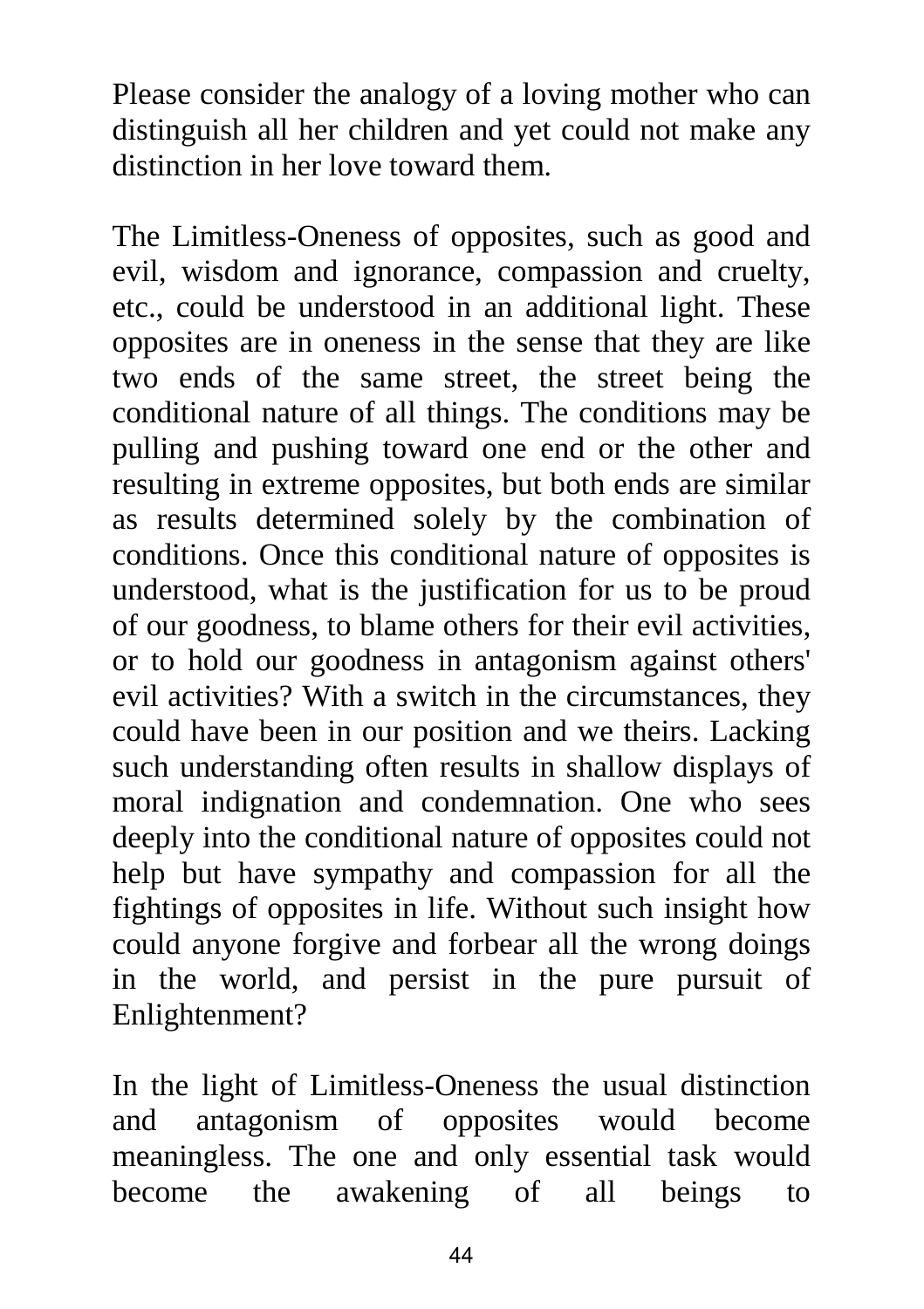Limitless-Oneness because that is the ultimate and true solution to all problems and sufferings in samsara. Machig Labdron's teaching that the real demons are everything that hinders the attainment of liberation obviously stems from this transcendental and panoramic perspective. Furthermore, any method that is conducive to this transcendental awareness could be employed under suitable guidance by experienced teachers. Therefore, the dismemberment visualizations and the inhabitation at desolate places by Chodpas should be understood in this light and be respected for its transcendental significance. Just as the activities of surgeons and coroners are service to mankind, the visualizations of Chodpas are service to beings at the spiritual level.

Although the object of visualized cutting is the body of the practicing Chodpa, it has been identified through visualization with all things in the Buddhist cosmos. Such an identification may seem absurd from the ordinary point of view; nevertheless, it is not a delusive act of imagination or self-deceit. Such an identification is possible only in the light of Limitless-Oneness, and it is meaningful because all things lack self nature, and when the illusion of a self is cleared away, they are experienced to be originally in oneness. Indeed, a Chodpa must understand the philosophy of Limitless-Oneness, of the unity of Dharmadhatu and the selfless nature of all things, in order to practice properly. Through such universal identification in visualization a Chodpa would gradually gain insight and experiences in the realization of Limitless-Oneness.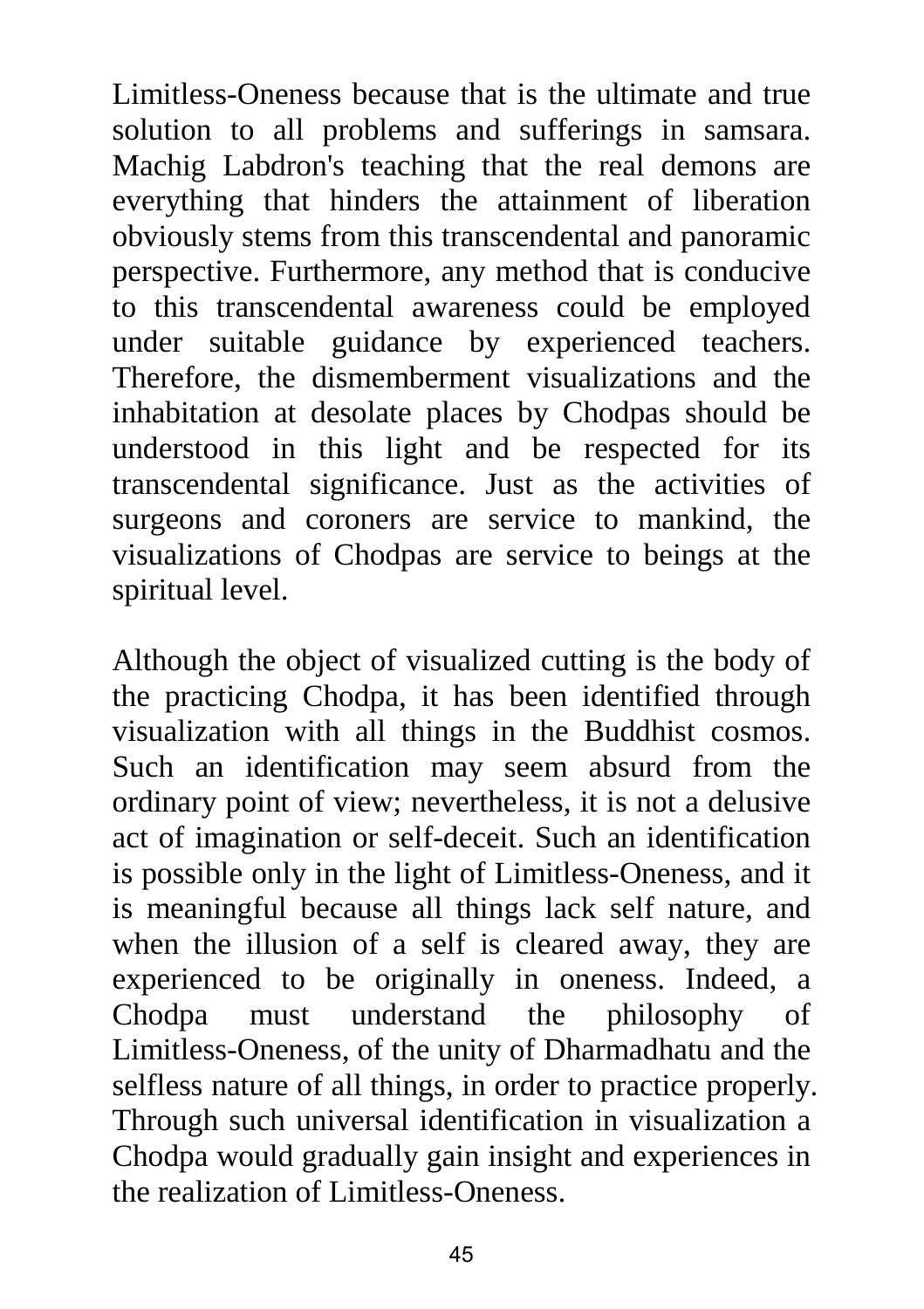The main obstacle to realization of Limitless-Oneness is self-clinging. The main purpose of Chod visualizations is to reduce and eradicate self-clinging that is rooted in identification with the body. Hence Chod is a fundamental approach that works directly at the root of the hindrance, and its result would no doubt be a direct experience of Limitless-Oneness when the identification with the body is cut away. This is the reason why Machig Labdron characterized her teachings as the Chod of Mahamudra, thereby indicating that it is for the attainment of Dharmakaya.

The identification of a Chodpa's consciousness with the black Vajra Yogini should also be appreciated in the light of Limitless-Oneness. Vajra Yogini is a wisdom being meaning that she is a manifestation of the ultimate Limitless-Oneness. Through this manifestation all enlightened beings are represented, and all their wisdom, compassion and blessings are gathered. The practicing Chodpa is no longer an ordinary sentient being but the representative of all enlightened beings. Consequently all the visualized activities cannot have any connection with the self but aim only at the salvation of all beings in samsara. In modern terms, the Vajra Yogini serves as a role model for Chodpas, and in general, Yidams are transcendental role models for tantric practitioners.

In Limitless-Oneness spatial and temporal references would loose significance, consequently the salvation activities are unbounded by spatial and temporal considerations and limits. This is by no means fanciful talks only. Supernatural events and abilities that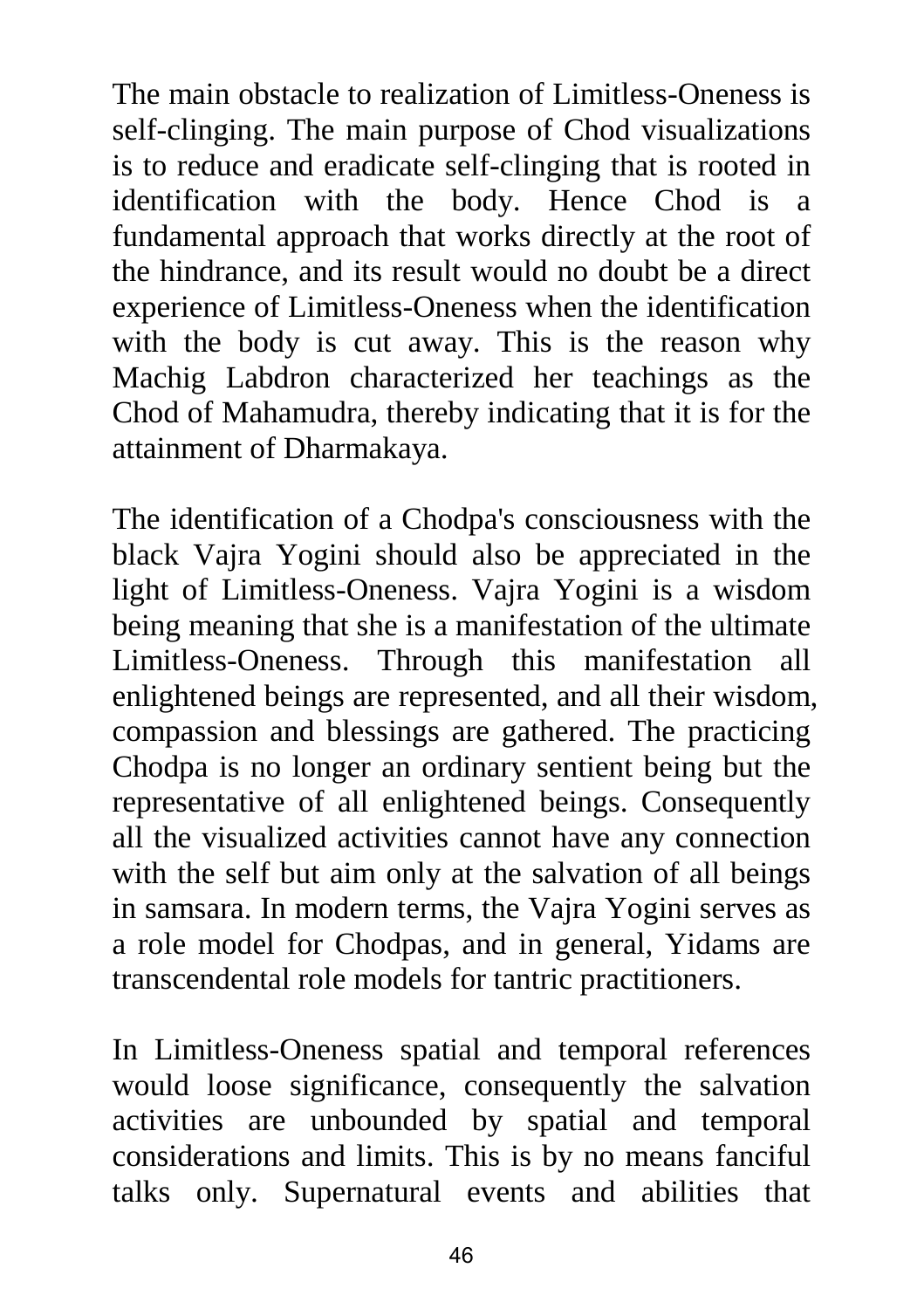transcend the normal spatial/temporal limitations are abundant. The practice of Chod, indeed of any Buddhist teaching, should be undertaken in full accordance with such understanding. The practitioner should possess a firm conviction that the practice does affect the salvation of all beings everywhere for all eternity.

The transcendence of Buddhist practices over spatial and temporal limitations also implies the carrying over of Buddhist insight gained through practices into daily life. Chod practiced in the light of Limitless-Oneness would free one from worldly considerations and thereby enable one to see clearly what is of real significance in life and make wise decisions in daily life. Furthermore, Buddhist practices would last a whole life for devout practitioners and there are even practices for the dying process and the Bardo (intermediate) state between death and the next life. A Chodpa could practice the identification with the black Vajra Yogini during the dying process or the Bardo state and thereby transcend ordinary death. When the identification is achieved, the dismemberment practice would then become the first act of universal salvation for this enlightened being.

The non-dual state of selflessness is emphasized by all Buddhist practices as the ultimate goal and achievement. No Buddhist practice is authentic without sublimation through meditation of non-duality. Chod practiced in the light of Limitless-Oneness is a direct attempt to realize non-duality. It is a practice of non-dual activities, or of non-duality in action. Even though Chod visualizations involve the cutter, the knife and the body dismembered,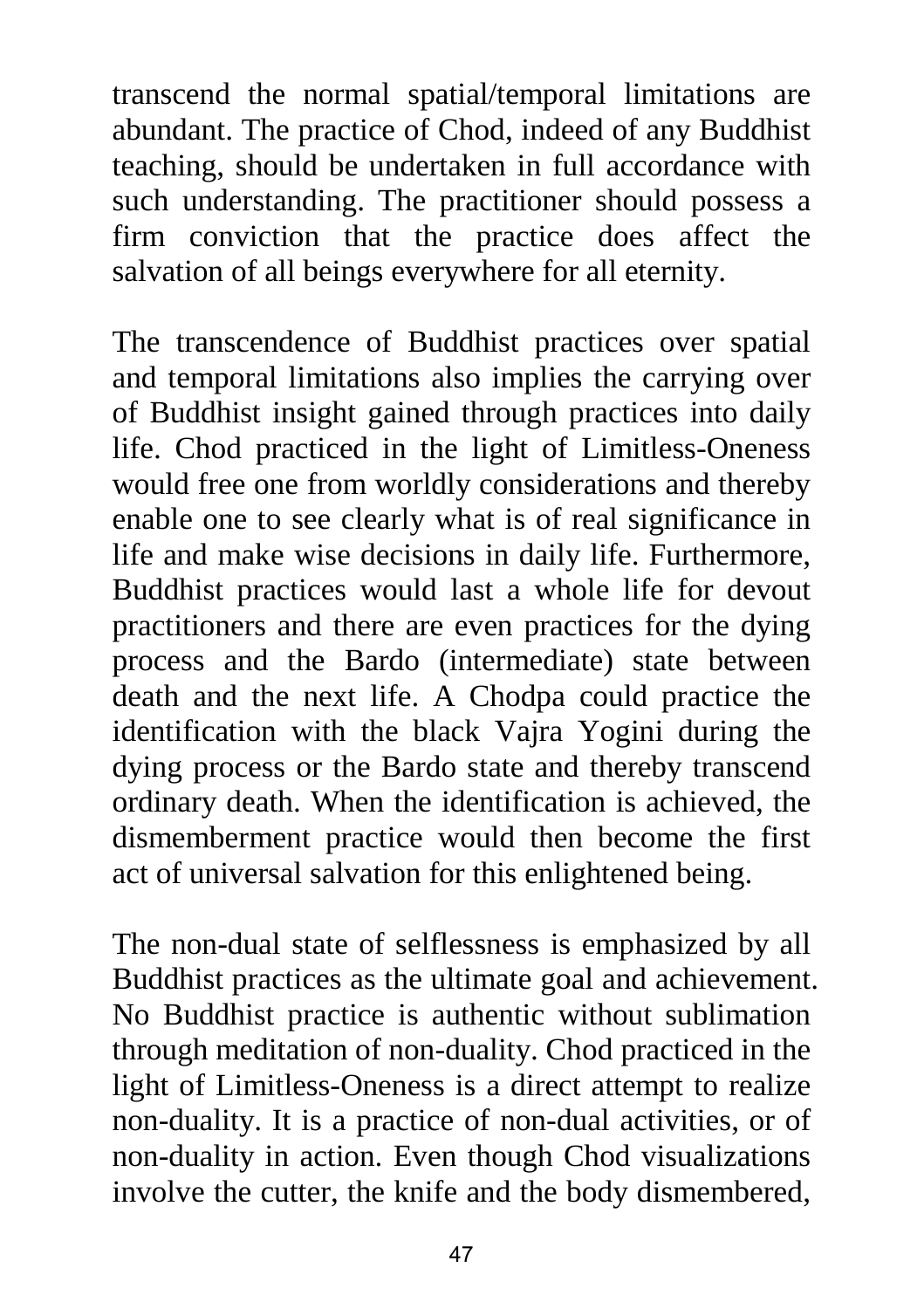all of them are cooperating as a team in achieving freedom from superficial duality. Non-duality should not be synonymous to non-distinctions and non-activities. Were they synonymous, why not simply use "dead" instead? Non-duality is truly realized only when the bondage of attachment to appearances is dismembered. When the servitude of submission to formality and appearance ends, non-duality is everywhere all the time, alive and active in a natural way.

What is the difference between one action as performed by a Buddha and a similar action as done by an ordinary person? If the actions could be isolated, taken out of their contexts, then on the scale of the universe there would probably be no noticeable difference. Nevertheless, a fundamental difference does exist in that each action of an ordinary person is somehow connected to self-centeredness and limited by spatial and temporal connections and considerations, whereas each action of a Buddha is an opportune expression of the wisdom and compassion stemming from Limitless-Oneness. Any Buddhist practice, including Chod, should be an attempt to channel all mental and physical activities into Limitless-Oneness. A Buddhist practitioner should practice with the intention to imbue the openness of Limitless-Oneness into all one's thoughts, emotions and activities.

Why is Chod a practice that can be taught to novices as a preliminary practice and yet is also characterized as a practice aiming at the highest achievement of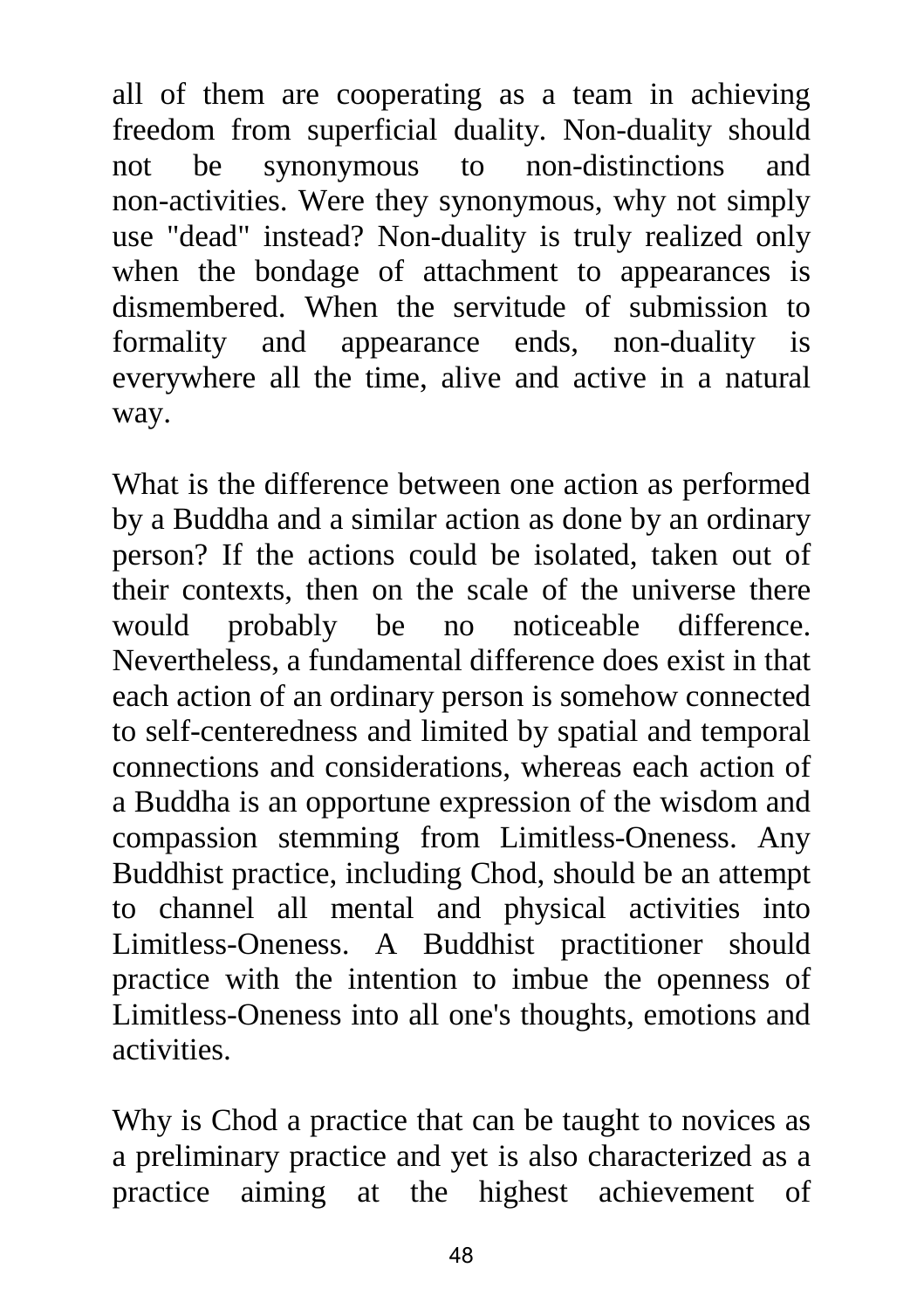Enlightenment? In the light of Limitless-Oneness the answer is forthcoming. In Chod there is a tangible object to work with, namely the body in visualization. Hence it can be taught to novices as a preliminary practice, and as such its main function is the accumulation of merits through almsgiving and the reduction of bad karma through paying back to creditors and enemies. As a Chodpa gradually understands better and better the philosophy of Limitless-Oneness and gains more and more insight and realization through accumulation of Chod practices, Chod gradually displays its intended function and power as a direct attack to the self-clinging rooted in attachment to the body. In other words, as a Chodpa expands gradually into Limitless-Oneness through Chod practices, Chod is simultaneously sublimated from a superficial enactment of imagined activities into an experience of Limitless-Oneness in action.

In the light of Limitless-Oneness the transient nature of one's physical existence becomes obvious. In fact, one's physical existence could end at any moment. This is no reason for despair because one's wisdom and compassion could take shape through activities that would have influence everywhere forever. Furthermore, the transient nature of our physical existence, once fully understood, could help us become free from self-centeredness; it would then become easier to give up preoccupation with something that cannot be kept for good. One could then even sense the common fate of living beings, the fear, the dangers, the struggles and the sufferings of life, and awake to the compassion that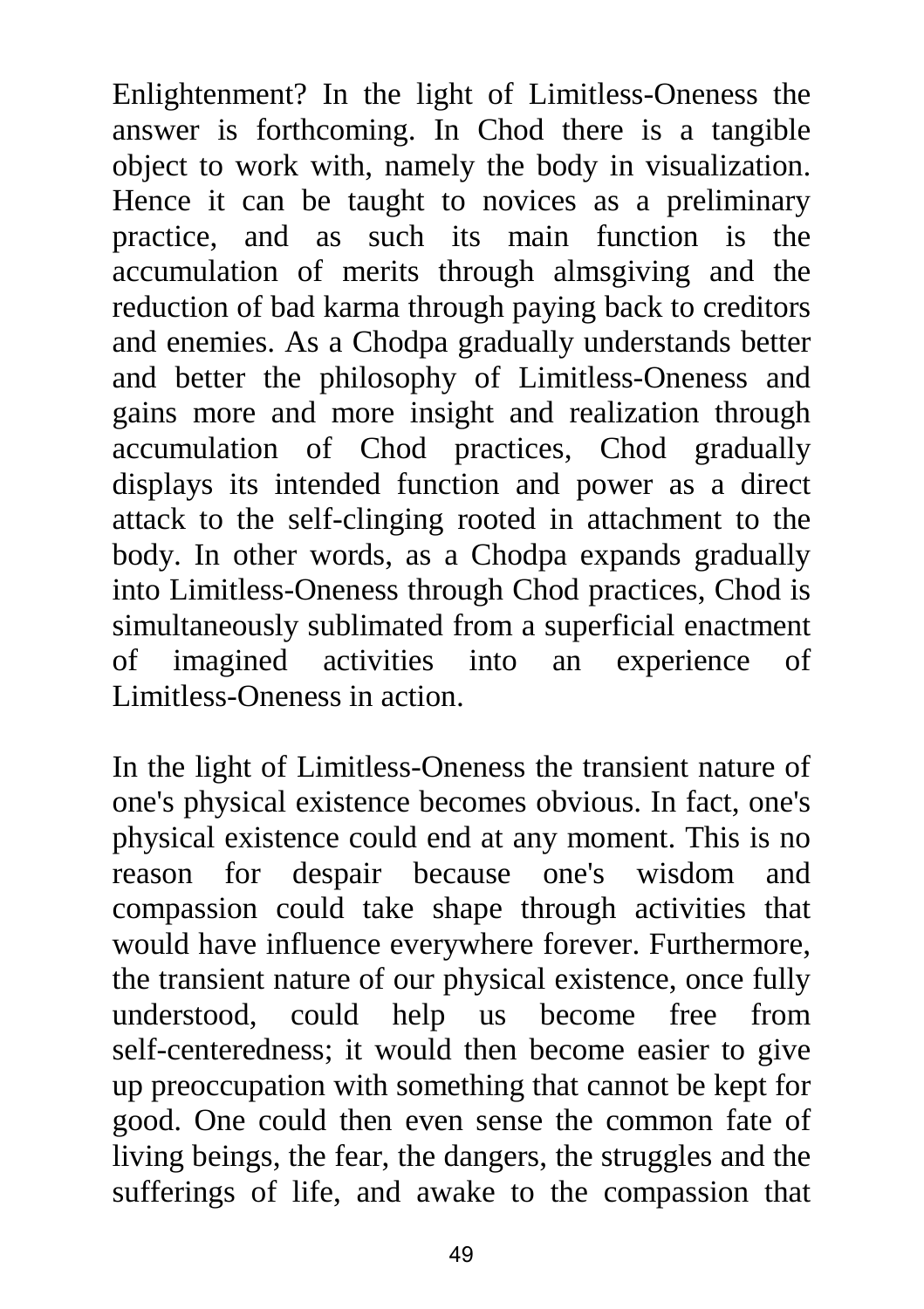encompasses all beings in oneness. The conditional nature of all things would dictate the continuation of samsara with its many pitfalls. Nevertheless, the compassion born of Limitless-Oneness also commands unceasing enlightened activities of salvation. Dedicating one's life to the service of the cultivation of all beings' Enlightenment becomes a deliberate choice and act of will that illustrates the transcendence of Bodhicitta, the unification of wisdom and compassion, over transient human existence. One who lives a life of Dharma service would enjoy what life could offer best. Chod practiced in the light of Limitless-Oneness becomes natural and meaningful; without the illumination of Limitless-Oneness Chod could become a bloody struggle with the self that even further tightens the bound of self-consciousness.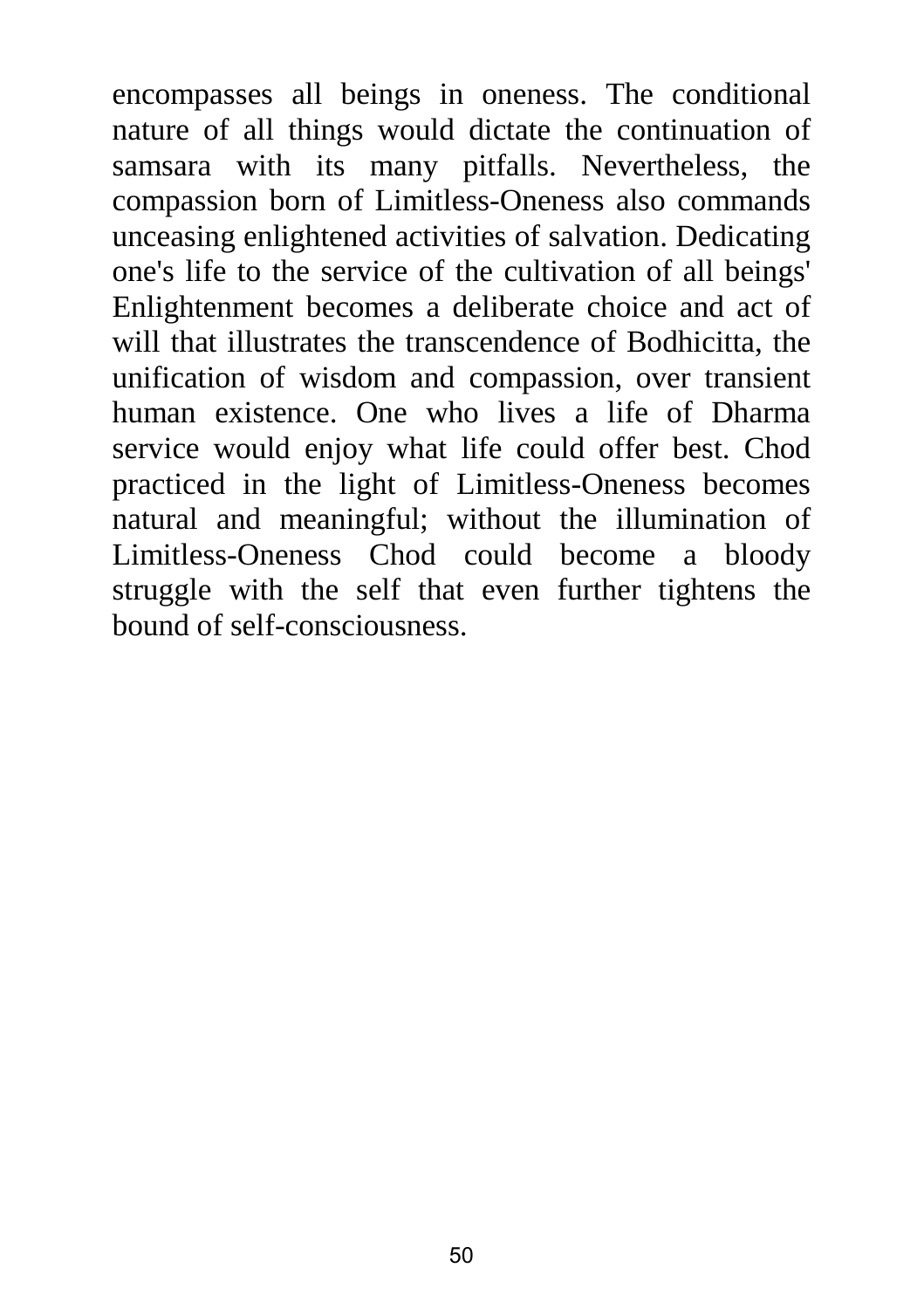# V. Reflections on Chod

Through my Dharma practices I gradually become less concerned with myself and begin to attempt to appreciate the limitless perspective of Buddhas and Bodhisattvas. The basic structure of Chod consists of the destruction of the body and self, and identification with the black Vajra Yogini and her salvation activities. The underlying message of this structure seems to convey the following image: The great mother Machig, from her infinite compassion and liberation, is looking down at all sentient beings suffering in samsara and calling out: Do not be fooled by the body and its transient existence, cut through attachment to it and all worldly considerations, become one with the wisdom of selflessness and devote your life to salvation services!

Chod is a universal practice in almsgiving because what is given away is in everyone's possession, even a beggar can practice almsgiving in this way. However, Chod amounts to the most difficult practice in almsgiving because what would be given away, if the intention is taken seriously, is the body and that means one's very existence. The extent of sacrifice that a Chod practice is hinting at would be a challenge to one's sincerity in the practice of almsgiving.

Proper caring of the physical body is emphasized by Tantra. However, there is also the teaching that one should act with complete disregard for oneself in order to be liberated and to best serve others. How could these contrary teachings be balanced or even harmonized in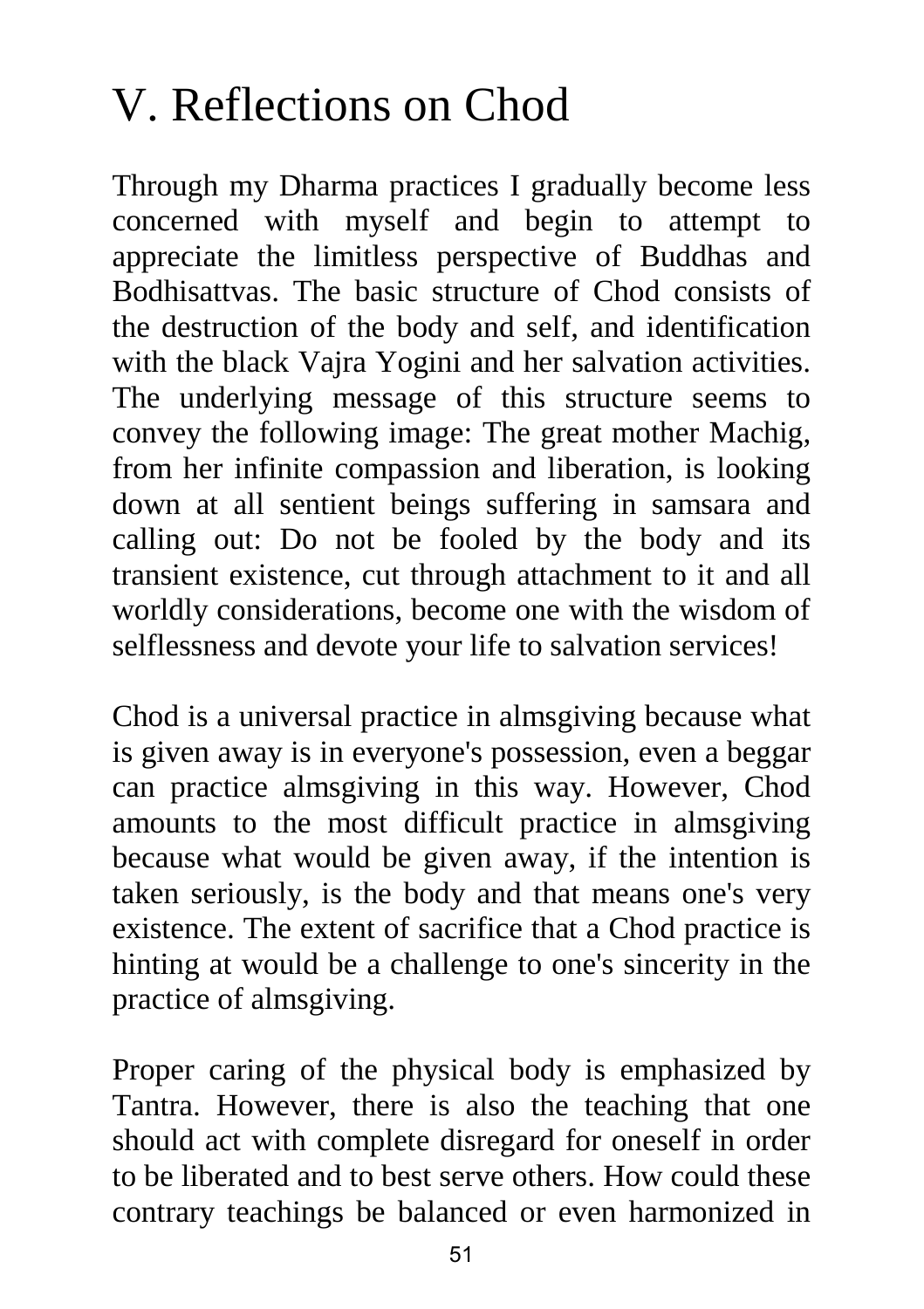practice? Under normal circumstances proper caring of the body is adequate because it would enable one to perform and continue Dharma practices and services. Nevertheless, there are also situations when complete disregard for one's interests is needed in order to gain enlightened realization or provide better compassionate service. For example, very advanced tantric practitioners would live a life of spontaneity to realize non-duality. Such a way of life takes neither one's health and life, nor social norms and values into consideration. As recorded in the "Sutra of Compassionate Flowers," Great Bodhisattvas had willingly given all their possessions including bodily parts to satisfy sentient beings' wishes; their intention is simply to set ultimate examples of compassionate services. Chod is an ideal harmonization of these contrary teachings. On one hand, there is no physical damages involved in the practice, and on the other hand, self-sacrifice is practiced over and over again in visualization.

Viewing the body as the aboard of this life, then the practice of Chod also implies freedom from attachment to one's aboard, to one's native place, to one's experiences good or bad, and to a sense of familiarity. It is difficult to become free from attachments to all these; if one can observe oneself carefully then it will become apparent that one is always reacting to one's past experiences good or bad, and that one's activities are often tinted by the shadow of past experiences. The aim of all Buddhist practices is the complete emancipation from all bondages, and to achieve this goal a practitioner needs to extend the implication of his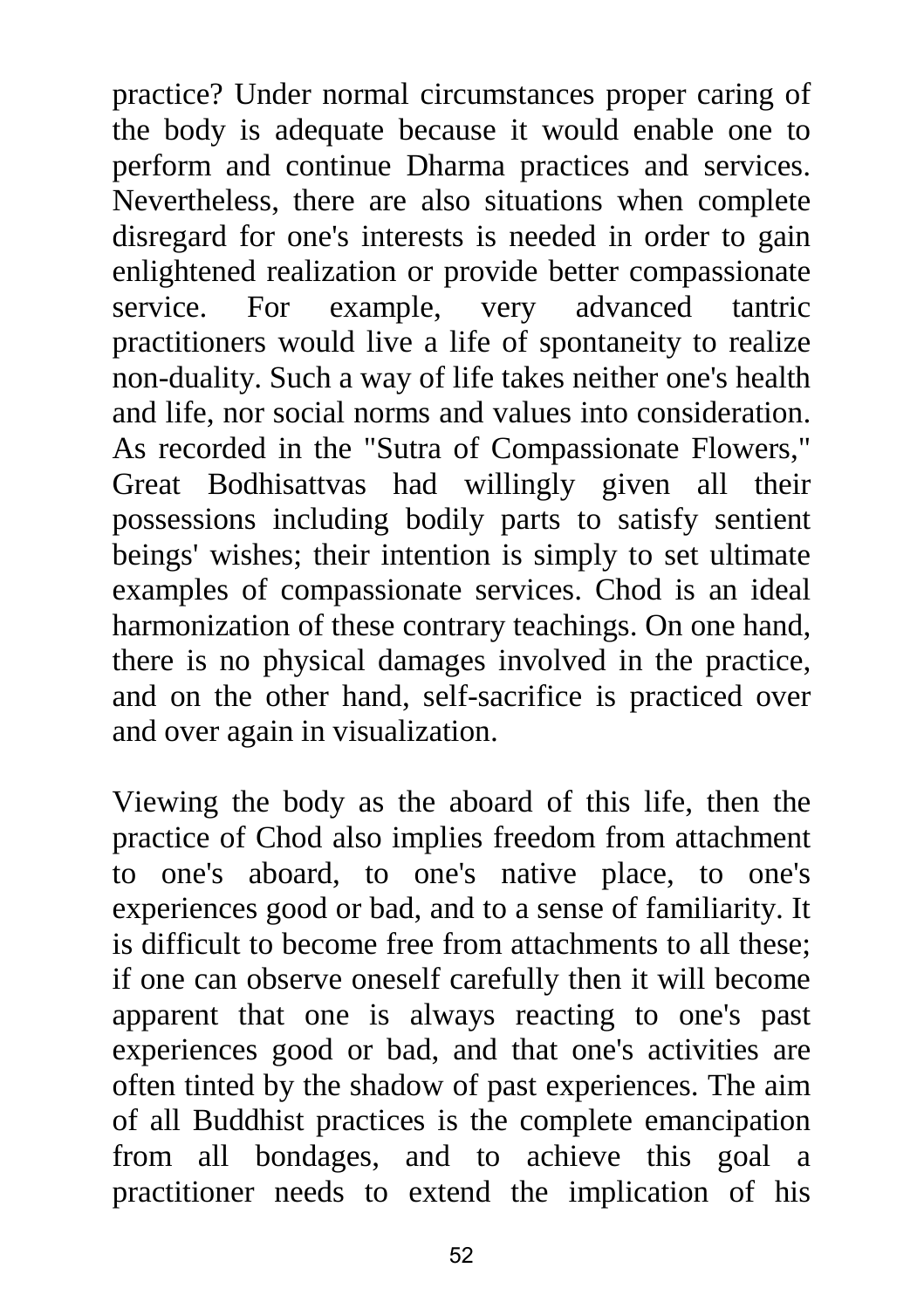practices to all aspects of daily life. Therefore, the extension of implication as indicated above is of great importance.

One basic constituent of the notion of something that exists independently is that it is there continuously without noticeable changes. In fact, all things change in time and there is no such continuity; the only continuity that anything might have is one's grasping to the concept of it, and, upon closer examination, this grasping often turns out to be also impermanent. Most of the time one's grasping to the body is simply a grasping to a vague mental concept or image. Through the visualization of dismemberment Chod is mentally destroying the spatial and temporal continuity of the imagery of one's body. Hence, Chod is a practice to go beyond the grasping to the mental image of one's body. Through Chod practices it is possible to reach the stage that is free from this image.

Ma Machig, as she is affectionately called by Tibetans, emphasizes that in Chod the offerings should be given out of compassion. Through the offering of the body in visualization the object of attachment is no longer there; consequently, two effects are arrived at simultaneously: To the donor, appreciation of both the wisdom of no attachment and the freedom from attachment increase; whereas to the recipients, they lost the object of their antagonism (envy, animosity, malice, fighting, etc.), and instead of merely experiencing the non-existence of antagonism they are unexpectedly satisfied to their hearts' content. Due to such generosity they might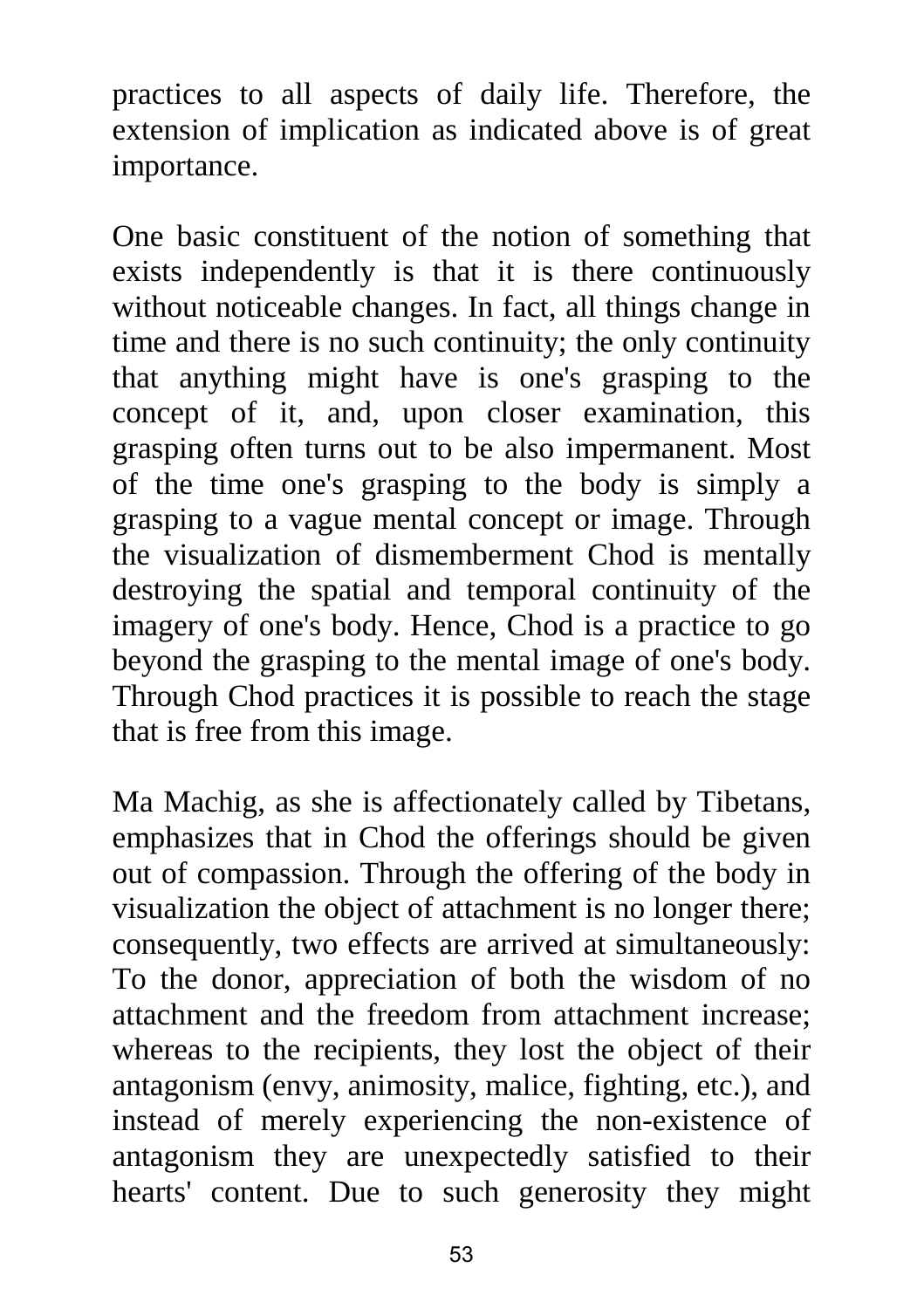reflect and gain some appreciation of Sunyata, especially the all encompassing aspect of it. How compassionate and wise is Ma Machig to have bestowed on us such a wonderful practice that all who are touched by it may grow in wisdom and compassion! This is indeed the epitome of a gift of compassion.

Transforming one's hindrances and weakness into helpful training grounds for advancement to the goal is the essential strategy that enlivens the quest for Enlightenment. Without such understanding and maneuvering the quest for Enlightenment could easily be trapped by formality and stereotyped thinking into the snare of dualistic antagonism, the very trap that one is trying to avoid. This is also the reason why some advanced teachings in Buddhism would emphasize non-action over purposeful activities. (Non-action in this context does not mean no activities, but only no preconceived activities.) Through Chod the object of fundamental attachment and delusion is not only reduced but also wisely employed toward the development of compassion and Enlightenment. One could say that the strategy of Chod is to transform attachment into useful compassionate service; this is the marvelous wisdom of Ma Machig, the Dakini, and a special feature of advanced tantric practices in general.

Chod also provides an opportunity to face the moment of departure from this life, even though it is only in visualization. At such a moment a reflection of one's whole life would naturally arise; and one could not help but ask oneself about what one has done with this life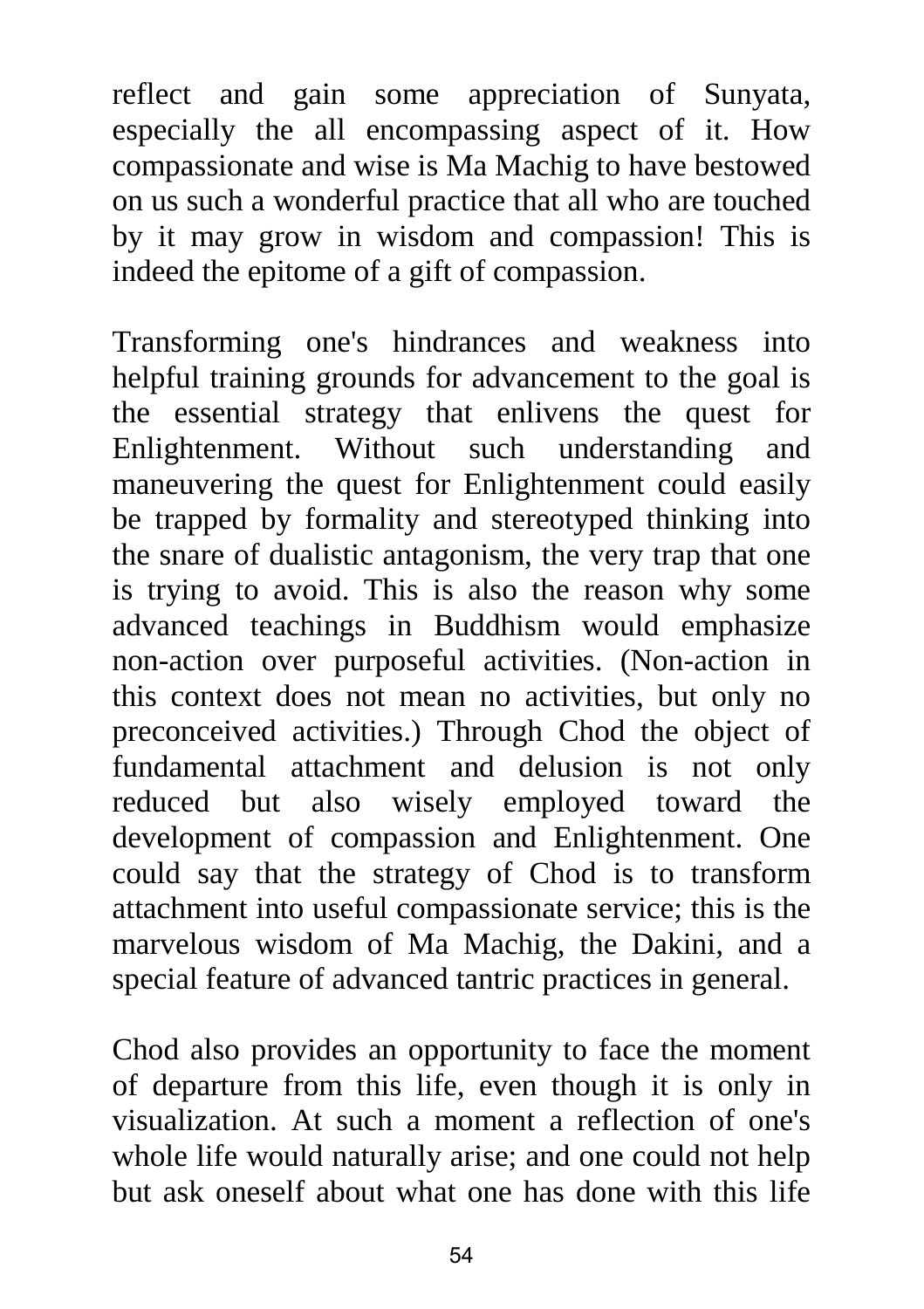and what it all means. If all worldly relations and possessions would abruptly become naught in the end, what better choice does one have than to devote oneself to the everlasting Dharma service and quest for Enlightenment? In the universal service of salvation through propagation of Dharma, personal death no longer means the end of service or the vacuousness of life. Since the moment of departure from this life is uncertain, how could we keep procrastinating our Dharma practices and services? The fragile nature of our health and vitality dictates that we engage in Dharma practices and services now lest the opportunity of a lifetime would be lost.

Blood relation is a basic bond of humanity, and it is based on the body. Hence, Chod would be an effective practice to transcend considerations and biases that are rooted in blood relations. Marital and sexual relations are related to the body, therefore the liberating effect of Chod would also spread over to curtail attachments rooted in such relations. Health and economic considerations are rooted in the preservation of the body. Therefore, Chod would also affect the grip of such worries. In short, all worldly considerations would be affected by Chod. It is necessary to work toward clarity of mind that transcends these relations and considerations in order to attain Enlightenment. However, this does not mean that these relations and considerations are necessarily hindrances to liberation. Transcendence does not mean indifference to nor avoidance of these relations and considerations; indeed transcendence should imply an impartial understanding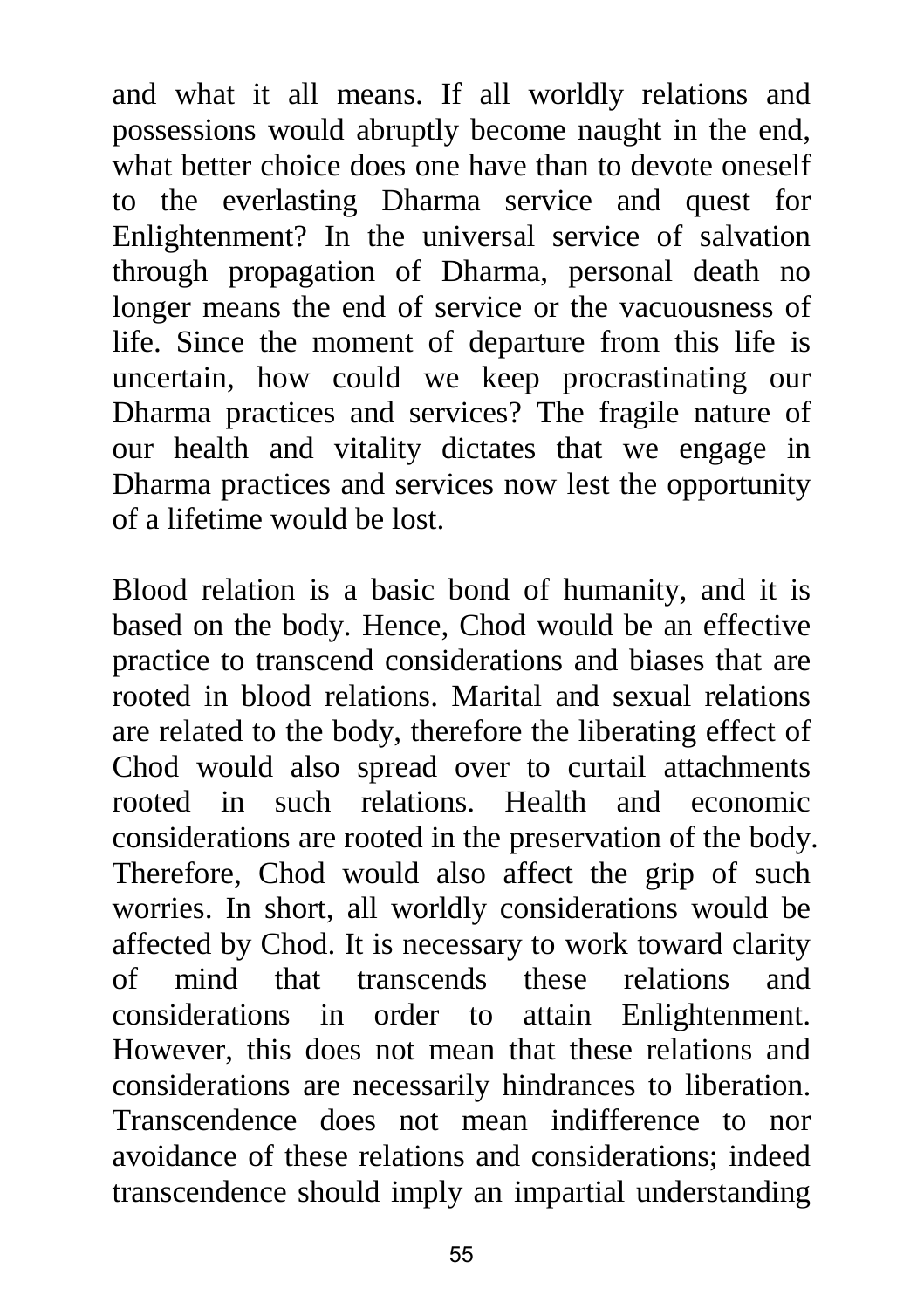of the nature of all these worldly relations and considerations.

In the traditions of Chod there are many rituals with varying visualizations as to the manner of dismemberment and the principal and attending recipients invited. Such details of visualization are important because they enhance the effects of visualization. Besides, in the light of non-inherent-existence which implies the futility of grasping at concepts, these details are all there is to the practice.

Ma Machig teaches that there are three ways to pronounce "Phat," the key word used during a Chod practice, and each conveys respectively the intention of calling, cutting through, and offering. On one hand, we should be grateful for such teachings on fine discriminations in the usage of expressions; on the other hand, this fine point illustrates the versatility of formal expressions and the possibility of being misled by fixed interpretations of expressions.

The offering of the body as visualized in Chod signifies complete offering of one's worldly possessions, including one's life. In fact, the path for a spiritual quest is often one of spiritual attainment through complete offering of one's life and self. For example, in Christianity in order to provide a basis for universal salvation Jesus made the dramatic and extreme sacrifice of knowingly moving toward crucifixion. Even now the blessing of his sacrifice is conveyed through the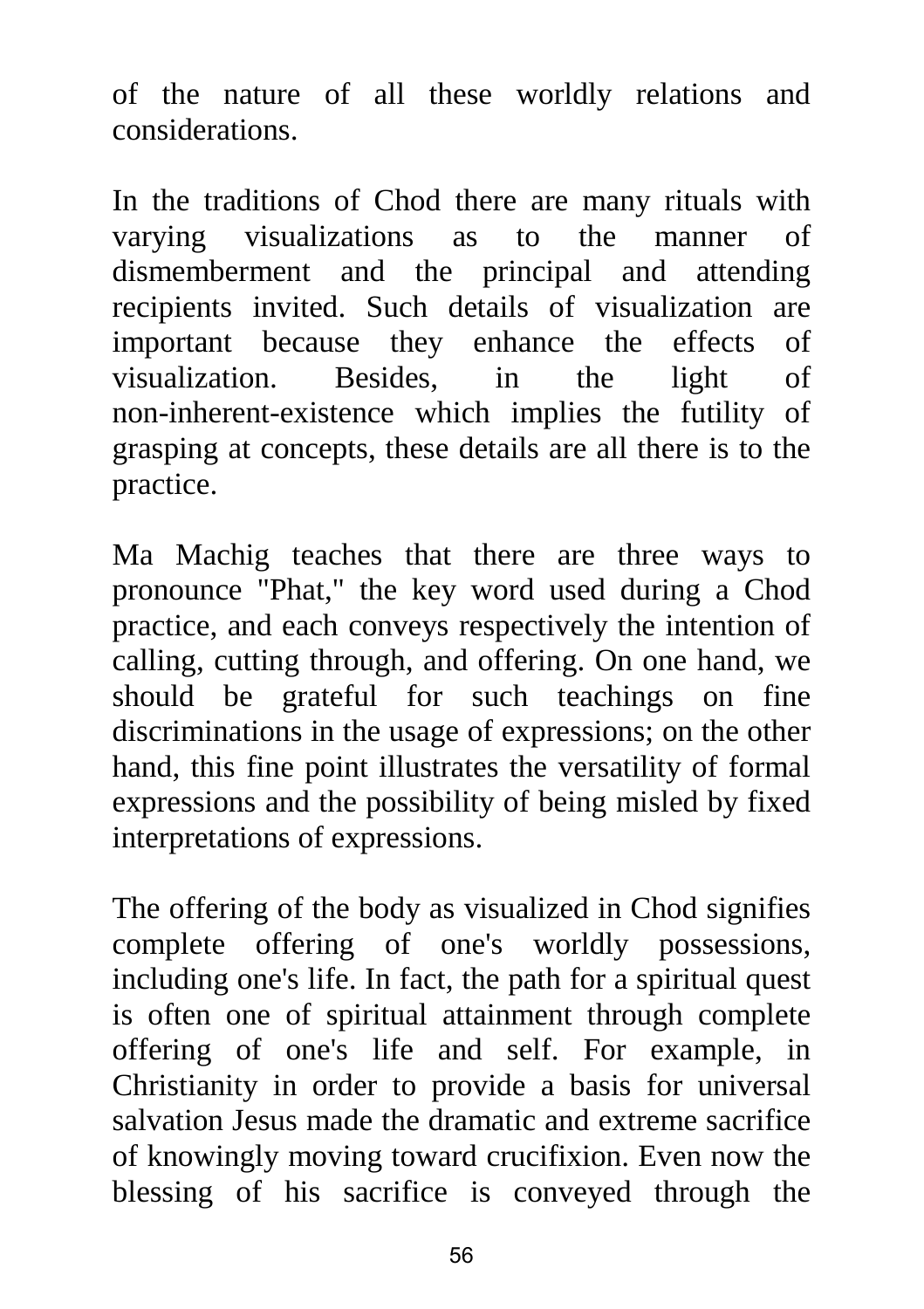sacrament which uses bread and wine to symbolize the offering of his body and blood. Eucharist as practiced in Catholic churches resembles in spirit the dismemberment offering of Chod. In most cases one's spiritual quest consists of lifelong cultivation of transcendence through spiritual practices and services. Chod is quite suitable for lifelong cultivation of wisdom and compassion.

When one is preoccupied with minor things, one would lose sight of higher goals. Engaging in disputes over minor points would prevent one from recognizing the essential meaning of one's existence− What kind of life would be worth living? Does one have a purpose in life to live and die for? Facing life and death could awake one from worldly entanglements and cause one to look for the meaning of one's life. Chod is vividly connected to life and death through visualization. Hence, Chod could serve as a constant reminder of impermanence and help one to stay awake from worldly sorrows. Why should one remain in the mental state of holding grudge against anyone? Wake up from such a miserable mental cage, and live in one's natural innocence and purity.

Physical appearance is a major source of prejudice. Racial prejudices are basically due to identification with physical appearances. People whose appearances are disfigured by diseases or accidents are sometimes shunned or mistreated. The underlying common nature of humanity and even of all sentient beings is identical. To thoroughly experience this truth one needs to be free from preconceptions based on attachment to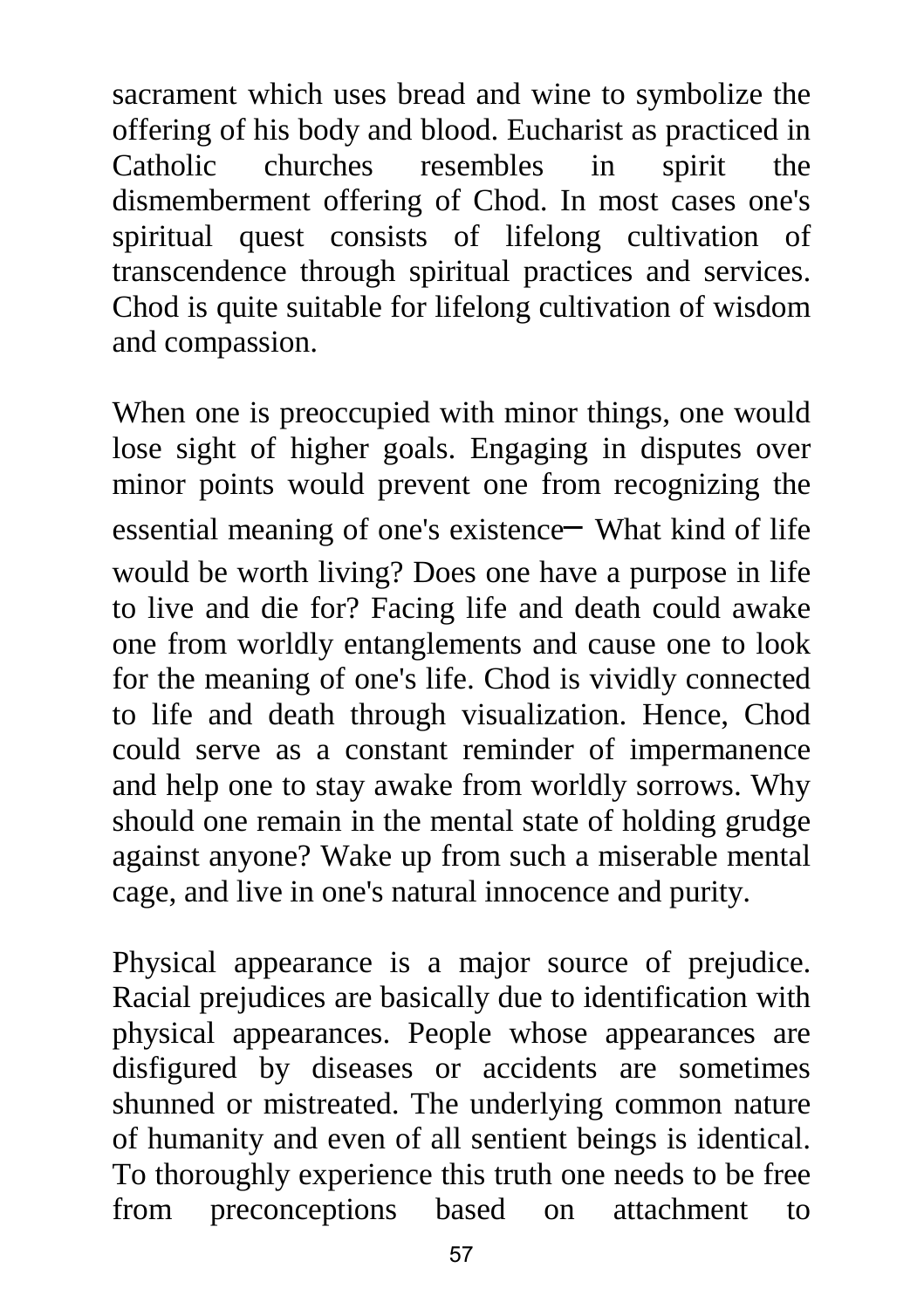appearances. Chod is the chopping off of all appearances and all attachments to appearances, therefore it is a very handy tool in achieving liberation from the tyranny of appearances.

Just as the quest for universal peace on earth and within human minds had risen from the ashes of atomic bombs in Hiroshima and Nagasaki, from the destruction visualization of Chod would rise a sincere yearning for eternal liberation. The quest for peace would take generations of all people working together to maintain its vitality and obtain some tangible results. The quest for liberation would also require the continuous efforts and devotion of all who are drawn to it to grow, bloom and yield fruits. Chodpas with their profound yearning for liberation born of spiritual experiences would naturally endeavor to contribute to both the quest for liberation and the quest for peace. Peace without liberation is superficial and might entail suffering. Peace based on liberation will be genuine and everlasting.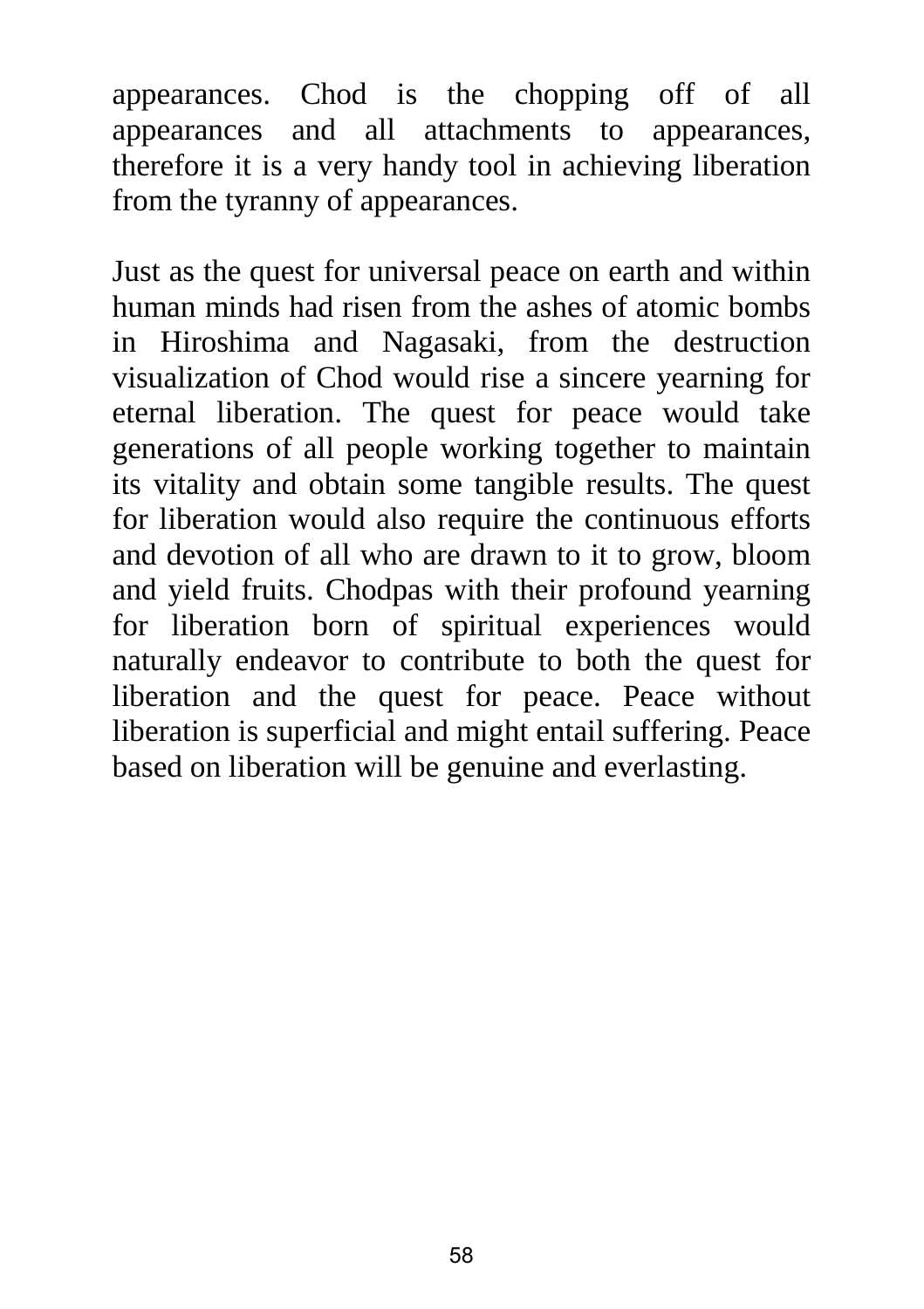# VI. Related Topics

Tantra is traditionally sealed in secrecy because many tantric practices are on the surface questionable and may lead to unnecessary controversies and hindrances. Chod is obviously one such practice, and that is why I tried to dispel possible misunderstandings earlier in this work. Another practice of this genre is the tantric love practice. It is beyond the scope of this work to go into a fine explication on this subject. Here I simply indicate that tantric love practice can also be regarded as a kind of offering of the body and the self. Of course, tantric love practice should not be considered as merely an offering because there are many significant and profound aspects of using and transcending sexuality to attain liberation.

In Tibetan culture a person's burial may take one of several forms such as burial under ground, cremation, water burial (scattering cremated ashes into a lake or river), and sky burial. Usually the burial to be chosen is determined by astrological calculations that take into consideration the times and dates of a person's birth and death. Sky Burials are usually conducted on a high plateau. It consists of Buddhist rituals as performed by Lamas, cutting off the corpse into pieces, including breaking the bones to expose the marrow, and thereby offering the body completely to the vultures. It is believed that such complete sacrifice would exhaust all one's bad karma, and that the merits generated through making such offerings to satisfy the vultures, representing all sentient beings, would enable one to attain rebirth in a Buddha's Pureland of one's choice.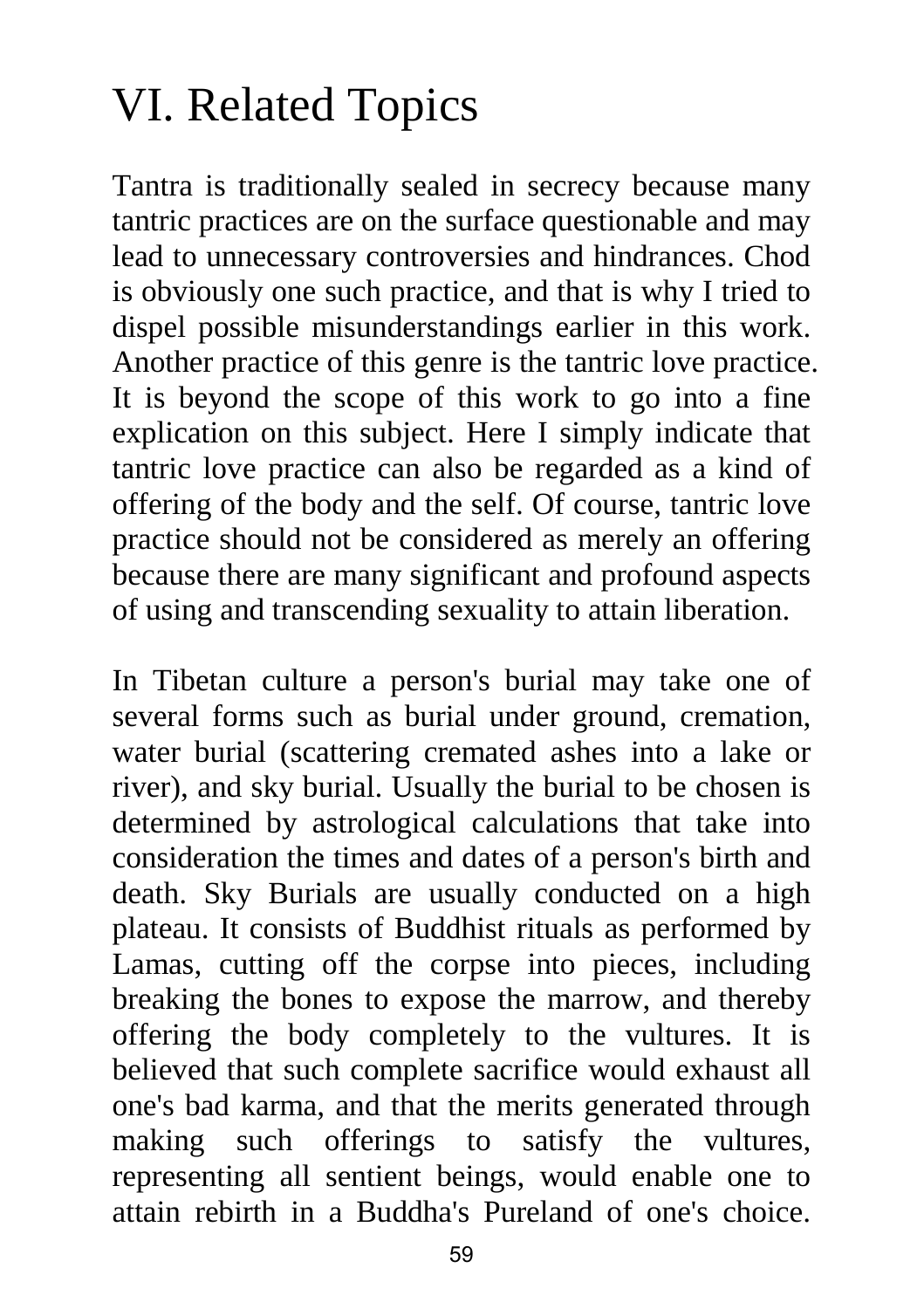Chod and the Sky Burial share the same outlook and belief as to the purpose and usefulness of dismemberment of the corpse.

How does Chod compare with organ and tissue donation and organ purchasing of our time? Besides the obvious that one is in visualization and the others are in deed, the motivation of Chod is neither for worldly rewards nor just limited to charity. Chod is motivated by the aspiration to achieve Enlightenment of all sentient beings. The fruits of Chod practices are often not immediately noticeable as in the case of organ transplants. However, real achievements do not go unnoticed; Chodpas who have attained realizations are inevitably recognized and revered by people who benefit from their healing or exorcism services. From our modern perspective Chod could be superficially linked to organ and tissue donation, and be introduced as a practice to prepare the mind for such donations. Actually, by learning more about Chod through practicing it, the outlook on life of a potential donor could be enlarged and even sublimated toward the quest for Enlightenment.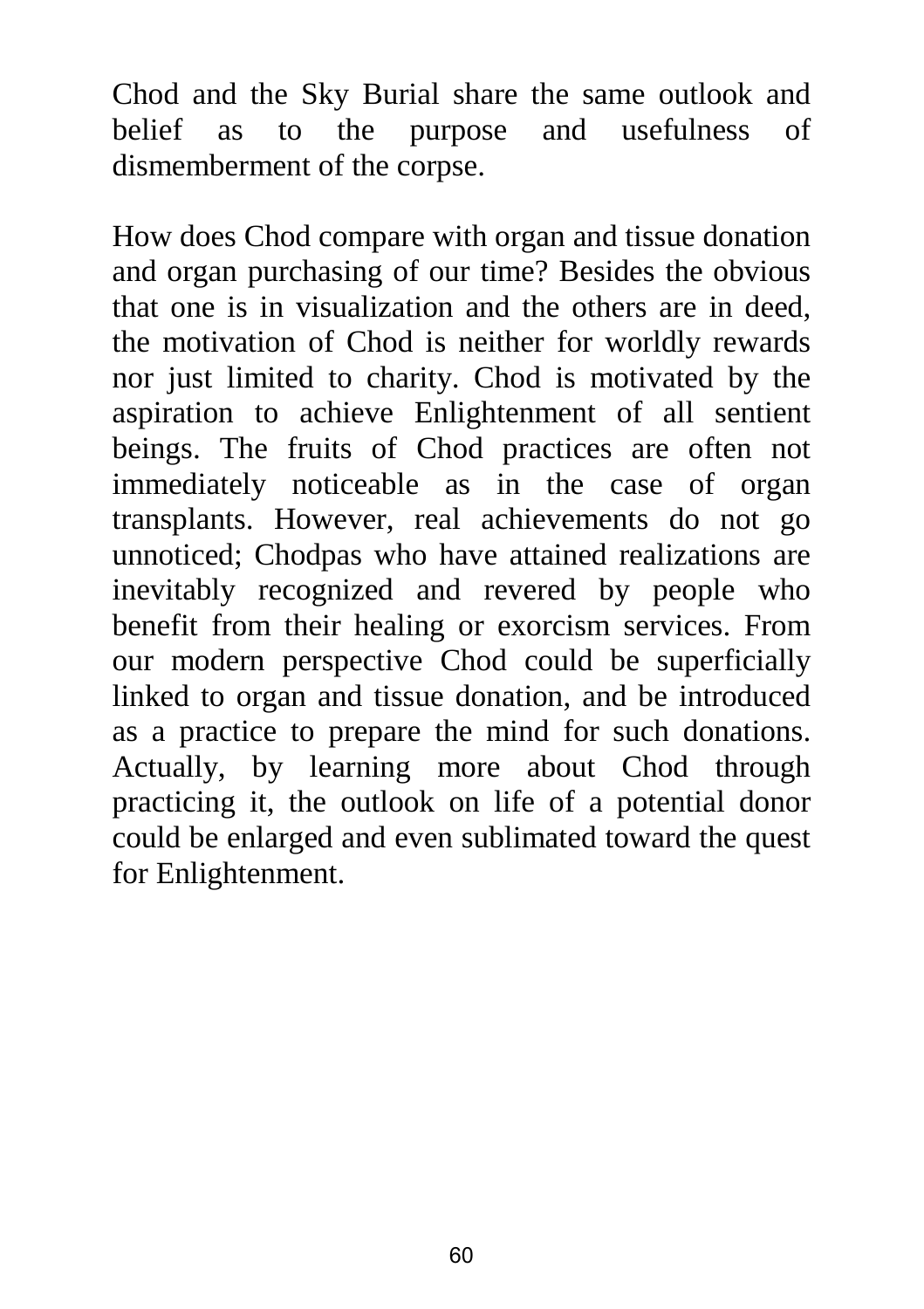# References

1. Machig Labdron and the Foundations of Chod; Jerome Edou; 1996 Snow Lion Publications, Ithaca, New York.

2. A Chinese translation of the Tibetan book "An Exposition of Transforming the Aggregates into an Offering of Food, Illuminating the Meaning of Chod"

《媽幾腦準祖師略傳及其施身法等教授》;裝巴阿庾 度語,陳健民筆受。在圓明版《曲肱齋全集》第十七 冊內。

3. My translation of this ritual constitutes Chapter III above:〈除魔障冤孽我執身見施身法〉;在《曲肱齋 推恩集》內,見圓明版《曲肱齋全集》第十六冊 207-214 頁。此即本書第三章之出處。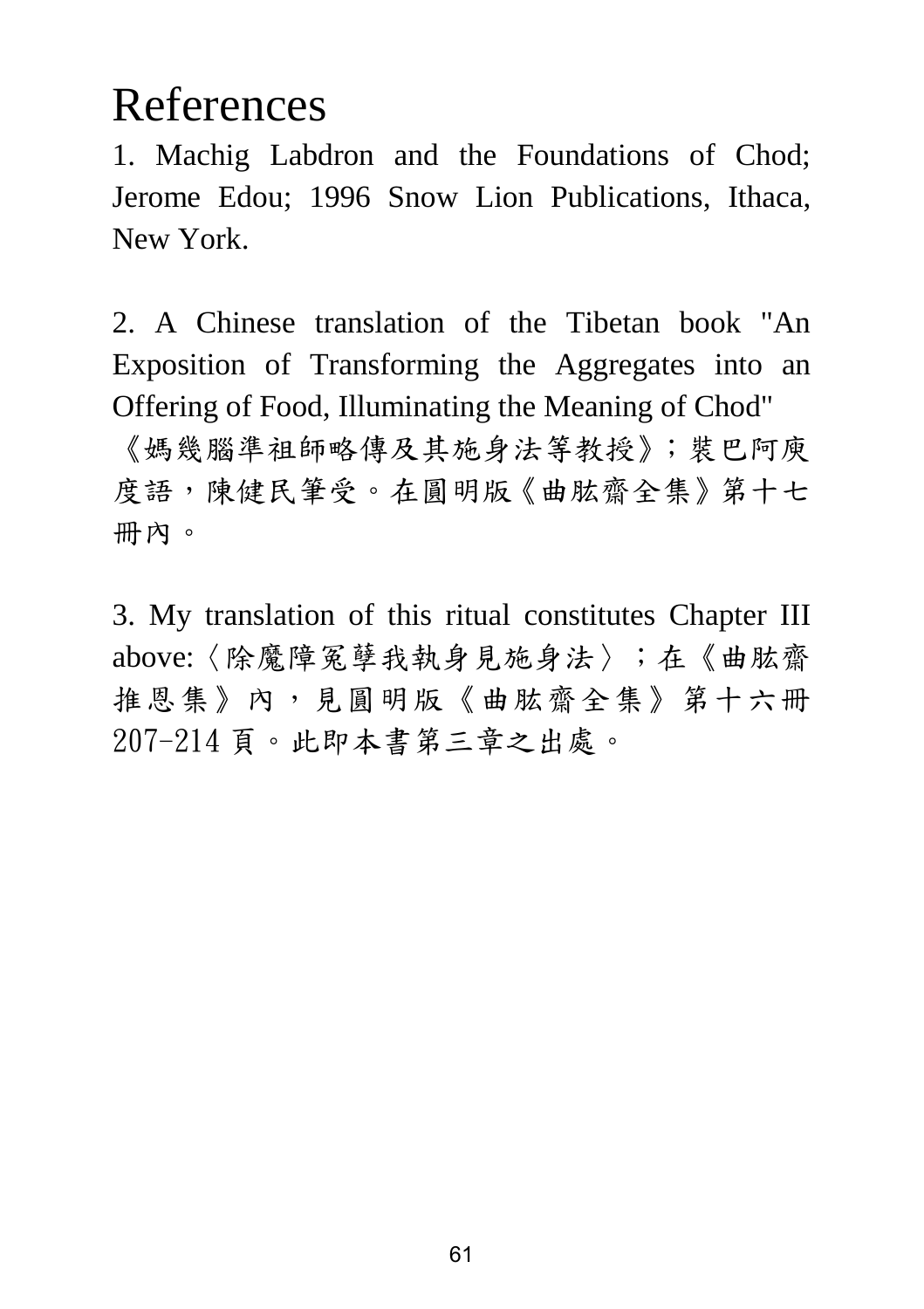# Appendix:

### Giving Self up Yutang Lin

*Go no further into the haunting sorrows that are present.* 

*Consider instead how to respond to benefit all involved. Discarding what is hard to endure will lighten the load. Yielding to others' conveniences will open one's mind.* 

Comment:

Chod, the tantric practice of cutting through, as taught by the female patriarch Machig Labdron simultaneously combines cutting attachment to body and making offerings to all beings into a superb practice. Now in the light of such wondrous unification of wisdom and compassion, one may apply the teaching to the cutting out of self-grasping. Since grasping to self is hard to discern one can confront only the sorrows that spring up in daily life. When one becomes aware of some sorrow or worry, on the one hand, one should practice not paying attention to it any further so as to get out of its shadow, simultaneously on the other hand, one should consider instead how to behave and respond so as to benefit all involved. In this way, whenever sorrows arise, one endeavors to practice giving self up to benefit others. Then all sorrows that are hard to endure will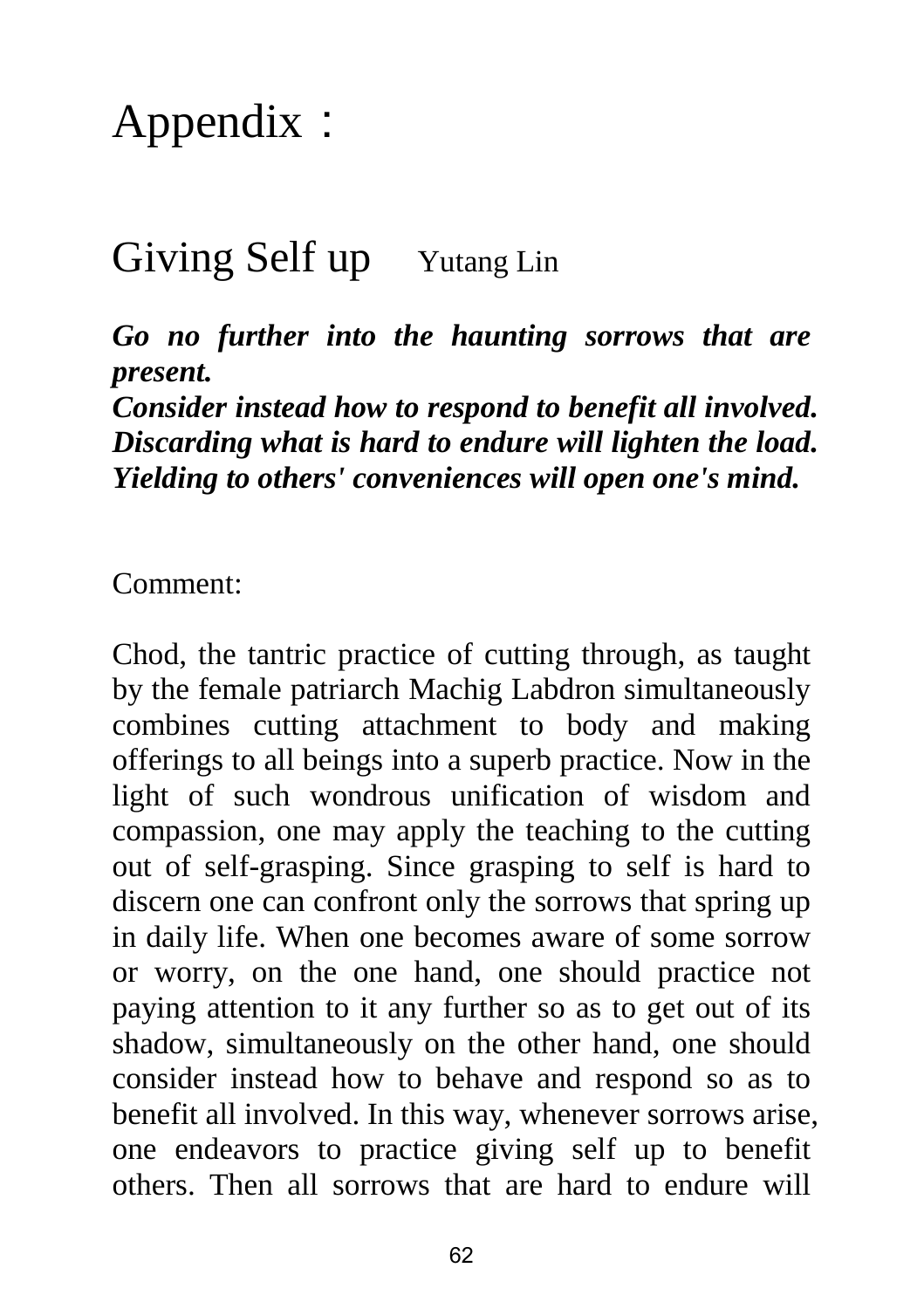gradually dissipate out of neglect, while one's mind will gradually open up with the habit of making things convenient for others.

May this indication of how to extend the teaching of Chod into daily-life handling of sorrows and application of compassionate tolerance serve as a small token of my gratitude to the skillful teachings of Ma Machig.

Written in Chinese and translated on April 13, 2001 El Cerrito, California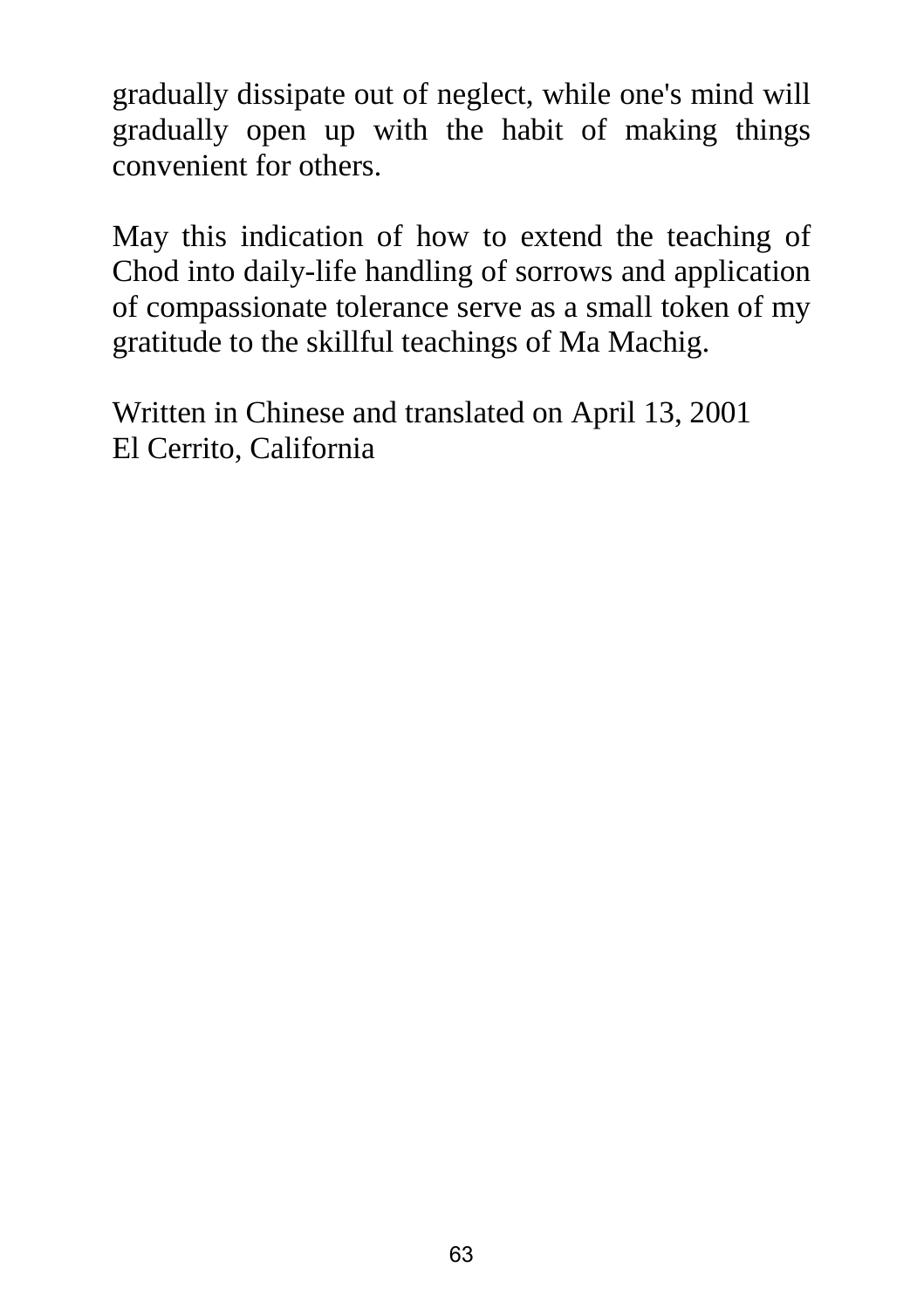# Universal Chod Yutang Lin

*In dream curved-knife cut through joints of limbs in blessing,* 

*Immediately all joints of limbs to body felt relaxed and light.* 

*Universally cut through all associations created by our minds,* 

*In the absence of delusions and illusions original purity revives.* 

Comment:

In 1996 during the course of my writing of the book, "Chod in Limitless-Oneness," in a dream I saw a curved-knife cut through the four joints that connect my limbs to the body, and immediately all those areas felt relaxed and I understood that it was the blessing of the releasing effect of Chod. This morning while I was asleep suddenly I comprehended that, if the principle of such blessing is applied universally to cutting through all associations to matters and objects that are created by our minds, then all delusions and illusions would be cleared away. Our worries never ceased because our mental association never stopped. If one could universally Chod (cut through) mental associations, then one would immediately resume the tranquility of original purity.

Written in Chinese on June 6, 2006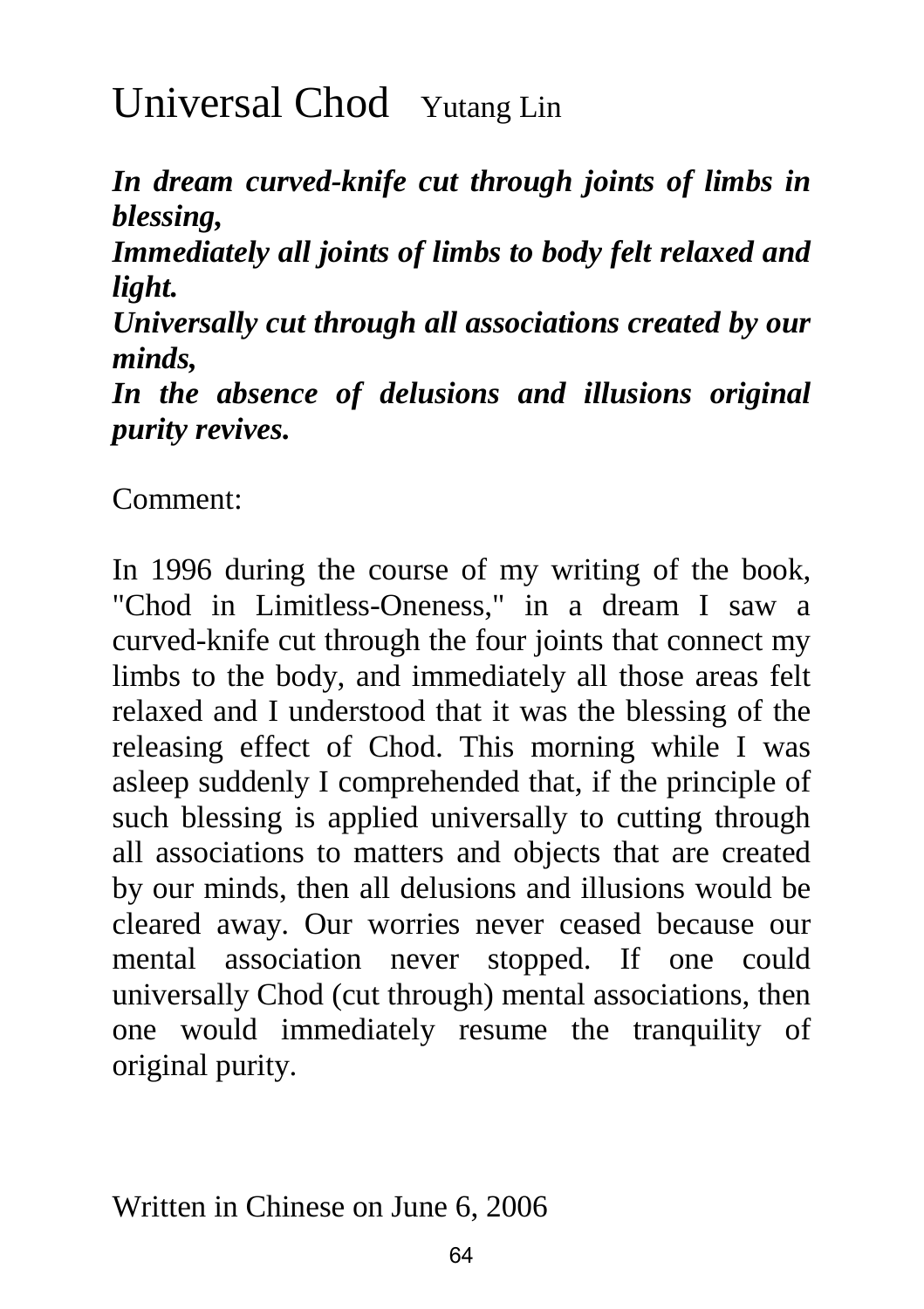Taipei, Taiwan Translated on June 30, 2006 El Cerrito, California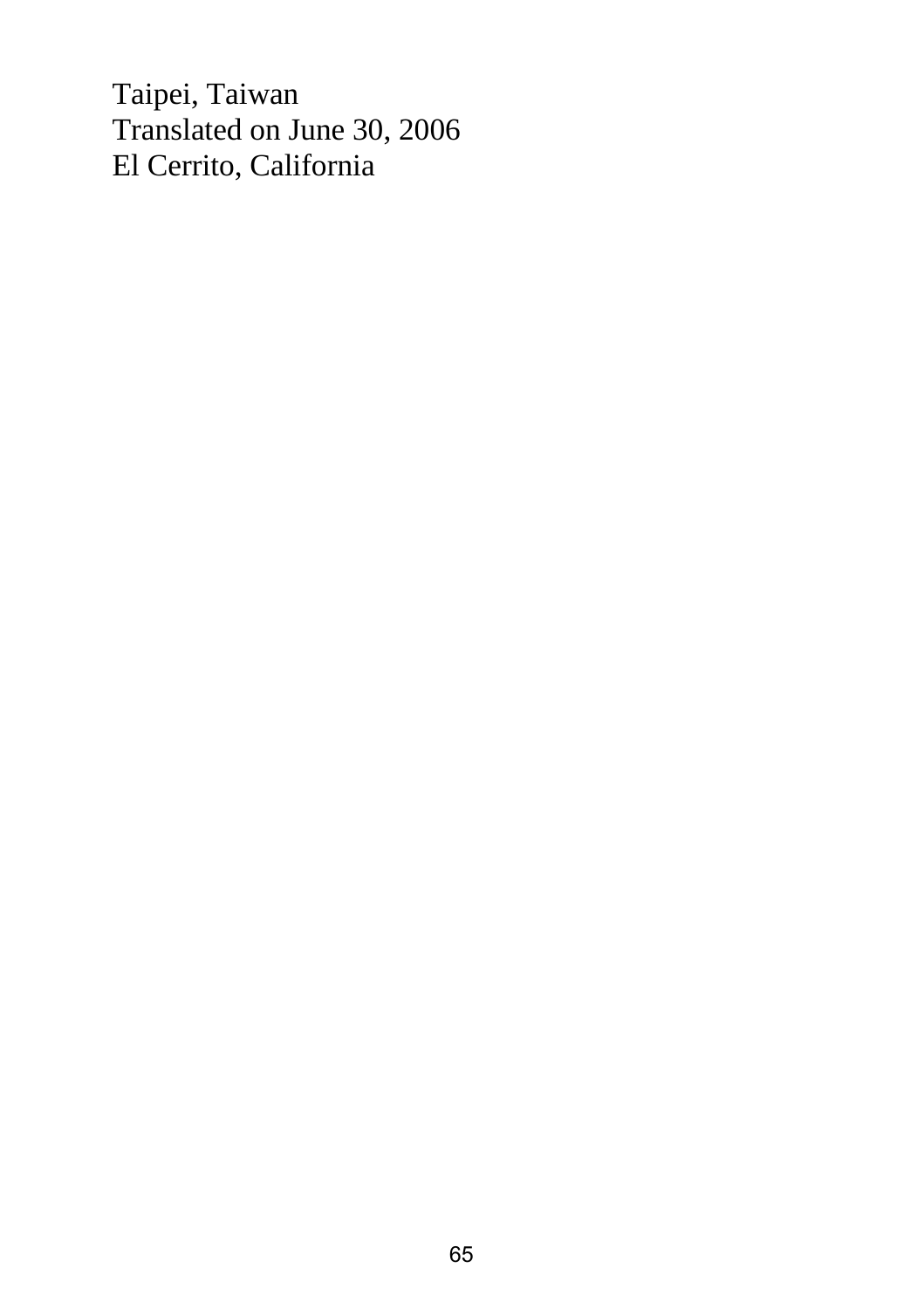## Root Reflection Yutang Lin

*As intention and ideas arise, do not follow their flow. Reflect on their roots to find out where grasping lies. Impermanence and Non-self mean no grasping good. Fixed ideas all gone, then originally all are at peace.* 

Comment:

Non-self, no grasping, and impermanence constitute fundamental teachings of the Dharma. For a practitioner, at the juncture of arising of intention or ideas, if reflection could be done in accordance with these fundamental principles, and thereby one becomes aware of subtle grasping to Self or intentions and of lack of appreciation of impermanence, then it would often be the case that extensive and useless delusive thoughts could be avoided.

The tantric Buddhist practice of Chod is basically working on destroying the fixed view, that we are grasping on firmly, that recognizes the corporeal body as one's Self. Generalizing from this practice, we could practice visualization of destroying all fixed ideas and views with a curved knife. As soon as all ideas and views no longer abide in and hold sway over our minds, we will naturally resume peace and tranquility of mind in original purity.

Written in Chinese and translated on July 7, 2006 El Cerrito, California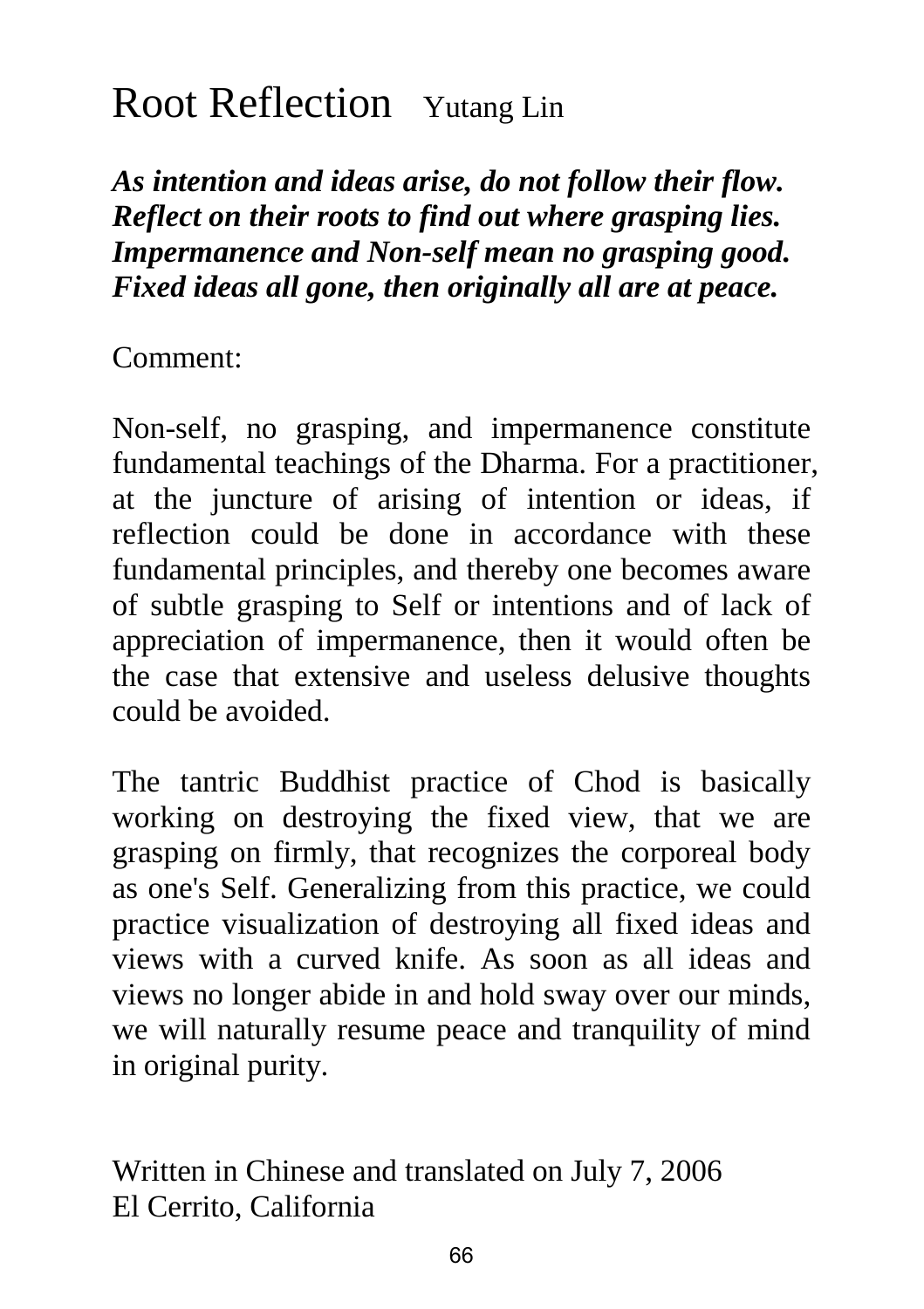## **My Bodhicitta Vows**

(May be Used for Dedication of Merits)

#### Dr. Yutang Lin

- 1. May virtuous gurus remain with us and those departed return soon!
- 2. May perverse views and violence soon become extinct, and Dharma spread without hindrance!
- 3. May all beings proceed diligently on the path toward Buddhahood and achieve the goal before death!
- 4. May the Great Compassion flourish in all beings and never regress until they reach perfect Buddhahood!
- 5. May the Great Wisdom thrive in all beings and never regress until they reach perfect Buddhahood!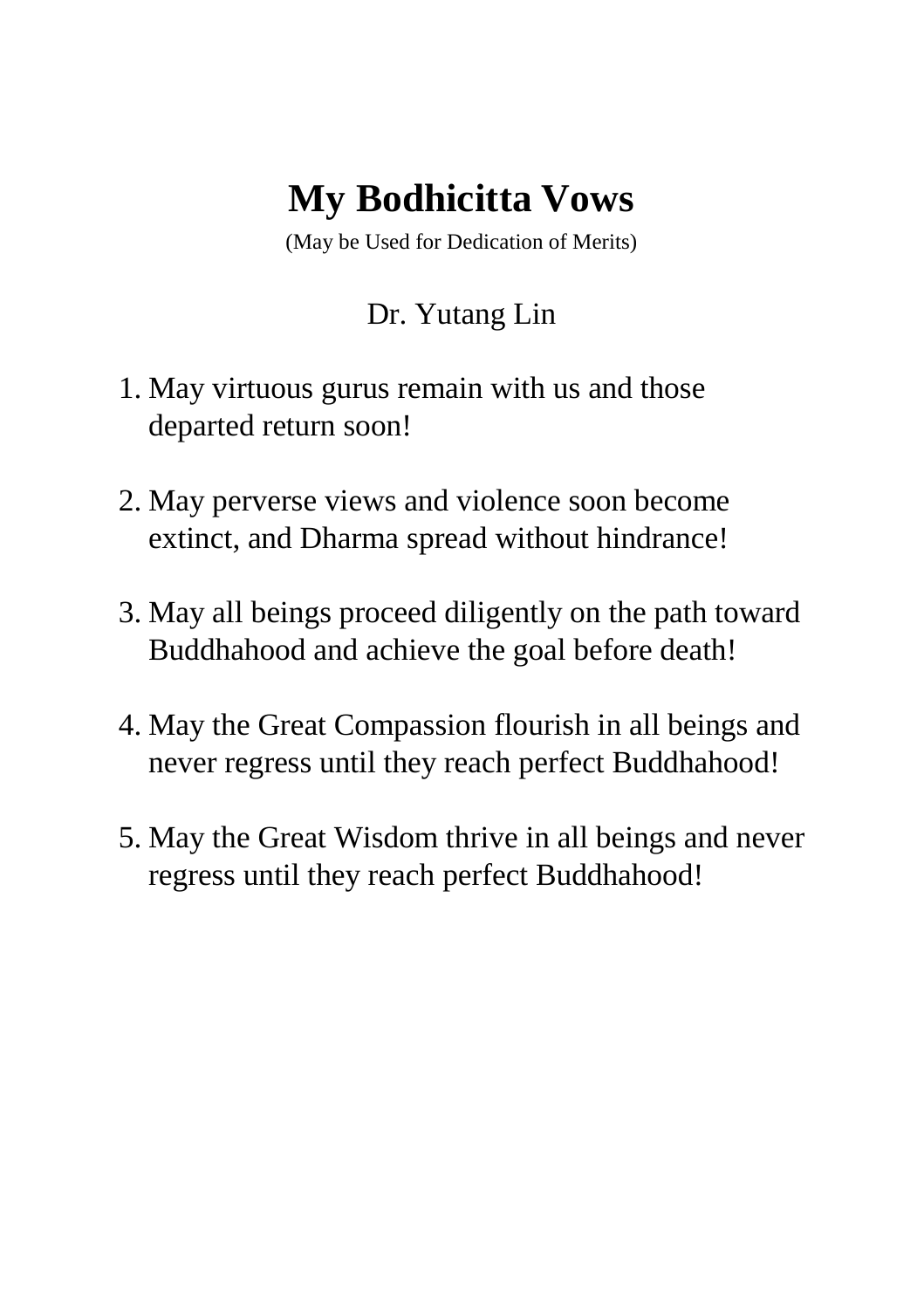## **Chod in Limitless-Oneness**

#### **NOT FOR SALE**

For your free copy Please write to:

info@yogichen.org jihu14@gmail.com tongtou12@gmail.com

Buddhist Yogi C. M. Chen's Homepage **www.originalpurity.org www.yogichen.org** 

Buddhist Yogi Dr. Yutang Lin's Homepage **www.yogilin.org www.yogilin.net** 

> October, 1996 First Printing

Revised Edition February, 2012

Reprinted, 2012 Printed in Taiwan